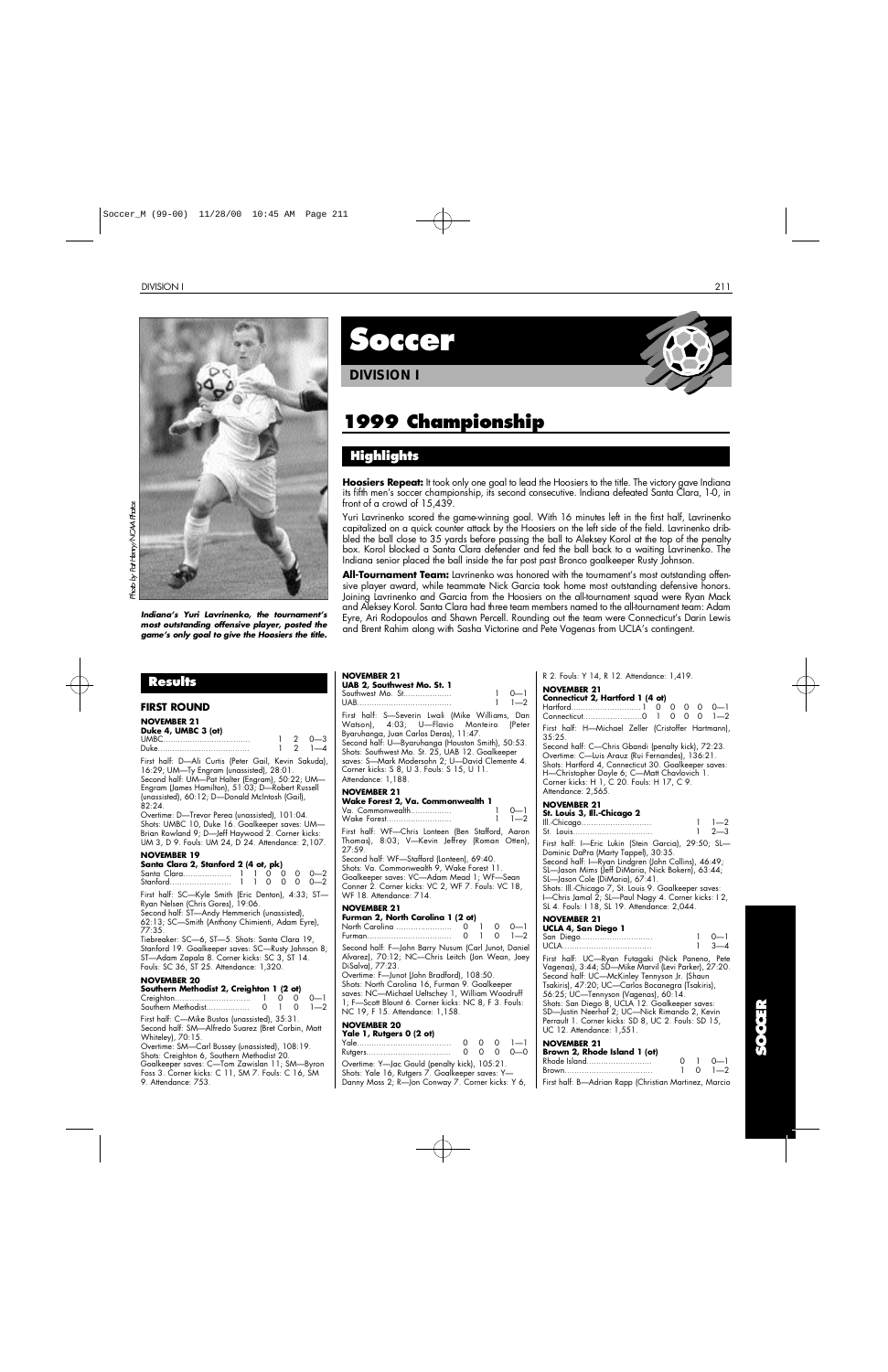| Schittini), 37:36.<br>Second half: RI-Nicholas McCreath (Gareth Elliott),<br>50:58.<br>Overtime: B-Scott Powers (unassisted), 93:49.<br>Shots: Rhode Island 7, Brown 9. Goalkeeper saves: RI-<br>Mark Bryant 5; B—Matthew Cross 5. Corner kicks: RI 5,                                                                                                                                                                                                                             | Second halt: U—Brir<br>Shots: UAB 11, Sou<br>saves: U—David Cle<br>Corner kicks: U 1, S<br>Attendance: 937.<br><b>NOVEMBER 28</b>                                                                                  |
|------------------------------------------------------------------------------------------------------------------------------------------------------------------------------------------------------------------------------------------------------------------------------------------------------------------------------------------------------------------------------------------------------------------------------------------------------------------------------------|--------------------------------------------------------------------------------------------------------------------------------------------------------------------------------------------------------------------|
| B 3. Fouls: RI 16, B 19. Attendance: 2,599.<br><b>NOVEMBER 21</b><br>Virginia 2, Princeton 1 (3 ot)<br>Princeton0<br>$\mathbf{1}$<br>0<br>$\circ$<br>$0 - 1$<br>$1 - 2$<br>0<br>0<br>0                                                                                                                                                                                                                                                                                             | Furman 4, Wake<br>Furman<br>Wake Forest<br>First half: F-Paul L                                                                                                                                                    |
| First half: V—Kyle Martino (Ryan Gibbs), 8:56.<br>Second half: P-Lucas Moskowitz (Matt Striebel),<br>84:21.<br>Overtime: V—Drew O'Donnell (Steve Totten), 127:15.<br>Shots: Princeton 11, Virginia 14. Goalkeeper saves:<br>P-Jason White 7; V-David Comfort 3. Corner kicks:<br>P 3, V 14. Fouls: P 22, V 21. Attendance: 1,478.                                                                                                                                                  | 1:50; F—Junot (Johr<br>Second half: F-Nus<br>52:25; F—John Mic<br>Shots: Furman 12, V<br>F-Scott Blount 2, V<br>3, Matt Kapron 0. C<br>15, WF 16. Attenda<br><b>NOVEMBER 28</b>                                    |
| <b>NOVEMBER 21</b><br>St. John's (N.Y.) 1, Maryland 0<br>St. John's (N.Y.)<br>0<br>$1 - 1$<br>$0 - 0$<br>0<br>Maryland<br>Second half: SJ-Carlos Acquista (Patrick Lonergan),<br>88:23.<br>Shots: St. John's (N.Y.) 8, Maryland 13. Goalkeeper<br>saves: SJ—Dan Popik 4; M—Christian Lewis 3.<br>Corner kicks: SJ 4, M 9. Fouls: SJ 14, M 6.<br>Attendance: 910.                                                                                                                   | Connecticut 3, Ya<br>Yale<br>Connecticut<br>First half: C-Luis Ar<br>Second half: C-Mio<br>76:03; C—Mordocc<br>Shots: Yale 4, Conn<br>Danny Moss 4; C—i<br>Y 2, C 2. Fouls: Y 1                                    |
| <b>NOVEMBER 20</b>                                                                                                                                                                                                                                                                                                                                                                                                                                                                 | NOVEMBER 28<br>UCLA 2, St. Louis                                                                                                                                                                                   |
| Penn St. 1, William & Mary 0<br>$0 - 0$<br>William & Mary<br>0<br>$0 - 1$<br>1<br>First half: PS—Blake Novotny (Ricardo Villar), 4:51.<br>Shots: William & Mary 7, Penn St. 10. Goalkeeper<br>saves: WM—Adin Brown 5; PS—Whit Gibson 4.<br>Corner kicks: WM 3, PS 6. Fouls: WM 16, PS 7.<br>Attendance: 532.                                                                                                                                                                       | UCLA<br>St. Louis<br>First half: UC-McK<br>35:44.<br>Second half: UC-S<br>Bocanegra), 63:02.<br>Shots: UCLA 9, St. L<br>Nick Rimando 3; SL                                                                         |
| <b>NOVEMBER 21</b>                                                                                                                                                                                                                                                                                                                                                                                                                                                                 | 7, SL 3. Fouls: UC 2                                                                                                                                                                                               |
| Washington 3, Portland 2<br>$1 - 3$<br>2<br>Washington<br>$1 - 2$<br>1<br>Portland<br>First half: P-Garrett Marcum (Conor Casey), 0:55;<br>W-Jake Sagare (unassisted), 28:29; W-Rees<br>Bettinger (Wes Hart), 34:11.<br>Second half: W—Sagare (Kai Carroll), 82:23; P—<br>Kelly Gray (unassisted), 89:08.<br>Shots: Washington 15, Portland 15. Goalkeeper<br>saves: W-James Dickinson 7; P-Curtis Spiteri 8.<br>Corner kicks: W 13, P 1. Fouls: W 10, P 16.<br>Attendance: 1,212. | NOVEMBER 28<br>Virginia 3, Browr<br>Brown<br>Virginia<br>First halt: V—Ryan<br>Kyle Martino (unass<br>(Gibbs), 39:36.<br>Second halt: B—Mik<br>Shots: Brown 11, Vi<br>Matthew Cross 4; V-<br>B 1, V 3. Fouls: B 2. |
| <b>NOVEMBER 21</b>                                                                                                                                                                                                                                                                                                                                                                                                                                                                 | <b>NOVEMBER 28</b><br>Penn St. 2, St. Jol                                                                                                                                                                          |
| Indiana 1, Kentucky 0 (2 ot)<br>Kentucky<br>0<br>0<br>0<br>$0 - 0$<br>$1 - 1$<br>0<br>0<br>0<br>Overtime: I-Aleksey Korol (Yuri Lavrinenko), 112:15.<br>Shots: Kentucky 6, Indiana 15. Goalkeeper saves:<br>K—Brian O'Leary 1; I—T. J. Hannig 3. Corner kicks:<br>K 2, I 6. Fouls: K 40, I 28. Attendance: 4, 116.                                                                                                                                                                 | St. John's (N.Y.)<br>Penn St.<br>First half: PS—Ricc<br>36:03; SJ—Oscar A<br>Overtime: PS-Derel<br>122:57.<br>Shots: St. John's (N.<br>saves: SJ-Daniel Po                                                         |
| <b>SECOND ROUND</b>                                                                                                                                                                                                                                                                                                                                                                                                                                                                | Corner kicks: SJ 4, F                                                                                                                                                                                              |
| <b>NOVEMBER 28</b><br>Santa Clara 4, Duke 2<br>2—4<br>Santa Clara<br>2<br>$2 - 2$<br>0<br>First half: SC-Sean-Michael Callahan (Jerrus Roxas),                                                                                                                                                                                                                                                                                                                                     | Attendance: 761.<br><b>NOVEMBER 28</b><br>Indiana 2, Washi<br>Washington<br>Indiana                                                                                                                                |
| 24:51; SC—Shawn Percell (Eric Denton), 25:40.<br>Second half: SC-Percell (unassisted), 73:11; D-<br>Scott Noble (Trevor Perea), 78:34; SC-Michael<br>Goehring (Ari Rodopoulos), 81:12; D-Robert Russell                                                                                                                                                                                                                                                                            | First half: I-Aleksey<br>Second half: I-Ryar<br>Shots: Washington &<br>W—James Dickinsor                                                                                                                           |

(unassisted), 82:11. Shots: Santa Clara 12, Duke 13. Goalkeeper saves: SC—Rusty Johnson 12; D—Jeff Haywood 4. Corner kicks: SC 4, D 7. Fouls: SC 19, D 9. Attendance: 2,634.

## **NOVEMBER 27**

| UAB 2, Southern Methodist 0                           |               |
|-------------------------------------------------------|---------------|
|                                                       | $1 \quad 1-2$ |
| Southern Methodist                                    | $0 - 0 - 0$   |
| Ethni bolf, H. Elmith Administra Hospital Daniel Lack |               |

First half: U—Flavio Monteiro (Justin Pratt, Josh Brinkley), 7:30.

nkley (unassisted), 89:54. thern Methodist 24. Goalkeeper emente 6; S—Byron Foss 4. 12. Fouls: U 20, S 8.

| Furman 4, Wake Forest 0 |             |
|-------------------------|-------------|
| Furman                  | $2 \t 2-4$  |
| Wake Forest             | $0 - 0 - 0$ |

eese (Carl Junot, Daniel Alvarez), 1: Barry Nusum), 6:03. sum (Álvarez, Jack Handy) hael Waite (Clint Hill), 69:48. Vake Forest<sup>'</sup>8. Goalkeeper saves: F—Scott Blount 2, Will Chaple 0; WF—Sean Conner 3, Matt Kapron 0. Corner kicks: F 7, WF 5. Fouls: F ance: 2,131.

| Connecticut 3, Yale 0                           |   |                 |
|-------------------------------------------------|---|-----------------|
|                                                 | ∩ | റ—റ             |
| Connecticut                                     |   | $1 \t 2 \t - 3$ |
| First half: C—Luis Arauz (Chris Gbandi), 21:26. |   |                 |
| Second half: C-Michael Mordocco (unassisted),   |   |                 |
| 76:03; C-Mordocco (unassisted), 88:08.          |   |                 |

Shots: Yale 4, Connecticut 12. Goalkeeper saves: Y— Matt Chavlovich 3. Corner kicks: 0, C 5. Attendance: 3,353.

| UCLA 2, St. Louis 0                                  |               |
|------------------------------------------------------|---------------|
|                                                      | $1 \quad 1-2$ |
| St. Louis                                            | $0 - 0 - 0$   |
| First half: UC-McKinley Tennyson Jr. (Pete Vagenas), |               |

Sasha Victorine (Carlos

Louis 7. Goalkeeper saves: UC— <sup>-</sup>Paul Nagy 4. Corner kicks: UC 27, SL 15. Attendance: 3,055.

| Virginia 3, Brown 1                                                                                                                               |               |
|---------------------------------------------------------------------------------------------------------------------------------------------------|---------------|
|                                                                                                                                                   | $0 \quad 1-1$ |
|                                                                                                                                                   | $3 \t 0 - 3$  |
| $E_{\text{test}}$ kill, $M = R_{\text{test}}$ , $C_{\text{test}}$ , $W_{\text{test}}$ , $A_{\text{test}}$ , $A_{\text{test}}$ , $A_{\text{test}}$ |               |

First half: V—Ryan Gibbs (Kenny Arena), 1:38; V— Kyle Martino (unassisted), 21:19; V—Sheldon Barnes

Second half: B—Mike Rudy (Anders Kelto), 51:13. Shots: Brown 11, Virginia 12. Goalkeeper saves: B— David Comfort 7. Corner kicks: 27, V 20. Attendance: 2,284.

**Penn St. 2, St. John's (N.Y.) 1 (3 ot)** St. John's (N.Y.)....................1 0 0 0 0—1 .....................1 ardo Villar (Pete Shellenberger), 4.36:24; Arauz (Danny Parkin), 36:24 k Potteiger (Villar, Greg Oldfield), Y.) 14, Penn St. 12. Goalkeeper saves: SJ—Daniel Popik 4; PS—Whit Gibson 6. <sup>2</sup>S 9. Fouls: SJ 20, PS 9.

| NUVEMDER ZO |                         |  |
|-------------|-------------------------|--|
|             | Indiana 2, Washington 0 |  |

| Washington | $0 - 0$ |
|------------|---------|
|            | $1 - 2$ |

Korol (Yuri Lavrinenko), 6:14. n Mack (Tyler Hawley), 45:15. 8, Indiana 7. Goalkeeper saves: n 2; I—T. J. Hannig 1. Corner kicks: W 2, I 8. Fouls: W 13, I 13. Attendance: 2,076.

## **THIRD ROUND**

## **DECEMBER 5**

## **Santa Clara 3, UAB 2 (ot)** Santa Clara............................ 1 1 1—3

UAB....................................... 0 2 0—2 First half: SC—Brett Davis (Shawn Percell), 41:55. Second half: UAB—Flavio Monteiro (unassisted), 61:57; SC—Michael Goehring (Sean-Michael

| ed), 88:33.<br>Overtime: SC-Goehring (unassisted), 102:22.<br>Shots: Santa Clara 21, UAB 13. Goalkeeper saves:<br>SC-Rusty Johnson 2; UAB-David Clemente 6.<br>Corner kicks: SC 8, UAB 4. Fouls: SC 18, UAB 11.<br>Attendance: 765.                                                                                                                                                                                    |                               |
|------------------------------------------------------------------------------------------------------------------------------------------------------------------------------------------------------------------------------------------------------------------------------------------------------------------------------------------------------------------------------------------------------------------------|-------------------------------|
| <b>DECEMBER 5</b><br>Connecticut 3, Furman 2                                                                                                                                                                                                                                                                                                                                                                           |                               |
| Connecticut                                                                                                                                                                                                                                                                                                                                                                                                            | $1 \quad 1-2$<br>$1 \t 2 - 3$ |
| First half: F-John Bradford (unassisted), 32:06; C-<br>Brent Rahim (Rui Fernandes, Darin Lewis), 41:23.<br>Second half: F-John Barry Nusum (unassisted),<br>59:19; C-Lewis (Donny Mark, Michael Mordocco),<br>60:14; C—Max Zieky (Rahim), 82:29.<br>Shots: Furman 12, Connecticut 16. Goalkeeper saves:<br>F-Scott Blount 7; C-Matt Chavlovich 5. Corner<br>kicks: F 5, C 11. Fouls: F 18, C 12. Attendance:<br>4.648. |                               |
| <b>DECEMBER 4</b>                                                                                                                                                                                                                                                                                                                                                                                                      |                               |
| UCLA 2, Virginia 0<br>$\Omega$                                                                                                                                                                                                                                                                                                                                                                                         | $1 \quad 1 - 2$<br>$0 - 0$    |
| First half: U—Sasha Victorine (Shea Travis, Nick<br>Paneno), 4:51.<br>Second half: U-Ryan Lee (Shaun Tsakiris), 78:15.<br>Shots: UCLA 15, Virginia 6. Goalkeeper saves: U-<br>Nick Rimando 4; V-David Comfort 6, Kyle Singer 3.<br>Corner kicks: U 5, V 4. Fouls: U 22, V 21.<br>Attendance: 3,510.                                                                                                                    |                               |

Callahan), 78:56; UAB—Peter Byaruhanga (unassist -

#### **DECEMBER 5**

| Indiana 3, Penn St. 0 |  |  |  |  |  |  |   |             |  |
|-----------------------|--|--|--|--|--|--|---|-------------|--|
|                       |  |  |  |  |  |  |   | $0 - 0$     |  |
|                       |  |  |  |  |  |  |   | $0 \t3 - 3$ |  |
|                       |  |  |  |  |  |  | . |             |  |

Second half: I—Pat Noonan (Matt Fundenberger), 47:59; I—Aleksey Korol (Noonan), 67:52; I—Korol (Yuri Lavrinenko), 70:07.

Shots: Penn St. 8, Indiana 9. Goalkeeper saves: PS— Whit Gibson 4; I-T. J. Hannig 3. Corner kicks: PS 6, I 4. Fouls: PS 15, I 22. Attendance: 2,051.

#### **SEMIFINALS**

| at Charlotte, North Carolina |  |
|------------------------------|--|

| December 10 |                            |
|-------------|----------------------------|
|             | Canto Clave O. Canto d'act |

| Santa Clara 2, Connecticut 1 |  |                                                                                                                                                                                                                                                                                                                                                                          |
|------------------------------|--|--------------------------------------------------------------------------------------------------------------------------------------------------------------------------------------------------------------------------------------------------------------------------------------------------------------------------------------------------------------------------|
|                              |  |                                                                                                                                                                                                                                                                                                                                                                          |
|                              |  |                                                                                                                                                                                                                                                                                                                                                                          |
|                              |  |                                                                                                                                                                                                                                                                                                                                                                          |
|                              |  |                                                                                                                                                                                                                                                                                                                                                                          |
|                              |  |                                                                                                                                                                                                                                                                                                                                                                          |
|                              |  |                                                                                                                                                                                                                                                                                                                                                                          |
|                              |  |                                                                                                                                                                                                                                                                                                                                                                          |
|                              |  |                                                                                                                                                                                                                                                                                                                                                                          |
|                              |  |                                                                                                                                                                                                                                                                                                                                                                          |
|                              |  |                                                                                                                                                                                                                                                                                                                                                                          |
|                              |  |                                                                                                                                                                                                                                                                                                                                                                          |
|                              |  | $0 \t0 \t0 \t0 \t1-2$<br>$1 \cap 0 \cap 0$ $0-1$<br>First half: SC—Shawn Percell (Ari Rodopoulos), 19:43.<br>Second half: C—Darin Lewis (Brent Rahim), 56:04.<br>Overtime: SC—Percell (Sean-Michael Callahan,<br>Shots: Santa Clara 20, Connecticut 13. Goalkeeper<br>saves: SC Rusty Johnson 3, C Matt Chavlovich 8.<br>Corner kicks: SC-6, C-9. Fouls: Santa Clara 27, |

Second half: I—Pat Noonan (Yuri Lavrinenko, Ryan Mack), 54:23; I—Lavrinenko (Aleksey Korol, Tyler Hawley), 74:47; UC—Steve Shak (Shaun Tsakiris, McKinley Tennyson Jr.), 76:33; UC—Scot Thompson (Sasha Victorine), 82:14.

Overtime: I—Mack (Noonan), 141:27. Shots: UCLA 20, Indiana 18. Goalkeeper saves: UC—Nick Rimando 6; I—T. J. Hannig 3. Corner kicks: UC—4, I—11. Fouls: UCLA 13, I—21. Attendance: 13,231.

#### **CHAMPIONSHIP**

| at Charlotte, North Carolina<br>December 12 |               |
|---------------------------------------------|---------------|
| Indiana 1, Santa Clara 0<br>Santa Clara     | റ റ—റ         |
|                                             | $1 \quad 0-1$ |

First half: I—Yuri Lavrinenko (Aleksey Korol), 29:50. Shots: Santa Clara 7, Indiana 6. Goalkeeper saves: SC—(Rusty Johnson) 1; I—(T. J. Hannig) 3. Corner kicks: SC—7, I—4. Fouls: SC—14, I—16. Attendance: 15,439.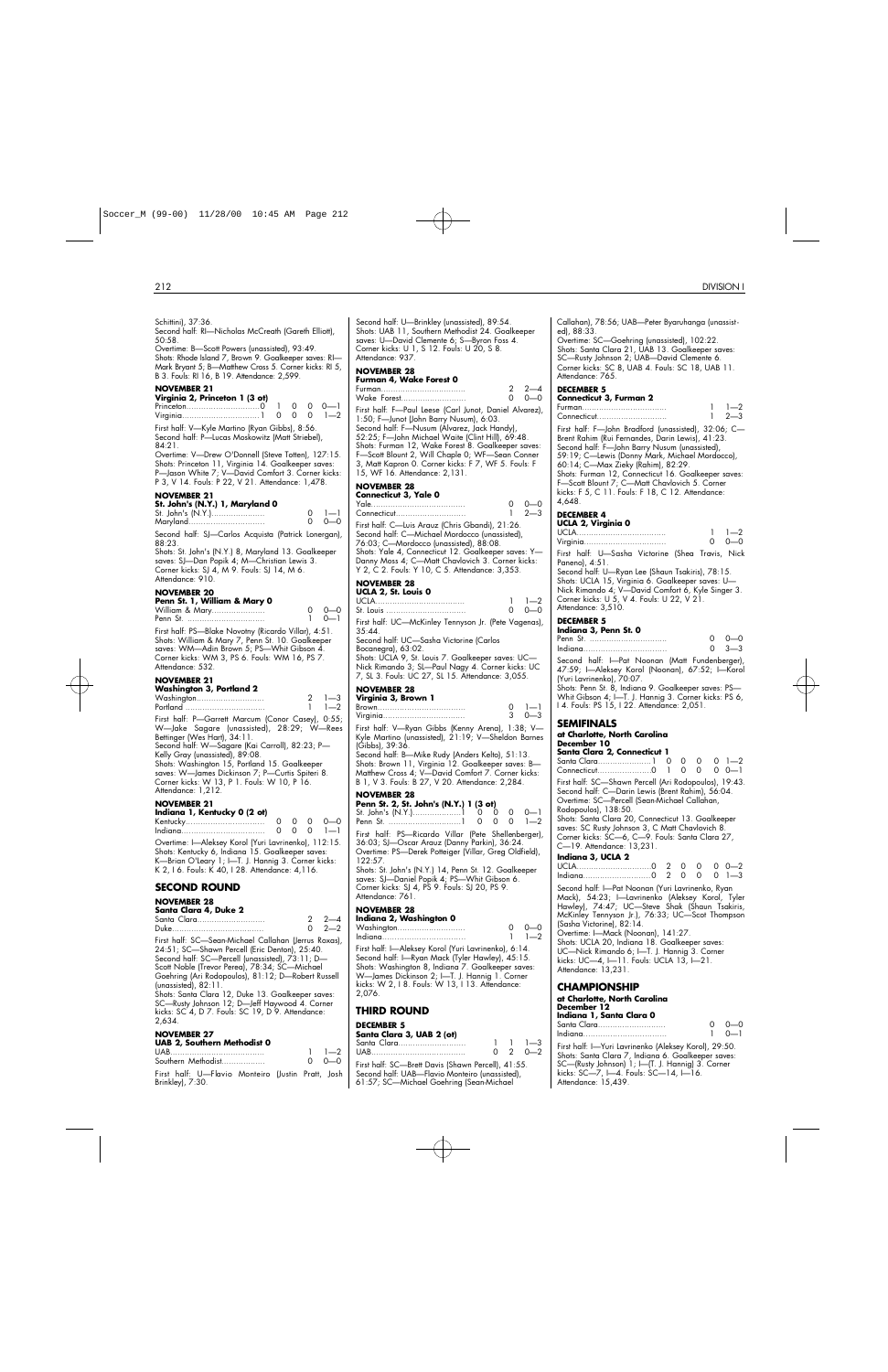# **History**

## **Team Results**

| Year<br>1959<br>1960<br>1961<br>1962<br>1963 | <b>Champion (Record)</b><br>St. Louis (11-1-0)<br>St. Louis (14-1-0)<br>West Chester (12-0-0)<br>St. Louis (12-0-1)<br>St. Louis (13-1-0)                     | Coach<br><b>Bob Guelker</b><br><b>Bob Guelker</b><br>Mel Lorback<br><b>Bob Guelker</b><br><b>Bob Guelker</b>      | <b>Score</b><br>$5-2$<br>$3-2$<br>2-0<br>$4-3$<br>$3-0$                    | <b>Runner-Up</b><br>Bridgeport<br>Maryland<br>St. Louis<br>Maryland<br>Navy              | <b>Host or Site</b><br>Connecticut<br>Brooklyn<br>St. Louis<br>St. Louis<br>Rutgers    | Championship<br><b>Game Attendance</b><br>400<br>1.000<br>6,500<br>6,231<br>3,500 | Championship<br><b>Total Attendance</b>        |
|----------------------------------------------|---------------------------------------------------------------------------------------------------------------------------------------------------------------|-------------------------------------------------------------------------------------------------------------------|----------------------------------------------------------------------------|------------------------------------------------------------------------------------------|----------------------------------------------------------------------------------------|-----------------------------------------------------------------------------------|------------------------------------------------|
| 1964<br>$1965$<br>1966<br>1967               | Navy(15-0-0)<br>St. Louis (14-0-0)<br>San Francisco (11-0-1)<br>Michigan St. (12-0-2)<br>St. Louis (8-3-2)<br>1968 Maryland (14-0-1)<br>Michigan St. (11-1-3) | F. H. Warner<br><b>Bob Guelker</b><br>Steve Negoesco<br>Gene Kenney<br>Harry Keough<br>Doyle Royal<br>Gene Kenney | $1-0$<br>$1-0$<br>$5-2$<br>$0-0$<br>$2-2$ (2 ot)                           | Michigan St.<br>Michigan St.<br>Long Island<br>(Game called due<br>to inclement weather) | <b>Brown</b><br>St. Louis<br>California<br>St. Louis<br>Ga. Tech-Emory                 | 600<br>7,234<br>5,000<br>3,000<br>1,112                                           | $\overline{\phantom{0}}$                       |
| 1969<br>1970<br>1972<br>1973                 | St. Louis (13-0-0)<br>St. Louis (14-0-1)<br>1971 Howard# (15-0-0)<br>St. Louis (15-2-3)<br>St. Louis (15-2-3)                                                 | Harry Keough<br>Harry Keough<br>Lincoln Phillips<br>Harry Keough<br>Harry Keough                                  | 4-0<br>$1-0$<br>$3-2$<br>$4-2$<br>$2-1$ (ot)                               | San Francisco<br><b>UCLA</b><br>St. Louis<br><b>UCLA</b><br><b>UCLA</b>                  | San Jose St.<br>SIU-Edwardsville<br>Miami, Fla.<br>Miami, Fla.<br>Miami, Fla.          | 5,100<br>8,000<br>5,800<br>3,000<br>5,861                                         |                                                |
| 1974<br>1975<br>1976.<br>1977<br>1978        | Howard (19-0-0)<br>San Francisco (21-1-2)<br>San Francisco (20-2-3)<br>Hartwick (16-0-2)<br>San Francisco# (28-1-0)                                           | Lincoln Phillips<br>Steve Negoesco<br>Steve Negoesco<br>Jim Lennox<br>Steve Negoesco                              | $2-1$ (4 of)<br>$4-0$<br>$1-0$<br>$2-1$<br>$2-0$                           | St. Louis<br>SIU-Edwardsville<br>Indiana<br>San Francisco<br>Indiana                     | St. Louis<br>SIU-Edwardsville<br>Pennsylvania<br>California<br>Tampa, Fla.             | 2,921<br>4,400<br>5,981<br>16,503<br>8,700                                        | 24,071<br>39,373<br>28,557<br>30,553           |
| 1979<br>1980<br>1981<br>1982<br>1983         | SIU-Edwardsville (19-2-3)<br>San Francisco (24-0-2)<br>Connecticut (20-3-2)<br>Indiana (21-3-1)<br>Indiana (21-1-4)                                           | <b>Bob Guelker</b><br>Steve Negoesco<br>Joe Morrone<br>Jerry Yeagley<br>Jerry Yeagley                             | $3-2$<br>$4 - 3$ (ot)<br>$2 - 1$ (ot)<br>$2-1(8$ of<br>$1-0(2 \text{ of})$ | Clemson<br>Indiana<br>Alabama A&M<br>Duke<br>Columbia                                    | Tampa, Fla.<br>Tampa, Fla.<br>Stanford<br>Ft. Lauderdale, Fla.<br>Ft. Lauderdale, Fla. | 5,500<br>7,052<br>3,500<br>5,312<br>5,257                                         | 30,947<br>25,729<br>31,200<br>50,949<br>54,386 |
| 1984<br>1985<br>1986<br>1987<br>1988         | Clemson (22-4-0)<br>UCLA (20-1-4)<br>Duke (18-5-1)<br>Clemson (18-5-1)<br>Indiana (19-3-3)                                                                    | I. M. Ibrahim<br>Sigi Schmid<br>John Rennie<br>I. M. Ibrahim<br>Jerry Yeagley                                     | $2-1$<br>$1-0(8$ ot)<br>$1-0$<br>$2-0$<br>$1-0$                            | Indiana<br>American<br>Akron<br>San Diego St.<br>Howard                                  | Seattle, Wash.<br>Seattle, Wash.<br>Tacoma, Wash.<br>Clemson<br>Indiana                | 7,926<br>5,986<br>4,196<br>8.352<br>5,168                                         | 48,469<br>54,206<br>65,892<br>57,009<br>38,560 |
| 1989<br>1990<br>1991<br>1992<br>1993         | Santa Clara (20-0-3)<br>Virginia (21-2-2)<br>UCIA (19-1-4)<br>Virginia* (19-1-2)<br>Virginia (21-2-1)<br>Virginia (22-3-0)                                    | Steve Sampson<br>Bruce Arena<br>Sigi Schmid<br><b>Bruce Arena</b><br><b>Bruce Arena</b><br><b>Bruce Arena</b>     | $1-1(2^{\circ}$<br>$1-0$ (4 ot, pk)<br>$0-0$<br>$2-0$<br>$2-0$             | Rutgers<br>Santa Clara<br>San Diego<br>South Carolina                                    | Rutgers<br>South Fla.<br>South Fla.<br>Davidson<br>Davidson                            | 3,889<br>4,613<br>3,925<br>8,150<br>10,549                                        | 67,338<br>55,096<br>48.154<br>52,191<br>72,175 |
| 1994<br>1995<br>1996<br>1997<br>1998         | Virginia (22-3-1)<br>Wisconsin (20-4-1)<br>St. John's (N.Y.) (22-2-2)<br>UCLA (22-2-0)<br>Indiana (23-2)                                                      | <b>Bruce Arena</b><br>Jim Launder<br>Dave Masur<br>Sigi Schmid<br>Jerry Yeagley                                   | $1-0$<br>$2-0$<br>$4-1$<br>$2-0$<br>$3-1$                                  | Indiana<br>Duke<br>Florida Int'l<br>Virginia<br>Stanford                                 | Davidson<br>Richmond<br>Richmond<br>Richmond<br>Richmond                               | 12.033<br>21,319<br>20,874<br>20.143<br>15,202                                    | 92.186<br>96,747<br>85,915<br>67,764<br>70,885 |
| 1999                                         | Indiana (21-3)                                                                                                                                                | Jerry Yeagley                                                                                                     | $1-0$                                                                      | Santa Clara                                                                              | Charlotte                                                                              | 15,439                                                                            |                                                |

\**Virginia declared champion on the basis of penalty kicks. #Later vacated.*

## **To u rnament Scoring L e a d e r s**

| Year         | Player, School                           | G      | A      | Р      |
|--------------|------------------------------------------|--------|--------|--------|
| 1974         | Dale Russell, Philadelphia U.            | 6      | 1      | 13     |
| 1975         | Lincoln Peddie, Howard                   | 6      | 0      | 12     |
| 1976         | Dave MacWilliams, Philadelphia U         | 5      | 2      | 12     |
| 1977         | Art Napolitano, Hartwick                 | 4      | 0      | 8      |
| 1978         | Thompson Usiyan, Appalachian St. .       | 7      | 1      | 15     |
| 1979         | Obed Ariri, Clemson                      | 5      |        | 11     |
| 1980         | John Hayes, St. Louis                    | 5      | 0      | 10     |
| 1981         | Elvis Comrie, Connecticut                | 3      | 2      | 8      |
|              | Pedro DeBrito, Connecticut               | 3      | 2      | 8      |
| 1982         | Solomon Shiferow, Alabama A&M            | 3<br>3 | 2<br>1 | 8<br>7 |
| 1983         | Sean McCoy, Duke                         | 4      | 1      | 9      |
|              | Jeff Gaffney, Virginia                   |        |        |        |
| 1984         | Gary Conner, Clemson                     | 4      | O      | 8      |
|              | Mike Hylla, Indiana                      | 3      | 2      | 8      |
| 1985         | Dale Erwin, UCLA                         | 4      | 0      | 8<br>9 |
| 1986<br>1987 | Tom Stone, Duke<br>Bruce Murray, Clemson | 4<br>5 | 4      | 14     |
| 1988         | Michael Dominic, Long Island             | 3      | 0      | 6      |
|              | lan Hennessy, Seton Hall                 | 3      | 0      | 6      |
|              |                                          |        |        |        |
| 1989         | Steve Snow, Indiana                      | 4      |        | 9      |

| Year | Player, School                          | G                        | A             | P    |
|------|-----------------------------------------|--------------------------|---------------|------|
| 1990 |                                         |                          |               | 7    |
| 1991 | Brian McBride, St. Louis                | $\overline{\mathcal{A}}$ | 0             | 8    |
|      | Alan Prampin, Southern Methodist        | 3                        | 2             | 8    |
|      | Bill Donnell, Yale                      | 4                        | 0             | 8    |
| 1992 | Guillermo Jara, San Diego               | 3                        | 5             | 11   |
| 1993 |                                         |                          | 0             | 10   |
|      | Andre Parris, Princeton                 | 2                        | 6             | 10   |
| 1994 | A. J. Wood, Virginia                    | 5                        | 0             | 10   |
| 1995 |                                         |                          | Ω             | 10   |
| 1996 | Alen Kozic, Florida Int'l               | 3                        | 3             | 9    |
| 1997 | Ben Olsen, Virginia                     | $5\phantom{.0}$          | 3             | 13   |
| 1998 |                                         |                          | $\mathcal{P}$ | 14   |
| 1999 |                                         |                          |               | 2 10 |
|      | Information not available before 1 974. |                          |               |      |

## **All-Tournament Teams**

#### *MOP—Most Outstanding Player.*

#### **1 9 6 9**

Al Trost, St. Louis (MOP offensive) Pat Leahy, St. Louis (MOP defensive)

#### **1 9 7 1**

Mike Seerey, St. Louis (MOP offensive)

## **1 9 7 2**

Danny Counce, St. Louis (MOP offensive) Bruce Arena, Cornell (MOP defensive)

#### **1 9 7 5**

Andy Atuegbu, San Francisco (MOP offensive) Steve Ralbovsky, Brown (MOP defensive)

### **1 9 7 6**

Andy Atuegbu, San Francisco (MOP offensive)

## **1 9 7 7**

John Young, Hartwick (MOP offensive) Jeff Tipping, Hartwick (MOP defensive)

### **1 9 9 7**

Seth George, UCLA (MOP offensive) Matt Reis, UCLA (MOP defensive) Josh Keller, UCLA Tom Poltl, UCLA Ben Olsen, Virginia Scott Vermillion, Virginia Brian West, Virginia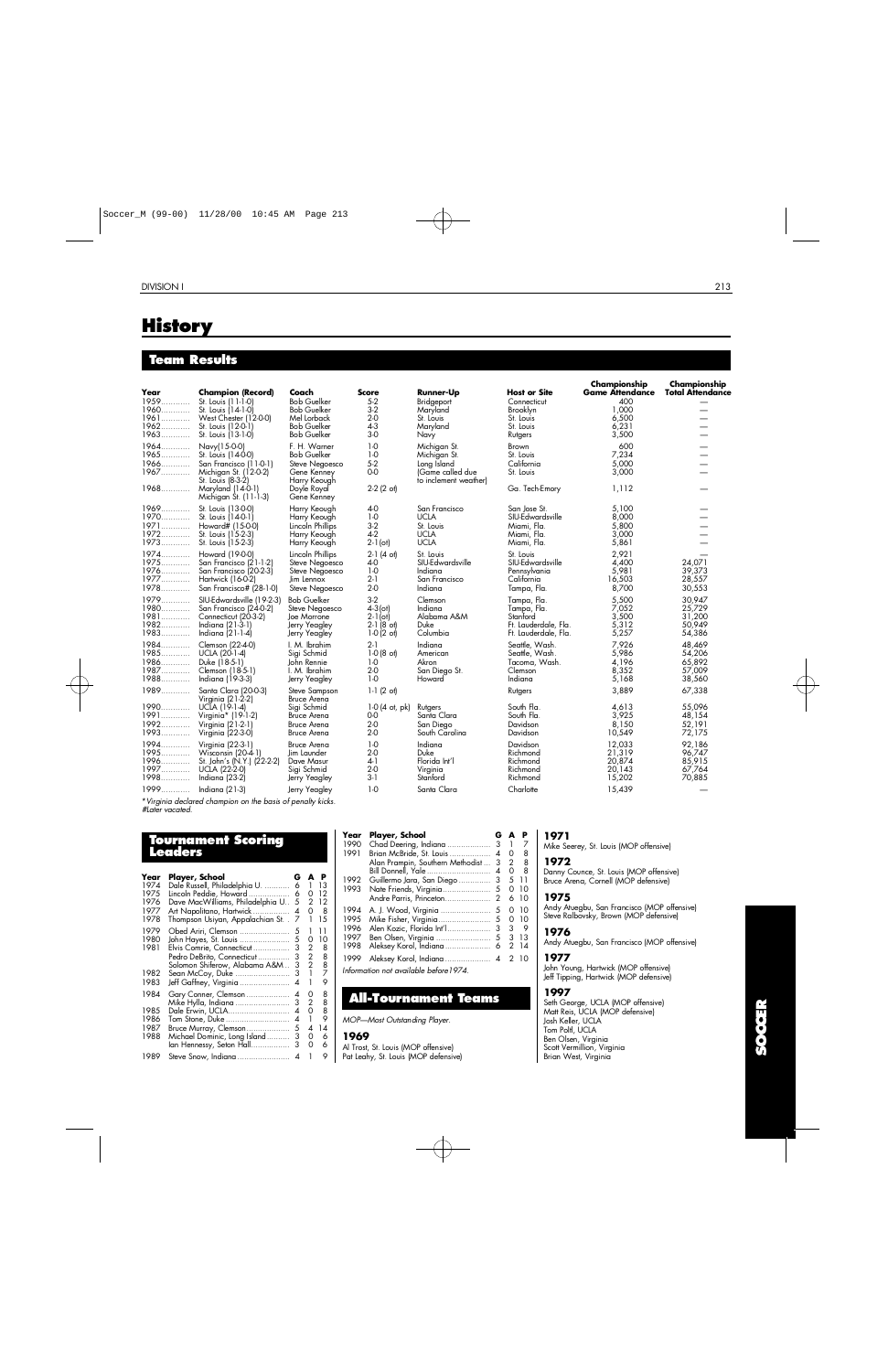Chris Klein, Indiana Aleksey Korol, Indiana Tim Leonard, St. Louis

#### **1 9 9 8**

Aleksey Korol, Indiana (MOP offensive) Nick Garcia, Indiana (MOP defensive) Lazo Alavanja, Indiana Gino DiGuardi, Indiana Dema Kovalenko, Indiana Yuri Lavrinenko, Indiana Andrew Parrish, Indiana Jamie Clark, Stanford Simon Elliott, Stanford Lee Morrison, Stanford Steve Armas, Maryland Taylor Twellman, Maryland Michael Goehring, Santa Clara

## **Individual Records**

#### **GOALS, GAME**

7—Thompson Usiyan, Appalachian St. (9) vs. George Washington (3), 1978.

#### **GOALS, TOURNAMENT**

7—Thompson Usiyan, Appalachian St. (7 vs. George Washington, 0 vs. Clemson), 1978.

#### **GOALS, CAREER**

13—A. J. Wood, Virginia, 1991-92-93-94.

#### **ASSISTS, GAME**

3—Hugh Copeland, Brown (6) vs. Bridgeport (2), 1976; Dale Russell, Philadelphia U. (4) vs. Penn St. (0), 1976; Duncan MacDonald, Hartwick (5) vs. St. Francis (N.Y.) (1), 1977; Robert Byrkett, Appalachian St. (9) vs. George Washington (3), 1978; Tim Guelker, SIU-Edwardsville (3) vs. Clemson (2), 1979; Peter Dicce, Temple (5) vs. Penn St. (6), 1985; Dario Brose, North Carolina St. (3) vs. South Carolina (1), 1990; Toby Taitano, San Diego (4) vs. Portland (2), 1990; Billy

Baumhoff, South Carolina (6) vs. Air Force (0), 1993; Andre Parris, Princeton (5) vs. Penn St. (2), 1993; Daniel Falcone, Portland (4) vs. Butler (1), 1995; Yuri Lavrinenko, Indiana (4) vs. Evansville (1), 1996.

#### **ASSISTS, TOURNAMENT**

6—Andre Parris, Princeton (1 vs. Columbia, 3 vs. Penn St., 2 vs. Hartwick), 1993.

#### **ASSISTS, CAREER**

11—Yuri Lavrinenko, Indiana 1996-97-98-99.

#### **POINTS, GAME**

15—Thompson Usiyan (7 goals, 1 assist), Appalachian St. (9) vs. George Washington (3), 1978.

#### **POINTS, TOURNAMENT**

15—Thompson Usiyan (7 goals, 1 assist), Appalachian St. (7-1 vs. George Washington, 0-0 vs. Clemson), 1978

#### **POINTS, CAREER**

29—Dave MacWilliams (11 goals, 7 assists), Philadelphia U., 1976-77-78; A. J. Wood (13 goals, 3 assists), Virginia, 1991-92-93-94; Aleksey Korol (12 goals, 5 assists), Indiana, 1996-97-98-99.

#### **SAVES, GAME**

28—Frank Crupi, Fairleigh Dickinson (1) vs. Bucknell (0), 1975.

## **LOWEST GOALS-AGAINST AVERAGE,**

**TOURNAMENT (Min. 3 Games)** 0.00—Peter Arnautoff, San Francisco (0 goals vs. San Jose St., 0 goals vs. Clemson, 0 goals vs. Indiana), 1976; Jon Belskis, Wisconsin (0 goals vs. William & Mary, 0 goals vs. Southern Methodist, 0 goals vs. Portland, O goals vs. Duke), 1995; Aaron Sockwell, Southern Methodist (0 goals vs. Rider, 0 goals vs. Dartmouth, 0 goals vs. St. Louis), 1997.

#### **LOWEST GOALS-AGAINST AVERAGE, CAREER (Min. 5 Games)**

0.45—Chris Peterson, Indiana, 1982-83 (4 goals, 8 games [802 minutes]).

## **Team Records**

#### **GOALS, GAME**

9—St. Louis vs. Stanford (3), 1962; Michigan St. vs. Howard (1), 1962; Howard vs. Duke (0), 1972; Appalachian St. vs. George Washington (3), 1978

#### **GOALS, TWO TEAMS, GAME**

12—St. Louis (9) vs. Stanford (3), 1962; Appalachian St. (9) vs. George Washington (3), 1978.

#### **GOALS, TOURNAMENT**

17—Clemson, 1976; Clemson, 1978.

#### **SHOTS, GAME**

54—Connecticut (2) vs. Rhode Island (3) (4 ot), 1979.

#### **CORNER KICKS, GAME**

20—Connecticut (2) vs. Hartford (1) (4 ot), 1999.

#### **FOULS, GAME**

50—Rhode Island (3) vs. Connecticut (2) (4 ot), 1979.

#### **GOALS PER GAME, TOURNAMENT**

## **(Min. 2 Games)**

5.00—St. Louis, 3 games, 1959; St. Louis, 3 games, 1962; Appalachian St., 2 games, 1978.

#### **LOWEST GOALS-AGAINST AVERAGE,**

#### **TOURNAMENT (Min. 3 Games)**

0.00—Wisconsin, 5 games, 1995; San Francisco, 4 games, 1976.

#### **OVERTIME GAMES, TOURNAMENT**

5—Alabama A&M, 1981.

#### **LONGEST GAME**

166 minutes, 5 seconds—UCLA (1) vs. American (0) (8 ot), 1985.

## **Wo n - L o s t - Tied Records in To u rnament Play**

*[Note: Before 1974 and beginning again in 1982, no third-place game was played. Each semifinal loser is credited with a third-place finish in those years. The 1967, 1968 and 1989 championship games resulted in ties. Each team is credited with a first-place finish.]*

| <b>Team (Years Participated)</b>                                            | Yrs.<br>5 | Won<br>$\frac{3}{2}$<br>5 | Lost<br>8<br>10<br>$\overline{2}$<br>12<br>.5 | Tied<br>0<br>O<br>O<br>0                     | Pct.<br>227<br>.231<br>.500<br>.294<br>.643 | 1 st<br>0<br>0<br>0<br>∩<br>$\Omega$ | 2nd<br>O<br>$\Omega$             | 0<br>0        | 4th<br>∩ |
|-----------------------------------------------------------------------------|-----------|---------------------------|-----------------------------------------------|----------------------------------------------|---------------------------------------------|--------------------------------------|----------------------------------|---------------|----------|
|                                                                             |           | 10                        | 12<br>$\overline{2}$                          | Ο<br>0<br>0<br>0<br>$\Omega$                 | .583<br>.200<br>.455<br>.000<br>.000        | 0<br>0<br>0<br>$\Omega$              | 0<br>$\Omega$<br>0<br>0          |               |          |
|                                                                             | 6         |                           | 6<br>12<br>$\overline{2}$<br>3                | O<br>0<br>O<br>O<br>$\Omega$                 | .313<br>.250<br>.333<br>.000<br>.250        | O<br>O<br>$\Omega$<br>0<br>∩         | $\Omega$<br>$\Omega$<br>$\Omega$ |               |          |
|                                                                             |           | 26<br>$\overline{2}$      | 19<br>3                                       | 0<br>$\circ$<br>$\mathbf 0$<br>0<br>$\Omega$ | .578<br>.250<br>.333<br>.400<br>.000        | O<br>0<br>0<br>0<br>0                | 0<br>0<br>0<br>$\Omega$          | $\Omega$<br>0 |          |
|                                                                             |           | $\overline{2}$            |                                               | 0<br>$\Omega$<br>$\Omega$<br>$\Omega$<br>0   | .000<br>.000<br>.538<br>.400<br>.000        | O<br>0<br>0<br>0<br>0                | 0<br>$\Omega$<br>0<br>0          |               |          |
|                                                                             | 20        | 37<br>⊿                   | 19<br>8                                       | 0<br>0<br>0<br>Ω                             | .000<br>.500<br>.661<br>.333<br>.500        | 0<br>0<br>2<br>0<br>0                | Ω<br>∩<br>0<br>Ω                 | 2             |          |
| Connecticut (1960-66-72-73-74-75-76-78-79-80-81-82-83-84-85-87-88-89-98-99) | 20        | 11<br>20                  | 3<br>14<br>19<br>$\circ$                      | Ο<br>0<br>0<br>∩                             | .000<br>.000<br>.440<br>.513<br>471         | O<br>0<br>O                          | $\mathbf{\Omega}$<br>Ο           |               |          |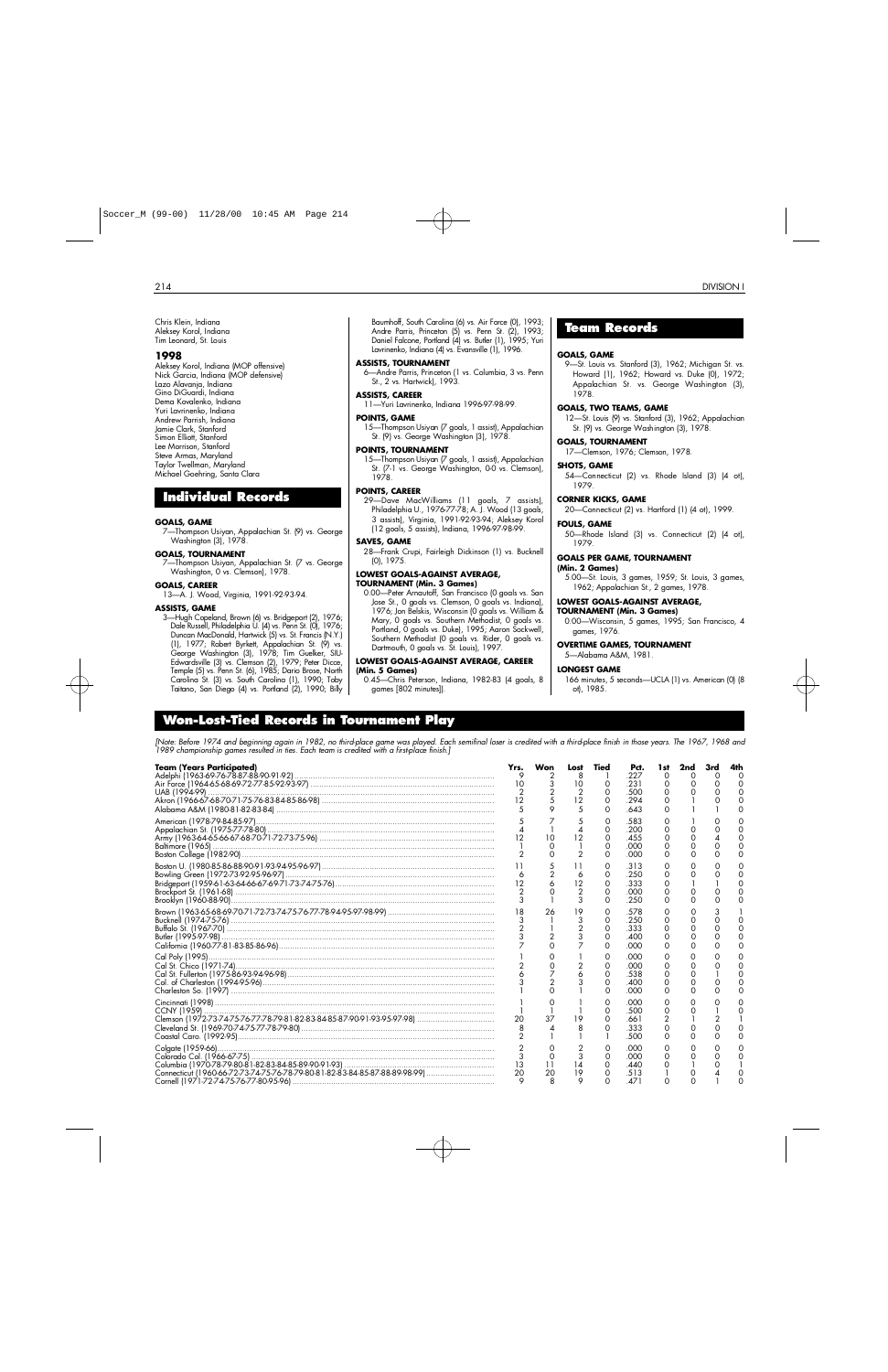| Team (Years Participated)                                                                      | Yrs.                | Won                  | Lost                             | Tied                | Pct.         | 1st     | 2nd                    | 3rd                 | 4th                           |
|------------------------------------------------------------------------------------------------|---------------------|----------------------|----------------------------------|---------------------|--------------|---------|------------------------|---------------------|-------------------------------|
|                                                                                                | 3                   | 0                    | 3                                | O                   | .000         | 0       | $\Omega$               | $\Omega$            | $\Omega$                      |
| Dartmouth (1964-77-78-90-92-97) …………………………………………………………………………………………                             |                     | 7                    | 8<br>6                           | 0<br>0              | .467<br>.455 | 0<br>0  | $\circ$<br>0           | Ο                   | $\mathbf 0$<br>$\mathbf 0$    |
|                                                                                                |                     |                      |                                  | 2                   | .500         | 0       | 0                      |                     | $\mathbf 0$                   |
|                                                                                                |                     | $\Omega$             | 2                                | 0                   | .000         | 0       | 0                      | $\Omega$            | $\mathbf 0$                   |
|                                                                                                |                     | $\Omega$             |                                  | 0<br>0              | .500         | 0       | 0                      | 0                   | $\mathbf 0$<br>$\Omega$       |
|                                                                                                |                     | $\Omega$             | 2                                | 0                   | .000<br>.000 | 0<br>0  | 0<br>0                 | 0<br>$\Omega$       | $\mathbf 0$                   |
|                                                                                                |                     | 19                   | 14                               | -1                  | .576         | 1       | 2                      |                     | $\mathbf 0$                   |
| East Stroudsburg (1964-65-71) …………………………………………………………………………………………                               |                     | $\overline{2}$       | 3                                | 0                   | .400         | 0       | 0                      | 0                   | $\mathbf 0$                   |
|                                                                                                | 11                  | 0<br>5               | $\overline{2}$<br>11             | 0<br>$\mathbf 0$    | .000<br>.313 | 0<br>0  | 0<br>0                 | 0<br>2              | $\Omega$<br>$\mathbf 0$       |
| Fairleigh Dickinson (1963-64-67-68-74-75-82-83-84-88-89) ………………………………………………………                 | 11                  | 6                    | 11                               | 0                   | .353         | 0       | 0                      | 0                   | $\Omega$                      |
|                                                                                                | 4<br>-1             | $\Omega$             | 4                                | 0<br>0              | .500<br>.000 | 0<br>0  | 1<br>0                 | 0<br>0              | $\mathbf 0$<br>$\Omega$       |
|                                                                                                |                     | $\Omega$             |                                  | 0                   | .000         | 0       | 0                      | 0                   | $\mathbf 0$                   |
|                                                                                                |                     | 10                   | 13                               | 1                   | .438         | 0       | 0                      |                     | $\Omega$                      |
|                                                                                                |                     |                      | 3                                | 0                   | .500         | 0       | $\circ$<br>$\mathbf 0$ | 0                   | $\Omega$<br>$\Omega$          |
|                                                                                                |                     |                      | 4<br>8                           | 0<br>$\mathbf 0$    | .200<br>.333 | 0<br>0  | 0                      | 0<br>$\Omega$       | $\mathbf 0$                   |
|                                                                                                |                     |                      | $\overline{2}$                   | 0                   | .333         | 0       | $\mathbf 0$            | 0                   | 0                             |
|                                                                                                |                     | 3                    | 4                                | 0                   | .429         | 0       | 0                      | 0                   | $\Omega$                      |
| Hartwick (1962-64-68-69-70-71-73-74-75-76-77-78-79-80-83-84-85-86-87-89-93-95)                 | 11                  | 36<br>17             | 22<br>11                         | 0<br>0              | .621<br>.607 | 1<br>0  | 0<br>0                 | 5<br>4              | $\mathbf 0$                   |
|                                                                                                |                     | 0                    | -1                               | 0                   | .000         | 0       | 0                      | 0                   | $\Omega$                      |
|                                                                                                | 10                  | 17                   | 10                               | 0                   | .630         | -1      | 1                      |                     |                               |
|                                                                                                | -1<br>$\mathbf{1}$  | 0<br>$\Omega$        | -1<br>-1                         | .0<br>0             | .000<br>.000 | 0<br>0  | $\mathbf 0$<br>0       | 0<br>$\Omega$       | $\Omega$<br>$\Omega$          |
| Indiana (1974-76-77-78-79-80-81-82-83-84-85-87-88-89-90-91-92-93-94-95-96-97-98-99)            | 24                  | 54                   | 19                               | 1                   | .736         | 5       | 5                      | 3                   | $\Omega$                      |
| lthaca (1965)                                                                                  |                     | $\Omega$             |                                  | 0                   | .000         | 0       | $\circ$                | 0                   | $\Omega$                      |
|                                                                                                |                     |                      |                                  | 0                   | .500         | 0       | 0                      | 0                   | 0                             |
|                                                                                                |                     | 0                    | 7                                | 1<br>0              | .318<br>.000 | 0<br>0  | 0<br>$\mathbf 0$       | 0<br>$\Omega$       | $\Omega$<br>$\Omega$          |
|                                                                                                |                     |                      | 2                                | 0                   | .333         | 0       | 0                      | 0                   | $\mathbf 0$                   |
|                                                                                                |                     | $\Omega$             |                                  | 0                   | .000         | 0       | 0                      | 0                   | $\Omega$                      |
|                                                                                                | 12<br>3             | 8<br>5               | 12<br>3                          | 0<br>0              | .400<br>.625 | 0<br>0  | -1<br>0                | 0                   | 0<br>$\Omega$                 |
|                                                                                                |                     | $\Omega$             |                                  | 0                   | .000         | 0       | 0                      | 0                   | $\mathbf 0$                   |
| Maryland (1959-60-61-62-63-64-67-68-69-70-76-86-94-95-96-97-98-99) ……………………………………              | 18                  | 19<br>$\Omega$       | 16                               | $\overline{2}$<br>0 | .541         |         | $\overline{2}$<br>0    | 3<br>0              | $\Omega$<br>0                 |
|                                                                                                |                     | $\Omega$             |                                  | 0                   | .000<br>.000 | 0<br>0  | 0                      | 0                   | $\Omega$                      |
| Michigan St. (1962-63-64-65-66-67-68-69)……………………………………………………………………………                          |                     | 16                   | 6                                | $\overline{2}$      | .708         | 2       | 2                      | $\overline{2}$      | $\Omega$                      |
|                                                                                                |                     | 0                    | 2                                | 0                   | .000         | 0       | 0                      | 0                   | $\Omega$                      |
| Navy (1963-64-65-66-67-69-70-71-74-88)……………………………………………………………………………                            | 10                  | $\Omega$<br>14       | 1<br>9                           | 0<br>0              | .000<br>.609 | 0<br>-1 | 0<br>1                 | 0<br>$\overline{2}$ | $\Omega$<br>$\Omega$          |
|                                                                                                |                     | 2                    |                                  | 0                   | .333         | 0       | 0                      | 0                   | 0                             |
|                                                                                                |                     |                      |                                  | 0                   | .000         | 0       | $\circ$                | 0                   | $\Omega$                      |
|                                                                                                |                     | 7                    | 3<br>8                           | 0<br>0              | .250<br>.467 | 0<br>0  | 0<br>0                 | $\Omega$            | $\mathbf 0$<br>$\Omega$       |
|                                                                                                |                     |                      |                                  | -1                  | .438         | 0       | 0                      |                     | $\Omega$                      |
|                                                                                                |                     | 1                    | 5                                | 0                   | .167         | 0       | 0                      | 0                   | 0                             |
|                                                                                                | 10                  | 6                    | 10<br>-1                         | 0<br>$\mathbf 0$    | .375<br>.500 | 0<br>0  | 0<br>$\Omega$          | 0                   | $\Omega$<br>$\mathbf 0$       |
|                                                                                                | -1                  | $\Omega$             | -1                               | 0                   | .000         | 0       | $\Omega$               | $\Omega$            | $\Omega$                      |
|                                                                                                |                     |                      |                                  | 0                   | 200          | 0       | 0                      | 0                   | 0                             |
|                                                                                                | 2                   | $\Omega$             | 3<br>$\overline{2}$              | 0<br>0              | .250<br>.000 | 0<br>0  | $\circ$<br>0           | $\mathbf 0$<br>0    | 0<br>0                        |
|                                                                                                | 3                   | -1                   | 3                                | 0                   | .250         | 0       | $\circ$                | 0                   | 0                             |
| Penn St. (1970-71-72-73-74-75-76-77-78-79-80-81-82-84-85-86-88-89-92-93-94-95-98-99)           | 24                  | 20                   | 24                               | 0                   | .455         | 0       | $\circ$                |                     | $\mathbf 0$                   |
|                                                                                                | 6<br>16             | 7                    | 6                                | 0<br>0              | .538         | 0<br>0  | 0                      | 0                   | $\mathbf 0$                   |
|                                                                                                | 2                   | 19<br>0              | 18<br>2                          | 0                   | .514<br>.000 | 0       | 0<br>0                 | 0<br>0              | $\overline{2}$<br>$\mathbf 0$ |
|                                                                                                | 8                   | 7                    | 7                                | -1                  | .500         | 0       | 0                      | 2                   |                               |
|                                                                                                | 6                   | 4<br>0               | 6                                | 0<br>0              | .400<br>.000 | 0<br>0  | 0<br>$\mathbf 0$       | -1<br>$\Omega$      | 0<br>$\Omega$                 |
|                                                                                                |                     | $\Omega$             | 1                                | 0                   | .000         | $\circ$ | $\circ$                | 0                   | 0                             |
|                                                                                                | 7                   | $\overline{2}$       | 7                                | 0                   | .222         | 0       | 0                      | 0                   | $\Omega$                      |
|                                                                                                | 2<br>$\overline{2}$ | $\Omega$<br>$\Omega$ | $\overline{2}$<br>$\overline{2}$ | 0<br>0              | .000<br>.000 | 0<br>0  | 0<br>0                 | 0<br>0              | 0<br>$\mathbf 0$              |
|                                                                                                | 2                   | $\Omega$             | $\overline{2}$                   | $\mathbf 0$         | .000         | 0       | 0                      | 0                   | $\mathbf 0$                   |
|                                                                                                | 12                  | 12                   | 12                               | 0                   | .500         | 0       |                        | 3                   | 0                             |
|                                                                                                | 5<br>8              | 3<br>9               | 5<br>7                           | 0<br>0              | .375<br>.563 | 0<br>1  | 0<br>0                 | $\mathbf 0$<br>0    | $\mathbf 0$<br>$\mathbf 0$    |
|                                                                                                | 3                   | $\Omega$             | 3                                | $\mathbf 0$         | .000         | $\circ$ | 0                      | $\Omega$            | $\mathbf 0$                   |
| St. Louis (1959-60-61-62-63-64-65-66-67-68-69-70-71-72-73-74-75-76-77-78-79-80-81-83-84-86-87- |                     |                      |                                  |                     |              |         |                        |                     |                               |
|                                                                                                | 38<br>7             | 60                   | 28                               | 3<br>$\mathbf 0$    | .676<br>.500 | 10      | 3                      | 3                   | 0<br>0                        |
|                                                                                                | 5                   | 7<br>5               | 7<br>5                           | $\Omega$            | .500         | 0<br>0  | 1<br>-1                | 0<br>0              | $\Omega$                      |
| San Francisco* (1959-61-63-65-66-67-68-69-70-71-73-74-75-76-77-79-80-81-82-83-84-86-87-91-     |                     |                      |                                  |                     |              |         |                        |                     |                               |
| 93-94)                                                                                         | 26<br>12            | 36<br>7              | 22<br>12                         | -1<br>0             | .619<br>.368 | 4<br>0  | 2<br>0                 |                     | 0<br>$\Omega$                 |
|                                                                                                | 12                  | 16                   | 10                               | 3                   | .603         | 1       | 2                      |                     | 0                             |
|                                                                                                | 6                   | 2                    | 6                                | 1                   | .278         | 0       | 0                      | O                   | $\Omega$                      |

**SOCCER**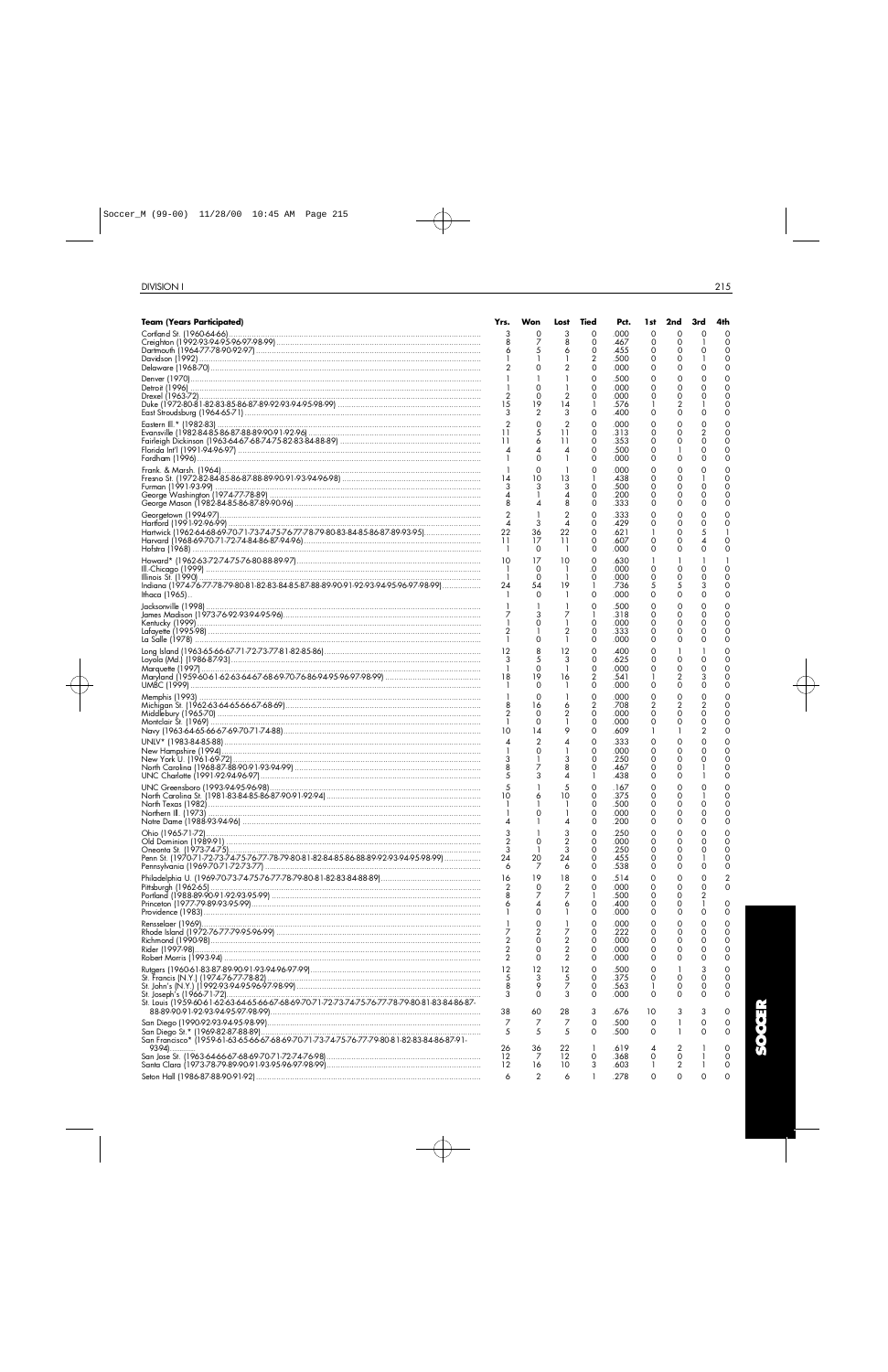| <b>Team (Years Participated)</b><br>South Fla. (1969-70-71-73-75-82-96-97-98)<br>South Fla. (1969-70-71-73-75-82-96-97-98) | Yrs.<br>13<br>13 | Won<br>15 | Lost<br>12<br>13<br>9 | Tied | Pct.<br>.613<br>536<br>308<br>റററ  | 1 st | 2nd |  |
|----------------------------------------------------------------------------------------------------------------------------|------------------|-----------|-----------------------|------|------------------------------------|------|-----|--|
|                                                                                                                            |                  |           |                       |      | 542<br>റററ<br>.333<br>409<br>.000  |      |     |  |
| Tulsa (1991)<br>UCLA (1968-70-71-72-73-74-75-76-77-80-83-84-85-86-87-88-89-90-91-92-93-94-95-96-97-98-99)                  | 27<br>6          |           | 25<br>6               |      | 364<br>429<br>.000<br>638<br>250   |      |     |  |
| Va. Commonwealth (1997-98-99)<br>Wake Forest (1988-89-90-91-99)                                                            |                  |           | 6                     |      | 696<br>.000<br>286<br>250<br>.500  |      |     |  |
|                                                                                                                            |                  |           |                       |      | 125<br>375<br>.000<br>.667<br>.000 |      |     |  |
|                                                                                                                            |                  |           |                       |      | റററ<br>റററ<br>.50C                 |      |     |  |

*\*Participation in the tournament vacated: Eastern Ill. 1981; Howard 1970-71; UNLV 1987; San Diego St. 1981; San Francisco 1978.*

## **A l l - Time Results**

**1959 First Round:** St. Louis 4, San Francisco 0; CCNY 1, Williams 0; Bridgeport 3, Colgate 2 (ot); West Chester 1, Maryland 0. **Semifinals:** Bridgeport 2, West Chester 1 (10 ot); St. Louis 6, CCNY 2. **Championship:** St. Louis 5, Bridgeport 2.

**1960 First Round:** St. Louis 2, California 0; West Chester 1, Brooklyn 0; Maryland 4, Rutgers 3 (ot); Connecticut 4, Cortland St. 3. **Semifinals:** St. Louis 2, West Chester 1; Maryland 4, Connecticut 0. **Championship:** St. Louis 3, Maryland 2.

**1961 First Round:** West Chester 4, Maryland 2; Bridgeport 1, New York U. 0; St. Louis 1, San Francisco 0; Rutgers 3, Brockport St. 1. **Semifinals:** West Chester 2, Bridgeport 0; St. Louis 6, Rutgers 1. **Championship:** West Chester 2, St. Louis 0.

**1962 First Round:** St. Louis 9, Stanford 3; Michigan St. 9, Howard 1; Springfield 2, Hartwick 1; Maryland 4, Pittsburgh 3. **Semifinals:** St. Louis 2, Michigan St. 0; Maryland 5, Springfield 0. **Championship:** St. Louis 4, Maryland 3.

**1963 First Round:** Brown 1, Springfield 0; Army 4, Adelphi 2; Navy 5, Howard 1; West Chester 2, Fairleigh Dickinson 0; San Francisco 2, San Jose St. 0; St. Louis 2, Michigan St. 0; Bridgeport 3, Long Island 1; Maryland 5, Drexel 2. **Quarterfinals:** Army 3, Brown 1; Navy 3, West Chester 0; St. Louis 3, San Francisco 2; Maryland 5, Bridgeport 3. **Semifinals:** Navy 4, Army 0; St. Louis 7, Maryland 3. **Championship:** St. Louis 3, Navy 0.

1964 First Round: Trinity (Conn.) 2, Dartmouth 1; Army 4, Cortland St. 3 (3 ot, corner kicks); Michigan St. 1, Maryland 0; East Stroudsburg 6, Frank. & Marsh. 0; Navy 2, Fairleigh Dickinson 1; Bridgeport 1, Hartwick 0; San Jose St. 5, Air Force 3. **Quarterfinals:** Army 6, Trinity (Conn.) 1; Michigan St. 4, East Stroudsburg 0; Navy 5, Bridgeport 3; St. Louis 5, San Jose St. 0. **Semifinals:** Michigan St. 3, Army 2 (ot); Navy 2, St. Louis 1. **Championship:** Navy 1, Michigan St. 0.

1965 First Round: Trinity (Conn.) 2, Middlebury 1; Army 3, Long Island 2; Michigan St. 7, Baltimore 0; East Stroudsburg 2, Pittsburgh 0; Navy 4, West Chester 1; Brown 2, Ithaca 1; St. Louis 2, Ohio 1; San Francisco 3, Air Force 2. **Quarterfinals:** Army 3, Trinity (Conn.) 1; Michigan St. 2, East Stroudsburg 1; Navy 6, Brown 2; St. Louis 5, San Francisco 2. **Semifinals:** Michigan St. 3, Army 1; St. Louis 3, Navy 1. **Championship:** St. Louis 1, Michigan St. 0.

1966 First Round: Bridgeport 3, Colgate 1; Long Island 6, Cortland St. 1; Michigan St. 2, Akron 0; Temple 4, West Virginia 0; Navy 4, St. Joseph's 1; Army 2, Connecticut 1; St. Louis 5, Colorado Col. 1; San Francisco 2, San Jose St. 1. **Quarterfinals:** Long Island 1, Bridgeport 0; Michigan St. 3, Temple 1; Army 3, Navy 1; San Francisco 2, St. Louis 1 (4 ot). **Semifinals:** Long Island 3, Michigan St. 2 (4 ot, corner kicks); San Francisco 2, Army 0. **Championship:** San Francisco 5, Long Island 2.

1967 First Round: Long Island 2, Bridgeport 0; Trinity (Conn.) 6, Army 4; Michigan St. 4, Maryland 1; Akron 1, Temple 0; Navy 5, West Chester 0; Buffalo St. 2, Fairleigh Dickinson 1 (2 ot, corner kicks); St. Louis 6, Colorado Col. 1; San Jose St. 4, San Francisco 3 (2 ot, corner kicks). **Quarterfinals:** Long Island 3, Trinity (Conn.) 1; Michigan St. 3, Akron 1; Navy 2, Buffalo St. 1; St. Louis 4, San Jose St. 3. **Semifinals:** Michigan St. 4, Long Island O; St. Louis 1, Navy 0. **Championship:** Michigan St. 0, St. Louis 0 (called due to inclement weather).

**1968 First Round:** Army 4, Harvard 1; Fairleigh Dickinson 3, Hofstra 1; Michigan St. 5, North Carolina 0; Temple 3, Delaware 2 (4 ot); St. Louis 3, West Virginia 2. **Second Round:** Army 4, Brockport St. 3 (2 ot, corner kicks); Brown 3, Fairleigh Dickinson 0; Michigan St. 1, Akron 0; West Chester 4, Temple 3; Maryland 3, St. Louis 1; Hartwick 4, Trinity (Conn.) 0; San Jose St. 3, UCLA 1; Air Force 3, San Francisco 2. **Quarterfinals:** Brown 3, Army 1; Michigan St. 3, West Chester 2 (4 ot, corner kicks); Maryland 2, Hartwick 1; San Jose St. 1, Air Force 0. **Semifinals:** Michigan St. 2, Brown 0; Maryland 4, San Jose St. 3 (ot). **Championship:** Michigan St. 2, Maryland 2 (tie, 2  $\circ$ t $\mathsf{h}$ 

1969 First Round: Harvard 5, Southern Conn. St. 0; Brown 2, Bridgeport 1; Hartwick 5, Rensselaer 3; New York U. 1, Adelphi 0; Maryland 5, Virginia 0; South Fla. 1, Navy 0; Philadelphia U. 2, West Chester 1; Pennsylvania 3, Montclair St. 0. **Second Round:** Harvard 4, Brown 0; Hartwick 4, New York U. 3; St. Louis 4, SIU-Edwardsville 0; Cleveland St. 3, Michigan St. 0; San Jose St. 1, Air Force 0; San Francisco 2, San Diego St. 1; Maryland 4, South Fla. 1; Pennsylvania 2, Philadelphia U. 1 (4 ot, corner kicks). **Quarterfinals:** Harvard 1, Hartwick 0, St. Louis 2, Cleveland St. 1; San Francisco 3, San Jose St. 1; Maryland 1, Pennsylvania 0, **Semifinals:** St. Louis 2, Harvard 1; San Francisco 1, Maryland 0. **Championship:** St. Louis 4, San Francisco 0.

**1970 First Round:** Harvard 6, Worcester Tech 0; Brown 1, Middlebury 0; Hartwick 4, Army 0; Columbia 2, Buffalo St. 1 (2 ot, corner kicks); Navy 1, South Fla. 0 (2 ot, corner kicks); #Howard 2, Maryland 0; Penn St. 2, Delaware 1; Philadelphia U. 2, Pennsylvania 1. **Second Round:** Harvard 2, Brown 1; Hartwick 6, Columbia 1; St. Louis 7, Cleveland St. 0; SIU-Edwardsville 6, Akron 0; Denver 2, San Jose St. 1; UCLA 3, San Francisco 2; #Howard 2, Navy 0; Philadelphia U. 2, Penn St. 1. **Quarterfinals:** Hartwick 4, Harvard 3; St. Louis 2, SIU-Edwardsville 1; UCLA 3, Denver 1; #Howard 1, Philadelphia U. O. **Semifinals:** St. Louis 1, Hartwick 0; UCLA 4, #Howard 3. **Championship:** St. Louis 1, UCLA 0.

#*Howard's participation in 1970 tournament vacated.*

1971 First Round: Harvard 5, Southern Conn. St. 0; Brown 4, Bridgeport 1; Hartwick 3, Army 0; Cornell 2, Long Island 1; #Howard 1, West Virginia 0; Navy 3, South Fla. 1; Pennsylvania 2, East Stroudsburg 0; Penn St. 4, St. Joseph's 1. **Second Round:** Harvard 3, Brown 0; Hartwick 4, Cornell 1; #Howard 3, Navy 0; Penn St. 2, Pennsylvania 1; St. Louis 4, Ohio 0; SIU-Edwardsville 2, Akron 0; San Francisco 3, San Jose St. 2; UCLA 5, Cal St. Chico 1. **Quarterfinals:** Harvard 4, Hartwick 1; #Howard 8, Penn St. 0; St. Louis 3, SIU-Edwardsville 1; San Francisco 6, UCLA 2. **Semifinals:** #Howard 1. Harvard 0: St. Louis 3, San Francisco 2. **Championship:** #Howard 3, St. Louis 2.

#*Howard's participation in 1971 tournament vacated.*

**1972 First Round:** Harvard 1, Rhode Island 0; Brown 4, Connecticut 2; Long Island 2, New York U. 1 (2 ot); Cornell 3, Army 1; Howard 9, Duke 0; Clemson 3, West Virginia 2; Pennsylvania 4, Drexel 0; Penn St. 2, St. Joseph's 0. **Second Round:** Harvard 3, Brown 2 (2 ot); Cornell 3, Long Island 2; San Jose St. 4, Fresno St. O; UCLA 5, Washington 0; Howard 4, Clemson 0; Pennsylvania 3, Penn St. 1; St. Louis 2, Bowling Green 0; Ohio 3, Air Force 2. **Quarterfinals:** Cornell 2, Harvard 0; UCLA 3, San Jose St. 1; Howard 2, Pennsylvania 0; St. Louis 3, Ohio 1. **Semifinals:** UCLA 1, Cornell 0; St. Louis 2, Howard 1 (ot). **Championship:** St. Louis 4, UCLA 2.

**1973 First Round:** Yale 3, Bridgeport 1; Brown 1, Connecticut 0 (ot); Oneonta St. 2, Army 1 (3 ot); Hartwick 3, Long Island 2; Clemson 7, James Madison 0; South Fla. 3, West Virginia 1; Pennsylvania 5, Temple 1; Penn St. 5, Philadelphia U. 3. **Second Round:** Brown 2, Yale 1 (2 ot); Hartwick 2, Oneonta St. 0; St. Louis 6, Bowling Green 0; SIU-Edwardsville 3, Northern Ill. 0; Clemson 1, South Fla. 0 (4 ot); Pennsylvania 4, Penn St. 0; San Francisco 5, Santa Clara 0; UCLA 3, Washington 0. **Quarterfinals:** Brown 1, Hartwick 0; St. Louis 3, SIU-Edwardsville 0; Clemson 1, Pennsylvania 0; UCLA 3, San Francisco 1. **Semifinals:** St. Louis 3, Brown 1; UCLA 2, Clemson 1 (ot). **Championship:** St. Louis 2, UCLA 1 (ot).

**1974 First Round:** Connecticut 4, Bridgeport 1; Brown 5, Harvard 1; Hartwick 1, Oneonta St. 0; Cornell 4, St. Francis (N.Y.) 2; Howard 2, George Washington 0; Clemson 3, Navy 2 (ot); Philadelphia U. 4, Fairleigh Dickinson 2; Bucknell 1, Penn St. 0. **Second Round:** Connecticut 4,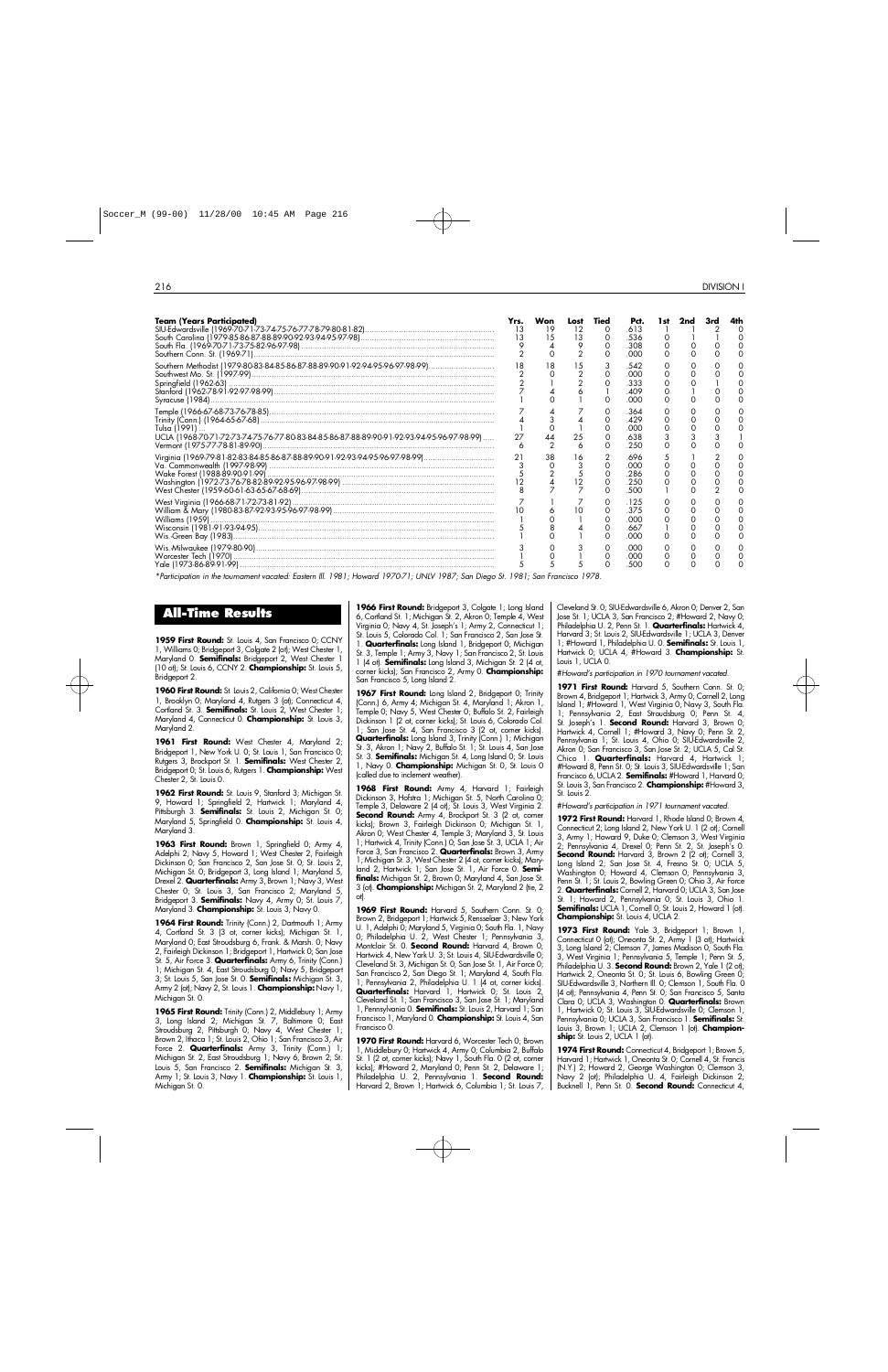Brown 3 (3 ot); Hartwick 3, Cornell 2 (4 ot, corner kicks); Howard 1, Clemson 0; Philadelphia U. 1, Bucknell 0 (2 of); SIU-Edwardsville 2, Indiana 0; St. Louis 1, Cleveland St. 0; UCLA 3, San Jose St. 2 (3 ot); San Francisco 2, Cal St. Chico 1. **Quarterfinals:** Hartwick 2, Connecticut 0; Howard 5, Philadelphia U. 3; St. Louis 2, SIU-Edwardsville 1 (3 ot); UCLA 1, San Francisco 0 (2 ot). **Semifinals:** Howard 2, Hartwick 1; St. Louis 2, UCLA 1 (2 ot). **Third Place:** Hartwick 3, UCLA 1. **Championship:** Howard 2, St. Louis 1 (4 ot).

1975 First Round: Connecticut 4, Vermont 3 (ot); Brown 3, Bridgeport 2; Cornell 1, Oneonta St. 0; Hartwick 2, Army 1; Howard 3, Appalachian St. 1; Clemson 3, South Fla. 0; Philadelphia U. 4, Penn St. 3; Fairleigh Dickinson 1, Bucknell 0. **Second Round:** Brown 2, Connecticut 1 (4 ot); Cornell 2, Hartwick 1; San Francisco 4, UCLA 1; Cal St. Fullerton 1, Colorado Col. 0; Howard 3, Clemson 1; Philadelphia U. 5, Fairleigh Dickinson 0; SIU-Edwardsville 3, Cleveland St. 2; St. Louis 2, Akron 1. **Quarterfinals:** Brown 3, Cornell 0; San Francisco 3, Cal St. Fullerton 2; Howard 2, Philadelphia U. 1; SIU-Edwardsville 2, St. Louis 1. **Semifinals:** San Francisco 2, Brown 1 (3 ot); SIU-Edwardsville 3, Howard 1. **Third Place:** Brown 2, Howard 0. **Championship:** San Francisco 4, SIU-Edwardsville 0.

1976 First Round: Connecticut 2, Rhode Island 1; Brown 6, Bridgeport 2; Hartwick 1, Cornell 0; St. Francis (N.Y.) 2, Adelphi 0; Clemson 8, James Madison 0; Howard 3, Maryland 1; Temple 4, Bucknell 0; Philadelphia U. 4, Penn St. 0. **Second Round:** Connecticut 1, Brown 0; Hartwick 3, St. Francis (N.Y.) 0; Indiana 2, Akron 1; SIU-Edwardsville 2, St. Louis 1; Clemson 3, Howard 1; Philadelphia U. 4, Temple 0; San Francisco 1, UCLA 0; San Jose St. 4, Washington 1. **Quarterfinals:** Hartwick 2, Connecticut 1; Indiana 1, SIU-Edwardsville 0; Clemson 3, Philadelphia U. 2; San Francisco 5, San Jose St. 0. **Semifinals:** Indiana 2, Hartwick 1; San Francisco 1, Clemson 0. **Third Place:** Hartwick 4, Clemson 3. **Championship:** San Francisco 1, Indiana 0.

1977 First Round: Brown 2, Dartmouth 1; Rhode Island 1, Vermont 0; Clemson 4, George Washington 0; Hartwick 5, St. Francis (N.Y.) 1; Cornell 2, Long Island 1 (3 ot); Penn St. 5, Pennsylvania 1; Philadelphia U. 3, Princeton 0. **Second Round:** Brown 3, Rhode Island 1; Clemson 3, Appalachian St. 1; Hartwick 3, Cornell 1; Cleveland St. 2, St. Louis 0; SIU-Edwardsville 3, Indiana 2 (4 ot); Philadelphia U. 3, Penn St. 0; San Francisco 2, Air Force 1; UCLA 3, California 0. **Quarterfinals:** Brown 2, Clemson 1; Hartwick 2, Philadelphia U. 0; SIU-Edwardsville 3, Cleveland St. 2 (3 ot); San Francisco 4, UCLA 1. **Semi-**<br>**finals:** San Francisco 2, SIU-Edwardsville 1; Hartwick 4, Brown 1. **Third Place:** SIU-Edwardsville 3, Brown 2. **Championship:** Hartwick 2, San Francisco 1.

**1978 First Round:** Clemson 4, American 0; Appalachian St. 9, George Washington 3; St. Francis (N.Y.) 1, Adelphi 0; Columbia 3, Hartwick 2; Philadelphia U. 5, La Salle 1; Temple 1, Penn St. 0; Brown 3, Vermont 1; Connecticut 4, Dartmouth 0. **Second Round:** Clemson 2, Appalachian St. 1 (ot); St. Francis (N.Y.) 2, Columbia 0; #San Francisco 6, Stanford 3; Santa Clara 2, Washington 0; Philadelphia U. 2, Temple 1 (ot); Connecticut 3, Brown 1; Indiana 3, Cleveland St. 1; SIU-Edwardsville 3, St. Louis 2 (3 ot). **Quarterfinals:** Clemson 4, St. Francis (N.Y.) 0; #San Francisco 3, Santa Clara 2 (ot); Philadelphia U. 3,<br>Connecticut 0;Indiana 2,SIU-Edwardsville 0. **Semifinals:** #San Francisco 2, Clemson 1; Indiana 2, Philadelphia U. 0. Third Place: Clemson 6, Philadelphia U. 2. Cham**pionship:** #San Francisco 2, Indiana 0.

#*San Francisco's participation in 1978 tournament vacated.*

**1979 First Round:** SIU-Edwardsville 2, St. Louis 1; Cleveland St. 2, Wis.-Milwaukee 1; Princeton 1, Philadelphia U. 0. **Second Round:** San Francisco 3, Santa Clara 2; SIU-Edwardsville 2, Southern Methodist 0; Indiana 5, Cleveland St. 0; Penn St. 3, Princeton 1; American 1, Virginia 0; Clemson 1, South Carolina 0; Columbia 3, Hartwick 2; Rhode Island 3, Connecticut 2 (4 ot, penalty kicks). **Quarterfinals:** SIU-Edwardsville 4, San Francisco 2; Penn St. 2, Indiana 0; Clemson 1, American 0; Columbia 5, Rhode Island 1. **Semifinals:** SIU-Edwardsville 2, Penn St. 1; Clemson 4, Columbia 1. Third Place: Penn St. 2, Columbia 1. **Championship:** SIU-Edwardsville 3, Clemson 2.

1980 First Round: Hartwick 3, Cornell 2 (ot); Cleveland St. 1, Wis.-Milwaukee 0; Duke 2, Appalachian St. 1; Southern Methodist 2, SIU-Edwardsville 0. **Second Round:** Hartwick 2, Columbia 1; Connecticut 6, Boston U. 0; Indiana 3, Cleveland St. 0; Penn St. 3, Philadelphia U. 2; William & Mary 2, Howard 1 (4 ot, penalty kicks); Alabama A&M 2, Duke 0; San Francisco 2, UCLA 1 (ot); St. Louis 3, Southern Methodist 1. **Quarterfinals:** Hartwick 1, Connecticut 0 (2 ot); Indiana 3, Penn St. 1; Alabama A&M 1, William & Mary 0; San Francisco 3, St. Louis 2. Semifinals: Indiana 5, Hartwick 0; San Francisco 2, Alabama A&M 1. **Third Place:** Alabama A&M 2, Hartwick 0. **Championship:** San Francisco 4, Indiana 3  $\int_{\Omega}$ 

1981 First Round: Clemson 3, North Carolina St. 1; Alabama A&M 1, Duke 0 (ot); #San Diego St. 4, California 0; #Eastern Ill. 2, SIU-Edwardsville 1 (ot). **Second Round:** Alabama A&M 2, Clemson 1 (3 ot); West Virginia 2, Virginia 1; Indiana 5, Wisconsin 1; Philadelphia U. 2, Penn St. 0; Long Island 1, Columbia 0 (4 ot); Connecticut 6, Vermont 2; #San Diego St. 2, San Francisco 1 (4 ot, penalty kicks); #Eastern Ill. 1, St. Louis 0. Third Round: #Eastern Ill. won by forfeit over #San Diego St.; Alabama A&M 2, West Virginia 1 (ot); Philadelphia U. 1, Indiana 0; Connecticut 3, Long Island 0. **Semifinals:** Alabama A&M 3, Philadelphia U. 2 (3 ot, penalty kicks); Connecticut 2, #Eastern Ill. 1. **Third Place:** #Eastern Ill. 4, Philadelphia U. 2. **Championship:** Connecticut 2, Alabama A&M 1 (ot).

#*San Diego State's and Eastern Illinois' participation in 1981 tournament vacated.*

**1982 First Round:** Columbia 4, St. Francis (N.Y.) 1; Duke 2, South Fla. 1; Clemson 2, Alabama A&M 0; Penn St. 1, Fairleigh Dickinson 0; San Francisco 3, Washington 2 (2 ot, penalty kicks); San Diego St. 1, Fresno St. 0; North Texas 1, Eastern Ill. 0 (ot). **Second Round:** Long Island 3, Columbia 0; Connecticut 3, Boston College 2 (2 ot, penalty kicks); Duke 2, Clemson 1 (2 ot, penalty kicks); George Mason 1, Virginia 0; Indiana 1, Evansville 0; Philadelphia U. 2, Penn St. 0; San Francisco 2, San Diego St. 0; SIU-Edwardsville 1, North Texas 0. **Third Round:** Connecticut 1, Long Island 0 (2 ot, penalty kicks); Duke 2, George Mason 0; Indiana 2, Philadelphia U. 0; SIU-Edwardsville 1, San Francisco 0. **Semifinals:** Duke 2, Connecticut 1; Indiana 1, SIU-Edwardsville 0. **Championship:** Indiana 2, Duke 1 (8 ot).

**1983 First Round:** Duke 2, North Carolina St. 1; Alabama A&M 1, Clemson 0; Akron 7, Wis.-Green Bay 0; Fairleigh Dickinson 3, Philadelphia U. 2; San Francisco 5, UCLA 0; UNLV 3, California 1 (2 ot); St. Louis 2, Southern Methodist 1. **Second Round:** Columbia 2, Hartwick 1; Connecticut 2, Providence 0; Alabama A&M 3, Duke 2; Virginia 2, William & Mary 1; Indiana 2, Akron 1 (2 ot); Fairleigh Dickinson 2, Rutgers 1; San Francisco 3, UNLV 2; St. Louis 2, Eastern Ill. 1. **Third Round:** Indiana 2, St. Louis 1; Virginia 3, San Francisco 2; Columbia 1, Fairleigh Dickinson 0; Connecticut 1, Alabama A&M 0. **Semifinals:** Indiana 3, Virginia 1; Columbia 4, Connecticut 0. Cham**pionship:** Indiana 1, Columbia 0 (2 ot).

1984 First Round: Hartwick 3, Syracuse 1; Clemson 2, North Carolina St. 1; American 2, George Mason 1; Evansville 3, Akron 2 (2 ot, penalty kicks); Penn St. 5, Philadelphia U. 0; UCLA 2, Fresno St. 1; San Francisco 2, UNLV 1 (2 ot). **Second Round:** Hartwick 1, Columbia 0; Harvard 1, Connecticut 0 (2 ot); Clemson 3, Alabama A&M 1; Virginia 1, American 0 (2 ot, penalty kicks); Indiana 5, Evansville 0; Fairleigh Dickinson 1, Penn St. 0; UCLA 1, San Francisco O; St. Louis 5, Southern Methodist 3. Third **Round:** Indiana 4, St. Louis 2; Hartwick 1, Fairleigh<br>Dickinson 0; Clemson 1, Virginia 0; UCLA 2, Harvard 0. **Semifinals:** Indiana 2, Hartwick 1; Clemson 4, UCLA 1. **Championship:** Clemson 2, Indiana 1.

1985 First Round: Columbia 3, Long Island 1 (2 ot); Clemson 5, North Carolina St. 2; South Carolina 3, Duke 0; George Mason 1, Virginia 0; Indiana 2, Akron 0; UCLA 3, California 1; UNLV 2, Fresno St. 1. **Second Round:** Hartwick 2, Columbia 0; Boston U. 2, Connecticut 1 (2 ot, penalty kicks); South Carolina 1, Clemson 0 (2 ot, penalty kicks); American 3, George Mason 1; Evansville 3, Indiana 0; Penn St. 6, Temple 5 (2 ot, penalty kicks); UCLA 1, UNLV 0 (2 ot); Southern Methodist 2, Air Force 1. **Third Round:** Hartwick 1, Boston U. 0; American 2, South Carolina 0; Evansville 1, Penn St. 0; UCLA 2, Southern Methodist 0. **Semifinals:** American 1, Hartwick 0; UCLA 3, Evansville 1. **Championship:** UCLA 1, American 0 (8 ot).

**1986 First Round:** Harvard 1, Yale 0 (2 ot, penalty

kicks); Duke 3, South Carolina 2; Loyola (Md.) 1, Virginia 0; George Mason 2, Maryland 1 (2 ot); UCLA 3, Cal St. Fullerton 0; Fresno St. 1, San Francisco 0; St. Louis 2, California 0. **Second Round:** Hartwick 3, Long Island 2; Harvard 2, Boston U. 1; Duke 2, North Carolina St. 0; Loyola (Md.) 2, George Mason 0; Akron 2, Evansville 1 (2 ot); Penn St. 2, Seton Hall 0 (2 ot); Fresno St. 1, UCLA 0 (2 ot); Southern Methodist 3, St. Louis 1. **Third Round:** Harvard 2, Hartwick 0; Duke 2, Loyola (Md.) 1; Akron 2, Penn St. 1 (2 ot, penalty kicks); Fresno St. 1, Southern<br>Methodist 0. **Semifinals:** Duke 3, Harvard 1; Akron 1, Fresno St. O. **Championship:** Duke 1, Akron O.

1987 First Round: UCLA 1, Fresno St. 0; #UNLV 1, San Francisco 0; San Diego St. 2, St. Louis 1; Clemson 2, Evansville 1; South Carolina 1, North Carolina St. 0 (2 ot); North Carolina 2, Duke 0; Virginia 2, George Mason 0; Loyola (Md.) 1, William & Mary 0. **Second Round:** Adelphi 1, Hartwick 0 (2 ot); Harvard 1, Connecticut 0 (2 ot); San Diego St. 3, Southern Methodist 2 (2 ot, penalty kicks); Clemson 2, Indiana 1; Rutgers 2, Seton Hall 1; North Carolina 2, South Carolina 1 (2 ot); Loyola (Md.) 1, Virginia 0. **Third Round:** Harvard 3, Adelphi 0; San Diego St. 2, UCLA 1; Clemson 3, Rutgers 2; North Carolina 1, Loyola (Md.) 0. **Semifinals:** San Diego St. 2, Harvard 1 (2 ot, penalty kicks); Clemson  $\tilde{A}$ , North Carolina **Championship:** Clemson 2, San Diego St. 0.

#*UNLV's participation in 1987 tournament vacated.*

1988 First Round: Fairleigh Dickinson 1, Penn St. 0; Philadelphia U. 1, Navy 0; North Carolina 2, Wake Forest 0; Southern Methodist 2, Notre Dame 0; Brooklyn 4, Adelphi 1; Boston U. 3, Connecticut 1; UCLA 2, San Diego St. 1; Fresno St. 2, UNLV 1 (2 ot, penalty kicks). **Second Round:** Virginia 1, Fairleigh Dickinson 0; Howard 2, Philadelphia U. 1 (2 ot, penalty kicks); South Carolina 3, North Carolina 1; Southern Methodist 2, St. Louis 1 (2 ot); Seton Hall 5, Brooklyn 2; Indiana 3, Boston U. 1; Portland 2, UCLA 0; Fresno St. 2, Evansville 1 (2 ot, penalty kicks). **Third Round:** Howard 3, Virginia 2 (2 ot); South Carolina 1, Southern Methodist 0; Indiana 3, Seton Hall 1; Portland 2, Fresno St. 0. **Semifinals:** Howard 2, South Carolina 0; Indiana 1, Portland 0. **Championship:** Indiana 1, Howard 0.

**1989 First Round:** Columbia 4, Fairleigh Dickinson 1; Vermont 2, Connecticut 0; Yale 1, Hartwick 0; Philadelphia U. 2, Princeton 1; Wake Forest 2, Old Dominion 1; South Carolina 2, Duke 1; George Washington 3, George Mason 1; Howard 2, Penn St. 1 (2 ot, penalty kicks); Southern Methodist 1, Evansville 0; Fresno St. 2, St. Louis 1; Portland 1, Washington 0 (2 ot); UCLA 2, San Diego St. 1 (2 ot, penalty kicks). **Second Round:** Rutgers 3, Columbia 1; Vermont 1, Yale 0 (2 ot); Virginia 4, Philadelphia U. 1; South Carolina 5, Wake Forest 1; Indiana 4, George Washington 0; Howard 2, Southern Methodist 1 (2 ot); Santa Clara 2, Fresno St. 1; UCLA 1, Portland 0 (2 ot, penalty kicks). **Third Round:** Rutgers 2, Vermont 1 (2 ot); Virginia 1, South Carolina 0 (2 ot); Indiana 1, Howard 0;<br>Santa Clara 2, UCLA 0. **Semifinals:** Virginia 3, Rutgers 0; Santa Clara 4, Indiana 2. **Championship:** Santa Clara 1, Virginia 1 (2 ot).

**1990 First Round:** Adelphi 1, Brooklyn 0; Columbia 2, Seton Hall 0; Dartmouth 2, Vermont 1 (2 ot, penalty kicks); Boston U. 3, Boston College 2; Indiana 5, Wis.-Milwaukee 1; St. Louis 1, George Mason 0; South Carolina 3, Clemson 0; North Carolina 2, Wake Forest 1; Virginia 1, Richmond 0; San Diego 4, Portland 2; Fresno St. 3, Santa Clara 2 (2 ot); Southern Methodist 2, Illinois St. 1. **Second Round:** Rutgers 3, Adelphi 2 (2 ot, penalty kicks); Dartmouth 2, Columbia 1; Evansville 1, Boston U. 0 (2 ot); Indiana 2, St. Louis 1; North Carolina St. 3, South Carolina 1; Virginia 3, North Carolina 1; UCLA 2, San Diego 1 (2 ot); Southern Methodist 2, Fresno St. 1. **Third Round:** Rutgers 1, Dartmouth 0; Evansville 1, Indiana 0; North Carolina St. 2, Virginia 1 (2 ot, penalty kicks); UCLA 2, Southern Methodist 0. **Semifinals:** Rutgers 1, Evansville 0, UCLA 1, North Carolina St. 0 (2 ot, penalty kicks). **Championship:** UCLA 1, Rutgers 0 (4 ot, penalty kicks).

**1991 First Round:** Hartford 2, Columbia 1; Yale 3, Boston U. 2; Seton Hall\* 1, Adelphi 1 (4 ot); North Carolina 1, UNC Charlotte 0 (2 ot); Furman 1, Wake Forest 0 (2 ot); North Carolina St. 3, Clemson 1; Wisconsin 1, Evansville 0; Rutgers 2, Old Dominion 0; Southern Methodist 5, Tulsa 3; Portland 1, Florida Int'l 0 (4 ot); Fresno St. 1, San Francisco 0 (2 ot); Santa Clara 2, Stanford 1 (4 ot). **Second Round:** Virginia 2, Hartford 1 (4 ot); Yale 4, Seton Hall 3 (2 ot); St.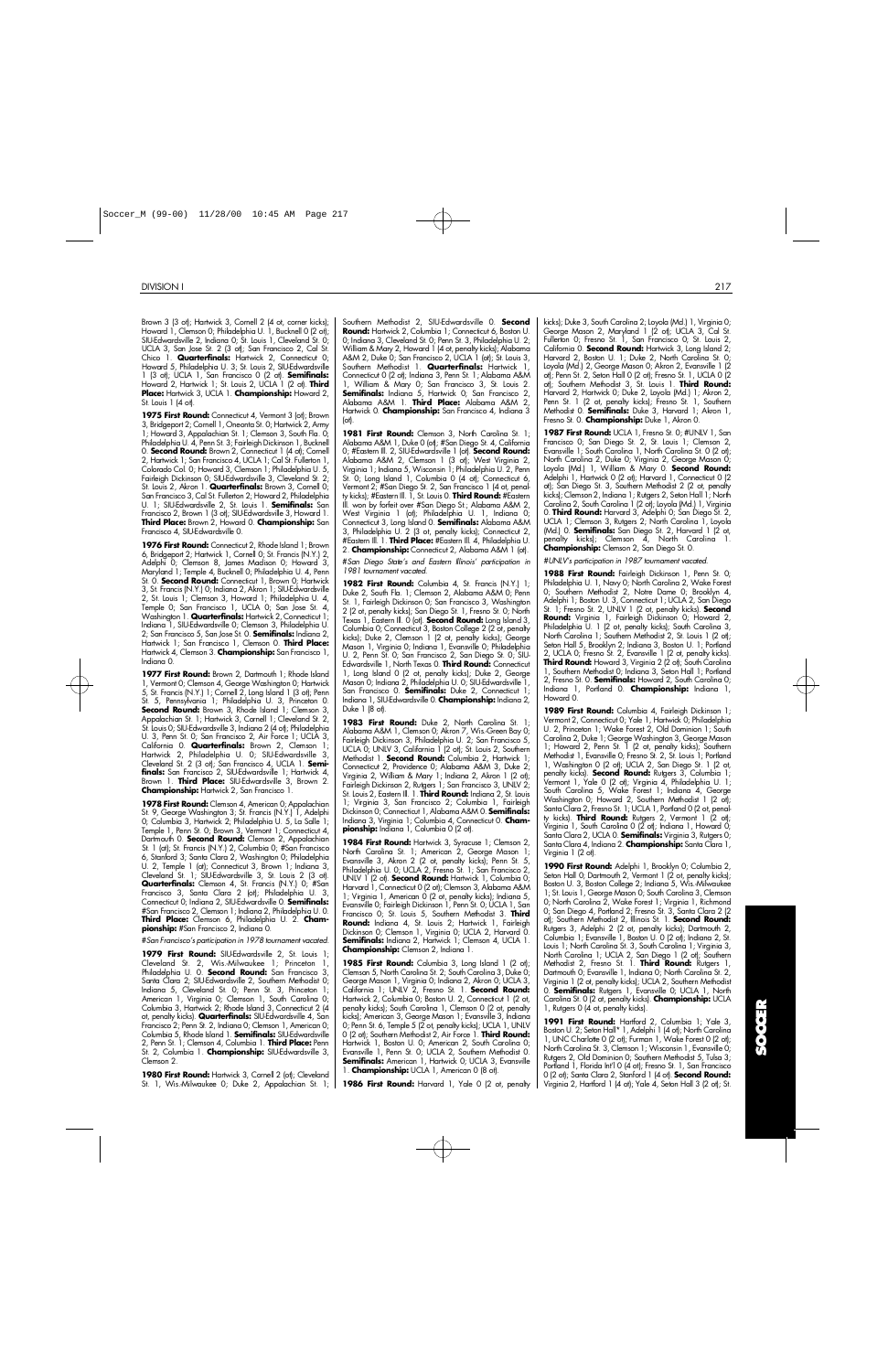2 1 8 DIVISION I

Louis 4, North Carolina 0; North Carolina St. 4, Furman 1; Indiana 2, Wisconsin 0 (2 ot); Southern Methodist 3, Rutgers 2; UCLA 3, Portland 0; Santa Clara 3, Fresno St. 0. Third Round: Virginia 2, Yale 0; St. Louis 3, North Carolina St. 0; Indiana\* 2, Southern Methodist 2 (4 ot); Santa Clara 2, UCLA 1. **Semifinals:** Virginia 3, St. Louis 2 (3 ot); Santa Clara 2, Indiana 0. **Championship:** Virginia<sup>\*\*</sup> 0, Santa Clara 0 (4 ot).

\**Advanced on tiebreaker procedure.*

\* \**Declared champion on tiebreaker procedure.*

**1992 First Round:** Penn St. 2, Adelphi 1; Seton Hall 2, Hartford 0; Dartmouth 1, St. John's (N.Y.) 0; Southern Methodist 4, Air Force 1; St. Louis 2, Bowling Green 1; Duke 3, James Madison 0; William & Mary 2, West Virginia 0; Davidson\* 2, UNC Charlotte 2 (4 ot); Coastal Caro. 2, South Carolina 0; San Diego 3, Stanford 0; Indiana 4, Evansville 1; Washington 2, Portland 1. **Second Round:** Virginia 4, Penn St. 1; Dartmouth 4, Seton Hall 3; Southern Methodist 1, Creighton 0; Duke 4, St. Louis 3; North Carolina St. 3, William & Mary 2; Davidson\* 0, Coastal Caro. 0 (4 ot); San Diego 2, UCLA 1; Indiana 2, Washington 0. **Third Round:** Virginia 3, Dartmouth 0; Duke\* 0, Southern Methodist 0 (4 ot); Davidson 1, North Carolina St. 0 (3 ot); San Diego 2, Indiana 0. **Semifinals:** Virginia 3, Duke 0; San Diego 3, Davidson 2 (2 ot). **Championship:** Virginia 2, San Diego 0. \**Advanced on tiebreaker procedure.*

**1993 First Round:** Indiana 6, Memphis 0; Wisconsin 3, Notre Dame 1; Loyola (Md.) 1, James Madison 0; Virginia 2, William & Mary 1; Penn St. 3, Robert Morris 0; Princeton 2, Columbia 0; Hartwick 2, Rutgers 0; Boston U. 2, St. John's (N.Y.) 1; San Diego 4, UCLA 2 (2 ot); Cal St. Fullerton 4, Fresno St. 0; San Francisco 2, Santa Clara 1 (2 ot); St. Louis\* 0, Portland 0 (4 ot); Air Force 2, Creighton 1 (4 ot); North Carolina 3, Duke 2; Clemson 2, UNC Greensboro 0; South Carolina 1, Furman 0. **Second Round:** Wisconsin 1, Indiana 0; Virginia 2, Loyola (Md.) 1; Princeton 5, Penn St. 2; Hartwick 2, Boston U. 1 (2 ot); Cal St. Fullerton 3, San Diego 2; San Francisco 2, St. Louis 1; Air Force 2, North Carolina 1; South Carolina 3, Clemson 2. **Third Round:** Virginia 3, Wisconsin 0; Princeton 3, Hartwick 0; Cal St. Fullerton 1, San Francisco 0; South Carolina 6, Air Force 0. **Semifinals:** Virginia 3, Princeton 1; South Carolina 1, Cal St. Fullerton O. **Championship:** Virginia 2, South Carolina  $\Omega$ 

\**Advanced on tiebreaker procedure.*

1994 First Round: Indiana 1, Notre Dame 0 (2 ot); Creighton 2, St. Louis 1; San Francisco\* 1, Fresno St. 1 (4) ot); Cal St. Fullerton 3, San Diego 1 (2 ot); Southern Methodist 2, Wisconsin<sup>'</sup>1; UCLA 3, UAB<sup>'</sup> 2 (2<sup>'</sup> ot); North Carolina St. 1, South Carolina 0; Col. of Charleston 1, UNC Charlotte 0 (4 ot); Virginia 3, UNC Greensboro 0; Maryland 4, Georgetown 3 (2 ot); James Madison 3, North Carolina 0; Duke 2, Florida Int'l 1 (2 ot); Rutgers 1, St. John's

(N.Y.) 0; Penn St. 3, Robert Morris 0; Brown 3, New .<br>Hampshire 2 (2 ot); Boston U. 2, Harvard 0. **Second Round:** Indiana 1, Creighton 0; Cal St. Fullerton 1, San Francisco 0 (3 ot); UCLA 4, Southern Methodist 2; Col. of Charleston 5, North Carolina St. 4 (3 ot); Virginia 2, Maryland 1; James Madison 2, Duke 1; Rutgers 3, Penn St. 2 (2 ot); Brown 3, Boston U. 2. **Third Round:** Indiana 2, Cal St. Fullerton 1; UCLA 3, Col. of Charleston 2; Virginia 4, James Madison 1; Rutgers 3, Brown 1. **Semifinals:** Indiana 4, UCLA 1; Virginia 2, Rutgers 1. **Championship:** Virginia 1, Indiana 0.

\**Advanced on tiebreaker procedure.*

**1995 First Round:** Virginia 2, Rhode Island 1; Hartwick 3, St. John's (N.Y.) 2; Brown 2, Boston U. 1; Lafayette 2, Cornell 0 (2 ot); Maryland 2, Penn St. 0; James Madison 1, Princeton 0; Duke 3, UNC Greensboro 0; South Carolina 3, Coastal Caro. 1 (2 ot); UCLA 2, Cal Poly 1; Santa Clara 4, San Diego 1 (2 ot); Portland 1, Washington 0; Butler 1, Indiana 0; Wisconsin 2, Bowling Green 0; William & Mary 2, Creighton 1 (4 ot); Clemson 2, Col. of Charleston 0; Southern Methodist 4, St. Louis 1 (2 ot). **Second Round:** Virginia 4, Hartwick 0; Brown 2, Lafayette 0; James Madison\* 2, Maryland 2 (4 ot); Duke 2, South Carolina 0; Santa Clara 2, UCLA 1; Portland 4, Butler 1; Wisconsin 1, William & Mary 0 (2 ot); Southern Methodist 3, Clemson 1. **Third Round:** Virginia 4, Brown 1; Duke 3, James Madison 2; Portland 2, Santa Clara 1; Wisconsin 2, Southern Methodist O. Semifinals: Wisconsin 1, Portland 0; Duke 3, Virginia 2. **Championship:** Wisconsin 2, Duke  $\Omega$ 

\**Advanced on tiebreaker procedure.*

1996 First Round: Washington 2, Santa Clara 1 (4 ot); Fresno St. 2, California 1; Cal St. Fullerton 2, UCLA 1; Creighton 2, Southern Methodist 0; George Mason 1, Virginia 0; St. John's (N.Y.) 5, Fordham 1; Maryland 2, James Madison 1 (2 ot); William & Mary 3, Army 1; Notre Dame 1, UNC Greensboro 0; UNC Charlotte 3, Col. of Charleston 1; Harvard 3, Boston U. 2; Hartford 3, Rhode Island 2 (2 ot); Bowling Green 4, Detroit 0; Indiana 4, Evansville 1; Rutgers 2, Cornell 1 (3 ot); Fla. Int'l 6, South Fla. 1. **Second Round:** Fresno St. 2, Washington 1; Creighton\* 0, Cal St. Fullerton 0 (4 ot); St. John's (N.Y.) 2, George Mason 1; William & Mary 3, Maryland 0; UNC Charlotte 1, Notre Dame 0; Hartford 3, Harvard 2 (2 ot); Indiana 2, Bowling Green 0; Florida Int<sup>'</sup>l 2, Rutgers 0. Third Round: Creighton 2, Fresno St. 0; St. John's (N.Y.) 2, William & Mary 1 (2 ot); UNC Charlotte 3, Hartford 0; Florida Int'l 1, Indiana 0. **Semifinals:** St. John's (N.Y.) 2, Creighton 1; Florida Int'l 4, UNC Charlotte 0.<br>**Championship:**St.John's(N.Y.)4,Florida<sub>Int'</sub>l1. \**Advanced on tiebreaker procedure.*

1997 First Round: Indiana 2, Butler 1 (3 ot); Bowling Green 1, Marquette 0; St. John's (N.Y.) 2, Brown 1; South Fla. 3, Florida Int'l 1; UCLA 3, Santa Clara 0; Washington 2, Stanford 1 (2 ot); Clemson 5, UNC Charlotte 0; South Carolina 3, Charleston So. 0; Southern Methodist 1, Rider 0; Dartmouth 5, Boston U. 1; St. Louis 2, Southwest Mo. St. 0; Creighton 3, Air Force 2 (2 ot); American 2, William & Mary 1 (2 ot); Maryland 1, Rutgers 0; Georgetown 2, Va. Commonwealth 0; Virginia 3, Howard 0. **Second Round:** Indiana 4, Bowling Green 0; South Fla. 2, St. John's (N.Y.) 1; UCLA 1, Washington 0; Clemson 1, South Carolina 0 (2 ot); Southern Methodist 2, Dartmouth 0; St. Louis 1, Creighton 0; American 1, Maryland 0; Virginia 5, Georgetown 1. **Third Round:** Indiana 6, South Fla. 0; UCLA 2, Clemson 1; St. Louis\* 0, Southern Methodist 0 (4 ot); Virginia 2, American 1 (2 ot). **Semifinals:** UCLA 1, Indiana 0 (3 ot); Virginia 3, St. Louis 1. **Championship:** UCLA 2, Virginia 0.

\**Advanced on tiebreaker procedure.*

**1998 First Round:** Clemson 5, Lafayette 0; William & Mary 2, South Fla. 1 (2 ot); Butler 1, Cincinnati 0 (2 ot); Indiana 3, Akron 2 (2 ot); St. John's (N.Y.) 1, Brown 0 (2 ot); Penn St. 1, Connecticut 0; Santa Clara 1, Southern Methodist 0; UNC Greensboro 2, Washington 1; Jacksonville 3, Duke 2; Maryland 2, Richmond 1; Creighton 4, St. Louis 1 (2 ot); UCLA 2, Fresno St. 1; San Diego 2, Cal St. Fullerton 1; Stanford 3, San Jose St. 2 (3 ot); South Carolina 2, Va. Commonwealth 1; Virginia 3, Rider 0. Second Round: Clemson 1, William & Mary 0; Indiana 2, Butler 1 (2 ot); St. John's (N.Y.) 1, Penn St. 0; Santa Clara 4, UNC Greensboro 1; Maryland 3, Jacksonville 0; Creighton 2, UCLA 0; Stanford 3, San Diego 1 (2 ot); Virginia 1, South Carolina 0. **Third Round:** Indiana 2, Clemson 1; Santa Clara 2, St. John's (N.Y.) 1; Maryland 3, Creighton 2; Stanford 3, Virginia 0. **Semifinals:** Indiana Santa Clara 0; Stanford 1, Maryland 0. **Championship:** Indiana 3, Stanford 1.

1999 First Round: Duke 4, UMBC 3 (ot); Santa Clara\* 2, Stanford 2 (4 ot); Southern Methodist 2, Creighton 1 (2 ot); UAB 2, Southwest Mo. St. 1; Wake Forest 2, Va. Commonwealth 1; Furman 2, North Carolina 1 (2 ot); Yale 1, Rutgers 0 (2 ot); Connecticut 2, Hartford 1 (4 ot); St. Louis 3, Ill.-Chicago 2; UCLA 4, San Diego 1; Brown 2, Rhode Island 1 (ot); Virginia 2, Princeton 1 (3 ot); St. John's (N.Y.) 1, Maryland 0; Penn St. 1, William & Mary 0; Washington 3, Portland 2; Indiana 1, Kentucky 0 (ot). **Second Round:** Santa Clara 4, Duke 2; UAB 2, Southern Methodist 0; Furman 4, Wake Forest 0; Connecticut 3, Yale 0; UCLA 2, St. Louis 0; Virginia 3, Brown 1; Penn St. 2, St. John's (N.Y.) 1 (3 ot); Indiana 2, Washington 0. Third Round: Santa Clara 3, UAB 2 (1 ot); Connecticut 3, Furman 2; UCLA 2, Virginia 0; Indiana 3, Penn St. 0. **Semifinals:** Santa Clara 2, Connecticut 1 (4 ot); Indiana 3, UCLA 2 (4 ot). **Championship:** Indiana 1, Santa Clara 0. \**Advanced on tiebreaker procedure.*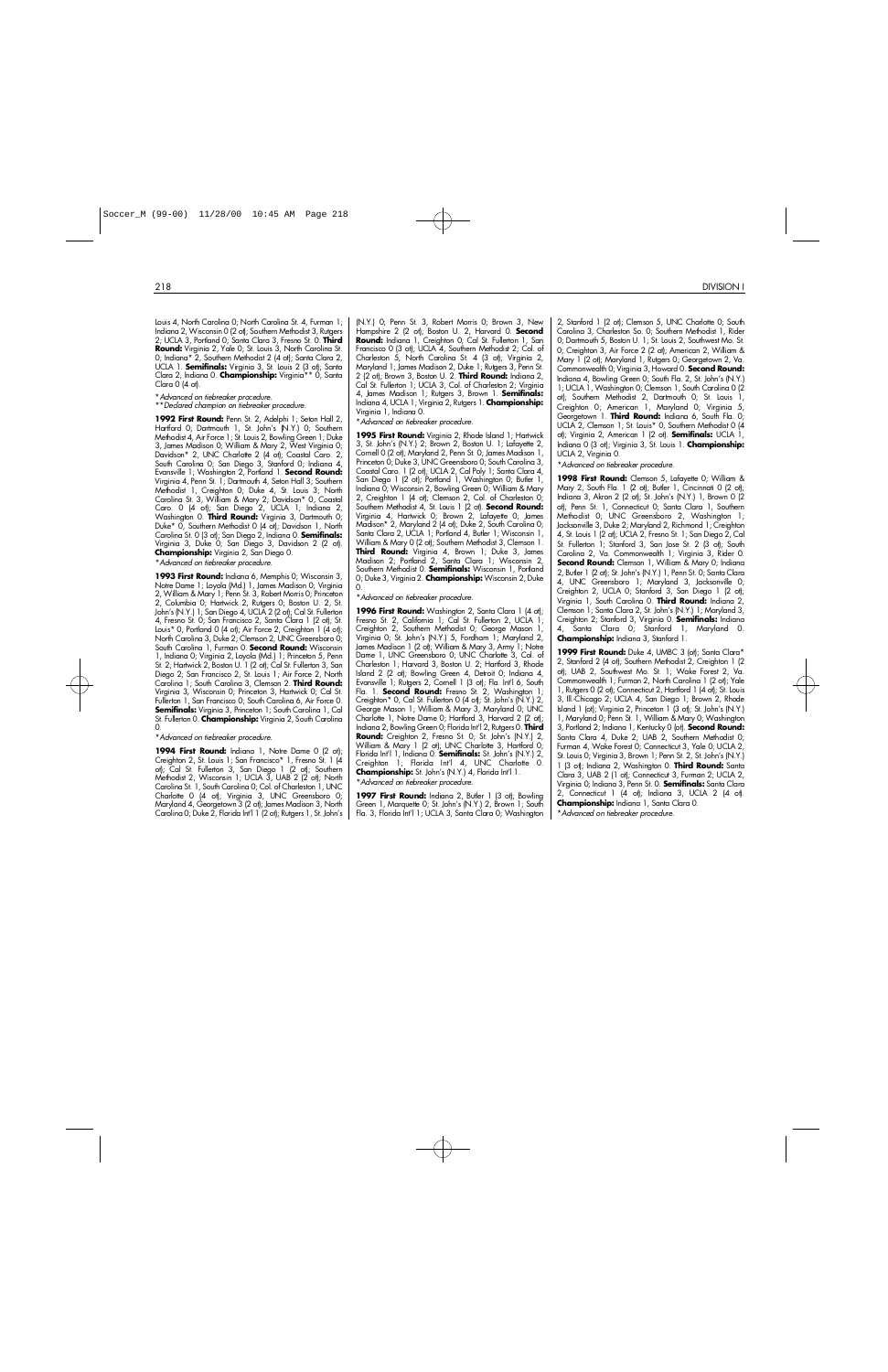

## **DIVISION II**





*Owl midfielder Ofer Holtz heads the ball over Fort Lewis defender Dio Cifuni as Southern Connecticut State headed towards another victory.*

## **1999 Championship**

## **H i g h l i g h t s**

**Owls Claim Overtime Title:** Defending champion Southern Connecticut State won its second title by defeating Fort Lewis, 2-1, in overtime. The award gives the Owls their sixth title in the event, more than any other team in the division.

Southern Connecticut State was the first team to put a point on the scoreboard. With only two minutes remaining in regulation, Fort Lewis tied the game by taking advantage of a cross six yards out from the goal mouth and putting it into the goal.

The Owls took the game during the second overtime period. Owl defender T. J. Delucia came in from the back and took advantage of the scoring opportunity presented by teammate Dan Valency's attempt on goal. Valency took the rebound from Tony Fernandes' failed shot attempt and maneuvered around a Skyhawk defender to position the ball towards the net. An awkward side-footed kick was all the control Delucia needed to help Valency get the ball over the goal line and the title for the Owls.

**All-Tournament Team:** Owl defender T. J. Delucia was named the tournament's most outstanding offensive player for his game-winning score. Fort Lewis defender Brad Greenwood took home most outstanding defensive honors. Joining Greenwood on the all-tournament squad were fellow Skyhawks Luc Cisna, Chris Greer and Steve Berglund. Southern Connecticut State contributed Avi Scabini, Paul Oyuga, Assaf Dagai and Paul Brooks to the team. Two players from Charleston (West Virginia) were voted to the team; Phil Elias and Johan Nordin, while Barry placed Greg Jehs and Alen Marcina.

## **Results**

#### **FIRST ROUND**

#### **NOVEMBER 14 Southern Conn. St. 2, New Hamp. Col. 0**

|                                                                                                        | റ—റ      |
|--------------------------------------------------------------------------------------------------------|----------|
|                                                                                                        | $0, 2-2$ |
| Second half: S-Avi Scabini (Dan Valency, Yariv<br>Karmon), 62:05; S-Assaf Dagai (penalty kick), 71:48. |          |
| Shots: New Hamp. Col. 6, Southern Conn. St. 12.                                                        |          |
| Goalkeeper saves: N-Tobias Svantesson 2; S-                                                            |          |
| Andrew Olivieri 1. Corner kicks: N 6, S 0. Fouls: N 23,                                                |          |
| S 14. Attendance: 315.                                                                                 |          |

#### **NOVEMBER 13**

| Southampton 2, East Stroudsburg 1 (3 ot) |  |  |  |
|------------------------------------------|--|--|--|
|                                          |  |  |  |
|                                          |  |  |  |

First half: S—Desmond Megria (Andreas Lindberg), 6:12; ES—Jorge Chapoy (Ahmet Kose), 22:19. Overtime: S—Megria (Lindberg), 126:34. Shots: East Stroudsburg 7, Southampton 29. Goalkeeper saves: ES—Jason Land 11; S—Roger Svensson 3. Corner kicks: ES 4, S 8. Fouls: ES 23, S 22. Attendance: 600.

## **NOVEMBER 14**

| IU/PU-Ft. Wayne 3, Truman 2 (ot)                       |           |
|--------------------------------------------------------|-----------|
|                                                        | $1 \t -1$ |
|                                                        |           |
| First half: I—Clint Knoblauch (John Skoniecki), 16:38. |           |

Second half: I—Braden Butler (Chris Kramer), 66:44; T—Ryan Swan (Matt Byers), 81:34; T—Swan (Byers),  $89.18$ 

Overtime: I—Matt Hein (Butler), 102:28. Shots: IU/PU-Ft. Wayne 10, Truman 21. Goalkeeper saves: I—Jeff Richey 13; T—T. J. Dube 3. Corner kicks: I 1, T 7. Fouls: I 18, T 19. Attendance: 350.

## **NOVEMBER 14**<br>**NOVEMBER 14**<br>**NOVEMBER 14**

| Charleston (W.Va.) 3, West Va. Wesleyan 1 |         |
|-------------------------------------------|---------|
| West Va. Wesleyan                         | $1 - 1$ |
|                                           | $2 - 3$ |

First half: C—Per Ole Tenden (Luke McLean), 41:52. Second half: C—Danny Ritter (Trond Haugen), 64:02; WV—Greg Bennett (Jonathan Atkinson), 75:02; C— Tenden (McLean) 81:15.

Shots: West Va. Wesleyan 7, Charleston (W. Va.) 14. Goalkeeper saves: WV—Sean Courtemanche 2; C— Phil Elias 3. Corner kicks: WV 5, C 7. Fouls: WV 16, C 8. Attendance: N/A.

#### **NOVEMBER 13 Barry 1, Lynn 0 (ot)**

B a r r y. . . . . . . . . . . . . . . . . . . . . . . . . . . . . . . . . . . . . . . . . . . . . . . . . . . .0 0 1 — 1 L y n n. . . . . . . . . . . . . . . . . . . . . . . . . . . . . . . . . . . . . . . . . . . . . . . . . . . . .0 0 0 — 0

Overtime: B—Alen Marcina (Andres Lopez), 93:17. Shots: Barry 5, Lynn 1. Goalkeeper saves: B—Vinicius Cavani 0; L—Matt Nelson 2. Corner kicks: B 2, L 4. Fouls: B 17, L 19. Attendance: 762.

#### **NOVEMBER 13**

| Queens (N.C.) 2, Wingate 0 |              |
|----------------------------|--------------|
|                            | $2 \t 0 - 2$ |
|                            | $0 - 0 - 0$  |

First half: Q—Jason Fennemore (Jeff Yearick), 2:53; Q— Fennemore (Scott Lindhardt), 10:23. Shots: Queens (N.C.) 8, Wingate 11. Goalkeeper saves: Q—Brian Fleeba 4; W—Matt Miles 1. Corner

kicks: Q 3, W 7. Fouls: Q 25, W 16. Attendance: 375.

## **NOVEMBER 13**

| Fort Lewis 1, St. Edward's 1 (4 ot, pk) |  |  |  |
|-----------------------------------------|--|--|--|
|                                         |  |  |  |
|                                         |  |  |  |

Second half: FL—Calum Robertson (unassisted), 70:57; SE—Corey White (Ken Shipp), 83:32.

Tiebreaker: SE—3, FL—4. Shots: St. Edward's 15, Fort Lewis 22. Goalkeeper saves: SE—Roy Barg 3; FL—Steve Berglund 5. Corner kicks: SE 3, FL 11. Fouls: SE 28, FL 16. Attendance: 1.014.

### **NOVEMBER 13**

| UC Davis 1, Seattle Pacific 0 |               |
|-------------------------------|---------------|
|                               | $1 \quad 0-1$ |
|                               | റ റ—റ         |

First half: UC—Tyler Blondi (Eli Carter), 30:51. Shots: UC Davis 12, Seattle Pacific 20. Goalkeeper saves: UC—Adrian Del Rio 3; SP—Johann Noetzel 6. Corner kicks: UC 6, SP 12. Fouls: UC 18, SP 12. Attendance: 425.

## **QUARTERFINALS**

| Southern Conn. St. 3, Southampton 2 (4 ot) |  |  |  |
|--------------------------------------------|--|--|--|
|                                            |  |  |  |
|                                            |  |  |  |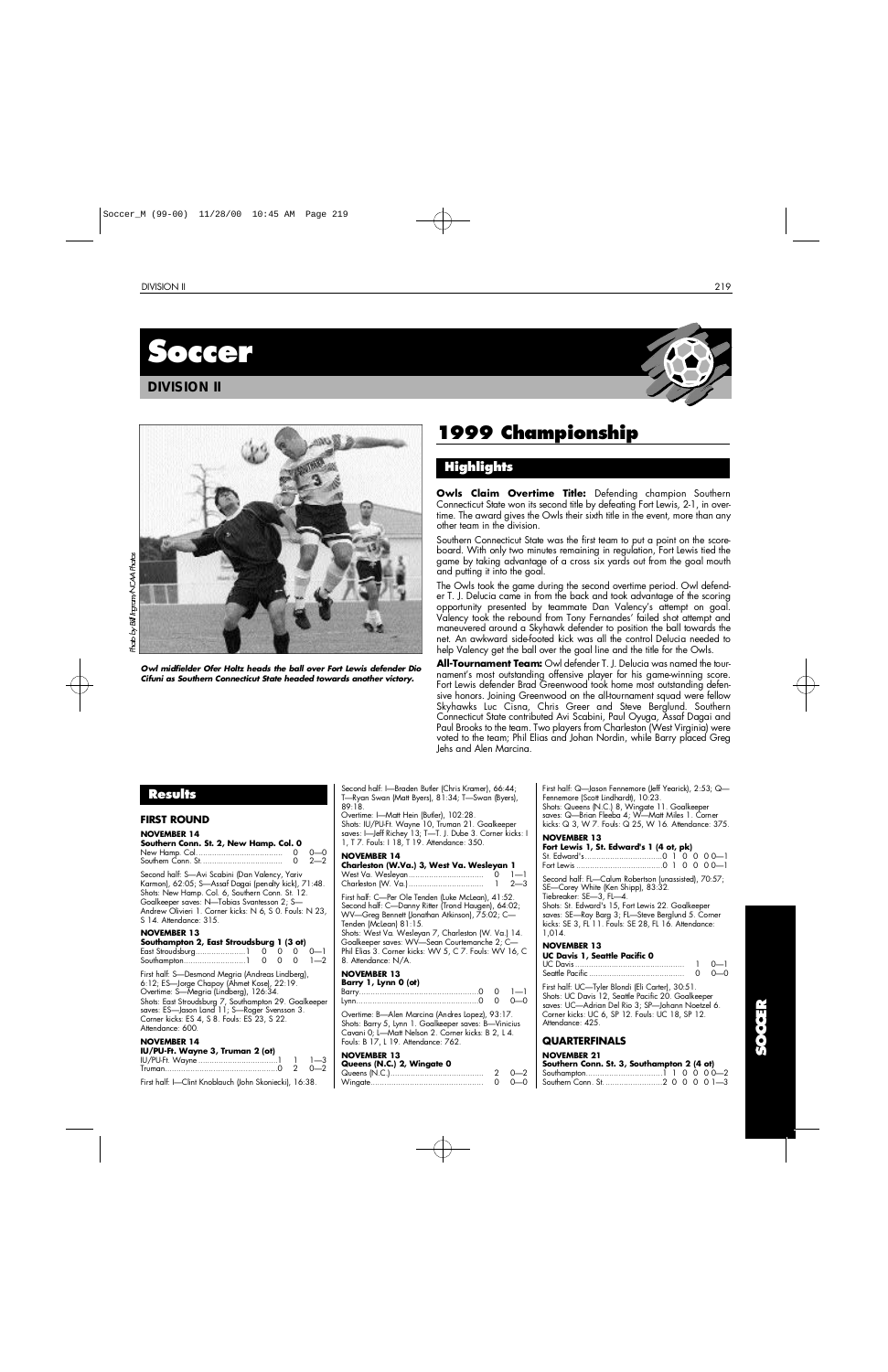$\sim$ 

 $\mathcal{L}$ 

First half: SC—Paul Oyuga (Dan Valency, Avi Scabini), 29:13; SC—Scabini (Oyuga, Assaf Dagai), 40:19; S— Johan Kron (Dusan Ercegi), 40:42. Second half: S—Andreas Lindberg (unassisted), 83:49. Overtime: SC—Oyuga (Ian Smith, Valency), 140:04. Shots: Southampton 22, Southern Conn. St. 23. Goalkeeper saves: S—Roger Svensson 2; SC—Andrew Olivieri 6. Corner kicks: S 2, SC 5. Fouls: S 20, SC 19. Attendance: 542. **NOVEMBER 21 Charleston (W.Va.) 5, IU/PU-Ft. Wayne 0** IU/PU-Ft. Wayne . . . . . . . . . . . . . . . . . . . . . . . . . . . . . . . . . . . . . 0 0 — 0 Charleston (W.Va.). . . . . . . . . . . . . . . . . . . . . . . . . . . . . . . . . . 3 2 — 5 First half: C—Nik Stamenov (Danny Ritter), 4:34; C— Luke McLean (unassisted), 25:00; C—John Burnworth (Per Ole Tenden), 43:00. Second half: C—Tenden (Johan Nordin), 77:53; C— Trond Haugen (John Birkelbach), 88:59. Shots: IU/PU-Ft. Wayne 2, Charleston (W.Va.) 14. Goalkeeper saves: I—Jeff Richey 4; C—Phil Elias 2. Corner kicks: I 1, C 3. Fouls: I 18, C 17. Attendance: N/A. **NOVEMBER 20 Barry 2, Queens (N.C.) 1**

## Queens (N.C.). . . . . . . . . . . . . . . . . . . . . . . . . . . . . . . . . . . . . . . . . 1 0 — 1

# **H i s t o ry**

## **Team Results**

| Year<br>1972<br>1973 | <b>Champion (Record)</b><br>SIU-Edwardsville (11-0-3)<br>Mo.-St. Louis (11-0-3)<br>1974 Adelphi (16-1-1)<br>1975 Baltimore (16-2-1)<br>1976 Loyola (Md.) (21-1-0) | Coach<br><b>Bob Guelker</b><br>Don Dallas<br>Menahem Less<br>Dick Edell<br>Jim Bullington | <b>Score</b><br>$1-0$<br>$3-0$<br>$3-2$<br>$3-1$<br>$2-0$ | <b>Runner-Up</b><br>Oneonta St.<br>Cal St. Fullerton<br>Seattle Pacific<br>Seattle Pacific<br>New Haven | <b>Host or Site</b><br>SIU-Edwardsville<br>Springfield<br>Mo.-St. Louis<br>Seattle Pacific<br>Seattle Pacific | Championship<br><b>Game Attendance</b><br>321<br>7.000<br>1,500 | Championship<br><b>Total Attendance</b><br>18,685<br>8,725 |
|----------------------|-------------------------------------------------------------------------------------------------------------------------------------------------------------------|-------------------------------------------------------------------------------------------|-----------------------------------------------------------|---------------------------------------------------------------------------------------------------------|---------------------------------------------------------------------------------------------------------------|-----------------------------------------------------------------|------------------------------------------------------------|
|                      | 1977 Alabama A&M (16-1-0)                                                                                                                                         | Salah Yousif                                                                              | $2-1$                                                     | Seattle Pacific                                                                                         | Florida Int'l                                                                                                 | 200                                                             | 5,175                                                      |
|                      | 1978 Seattle Pacific (18-5-4)                                                                                                                                     | Cliff McCrath                                                                             | $1-0(3 \text{ of})$                                       | Alabama A&M                                                                                             | Florida Int'l                                                                                                 | 500                                                             | 3,939                                                      |
|                      | 1979 Alabama A&M (22-1-0)                                                                                                                                         | Salah Yousif                                                                              | $2-0$                                                     | Eastern III.                                                                                            | Florida Int'l                                                                                                 | 300                                                             | 2,329                                                      |
|                      | 1980 Lock Haven (21-0-0)                                                                                                                                          | Michael Parker                                                                            | $1 - O(\circ t)$                                          | Florida Int'l                                                                                           | Florida Int'l                                                                                                 | 800                                                             | 4,113                                                      |
|                      | 1981 Tampa (15-0-3)                                                                                                                                               | Jay Miller                                                                                | $1 - O(\circ t)$                                          | Cal St. Los Angeles                                                                                     | Southern Conn. St.                                                                                            | 700                                                             | 3,916                                                      |
|                      | 1982 Florida Int'l (16-3-1)                                                                                                                                       | Karl Kremser                                                                              | $2-1$                                                     | Southern Conn. St.                                                                                      | Florida Int'l                                                                                                 | 1,300                                                           | 5,604                                                      |
|                      | 1983 Seattle Pacific (16-4-1)                                                                                                                                     | Cliff McCrath                                                                             | $1-0$                                                     | Tampa                                                                                                   | Tampa                                                                                                         | 4.117                                                           | 11,700                                                     |
|                      | 1984 Florida Int'l (14-4-3)                                                                                                                                       | Karl Kremser                                                                              | $1-0$ (ot)                                                | Seattle Pacific                                                                                         | Seattle Pacific                                                                                               | 4,500                                                           | 7,742                                                      |
|                      | 1985 Seattle Pacific (20-3-0)                                                                                                                                     | Cliff McCrath                                                                             | $3-2$                                                     | Florida Int'l                                                                                           | Florida Int'l                                                                                                 | 1,480                                                           | 8,819                                                      |
|                      | 1986 Seattle Pacific (17-4-2)                                                                                                                                     | Cliff McCrath                                                                             | 4-1                                                       | Oakland                                                                                                 | Seattle Pacific                                                                                               | 4,100                                                           | 9,778                                                      |
|                      | 1987 Southern Conn. St. (17-1-3)                                                                                                                                  | <b>Bob Dikranian</b>                                                                      | $2-0$                                                     | Cal St. Northridge                                                                                      | Tampa                                                                                                         | 1.700                                                           | 9,101                                                      |
|                      | 1988 Florida Tech (15-6-0)                                                                                                                                        | <b>Rick Stottler</b>                                                                      | $3-2$                                                     | Cal St. Northridge                                                                                      | Cal St. Northridge                                                                                            | 4,588                                                           | 10,472                                                     |
|                      | 1989 New Hamp. Col. (22-1-2)                                                                                                                                      | John Rootes                                                                               | $3-1$                                                     | UNC Greensboro                                                                                          | UNC Greensboro                                                                                                | 2,137                                                           | 12,395                                                     |
|                      | 1990 Southern Conn. St. (22-0-1)                                                                                                                                  | Ray Reid                                                                                  | $1-0(4$ ot, pk)                                           | Seattle Pacific                                                                                         | Florida Tech                                                                                                  | 700                                                             | 8,979                                                      |
|                      | 1991 Florida Tech (19-2-1)                                                                                                                                        | <b>Rick Stottler</b>                                                                      | 5-1                                                       | Sonoma St.                                                                                              | Florida Tech                                                                                                  | 2,000                                                           | 9,076                                                      |
|                      | 1992 Southern Conn. St. (21-2-1)<br>1993 Seattle Pacific (18-2-1)<br>1994 Tampa (15-2-1)<br>1995 Southern Conn. St. (21-1-1)<br>1996 Grand Canyon (12-4-5)        | Ray Reid<br>Cliff McCrath<br>Tom Fitzgerald<br>Ray Reid<br>Peter Duah.<br>Petar Draksin   | $1-0$<br>$1-0$<br>$3-0(2)$ ot<br>$2-0$<br>$3-1$           | Tampa<br>Southern Conn. St.<br>Oakland<br>S.C.-Spartanburg<br>Oakland                                   | Tampa<br>Florida Tech<br>Tampa<br>S.C.-Spartanburg<br>Grand Canyon                                            | 3,285<br>2.800<br>4,336<br>1,500<br>1.649                       | 9,425<br>9,014<br>11,942<br>8,878<br>8.679                 |
|                      | 1997 Cal St. Bakersfield (20-4-0)<br>1998 Southern Conn. St. (20-2-1)<br>1999 Southern Conn. St. (2000)                                                           | Simon Tobin<br>Tom Lang<br>Tom Lang                                                       | $1-0$<br>$1-0$<br>$2-1(2 \text{ of})$                     | Lynn<br>S.C.-Spartanburg<br>Fort Lewis                                                                  | Lynn<br>S.C.-Spartanburg<br>Barry                                                                             | 1,256<br>2,833<br>403                                           | 7,822<br>8,925                                             |

## **To u rnament Scoring L e a d e r s**

| Year | Player, School                          | A P |   |
|------|-----------------------------------------|-----|---|
| 1972 | Not available                           |     |   |
| 1973 | Not available                           |     |   |
| 1974 | Herbert Gordon, Dist. Columbia*  5 0 10 |     |   |
| 1975 | Nimrod Dreyfuss, Adelphi 6 2 14         |     |   |
| 1976 | Pete Notaro, Loyola (Md.)  4 2 10       |     |   |
| 1977 | Kenneth Okafor, Alabama A&M 5 1         |     |   |
| 1978 | Segun Adelke, Alabama A&M  4            |     | 9 |
| 1979 | Gordon Prempeh, Eastern III.  3         | 0   | 6 |
| 1980 | Ron Basile, Southern Conn. St.  3       |     |   |

#### B a r r y. . . . . . . . . . . . . . . . . . . . . . . . . . . . . . . . . . . . . . . . . . . . . . . . . . . . . . 1 1 — 2 First half: B—Andy Hylton (Jon Samford, Alen Marcina), 13:26; Q—Jeff Demirjian (Brian Jantzen), 41:39. Second half: B—Jon Samford (Marcina), 47:37. Shots: Queens (N.C.) 3, Barry 12. Goalkeeper saves: Q—Brian Fleebe 6; B—Vinicius Cavani 2. Corner kicks: Q 4, B 10. Fouls: Q 10, B 15. Attendance: N/A. **NOVEMBER 20 Fort Lewis 2, UC Davis 1**

UC Davis. . . . . . . . . . . . . . . . . . . . . . . . . . . . . . . . . . . . . . . . . . . . . . . . 0 1 — 1 Fort Lewis. . . . . . . . . . . . . . . . . . . . . . . . . . . . . . . . . . . . . . . . . . . . . . . . 1 1 — 2 First half: FL—Chris Greer (Matt Vannice), 5:19. Second half: UC—Matt DeJong (penalty kick), 75:11; FL—Truman Lockhart (Brian Frederick), 80:27. Shots: UC Davis 9, Fort Lewis 14. Goalkeeper saves: UC—Jason Kong 2; FL—Steve Berglund 3. Corner kicks: UC 5, FL 7. Fouls: UC 19, FL 22. Attendance: 1,559. **SEMIFINALS at Barry, December 3**

#### **Southern Conn. St 1, Charleston (W.Va.) 0** Charleston (W.Va.). . . . . . . . . . . . . . . . . . . . . . . . . . . . . . . . . . 0 0 — 0 Southern Conn. St.. . . . . . . . . . . . . . . . . . . . . . . . . . . . . . . . . . . 0 1 — 1

Second half: SC—Paul Oyuga (Avi Scabini), 61:47.

Shots: Charleston (W.Va.) 7, Southern Conn. St. 10. Goalkeeper saves: C—Phil Elias 2, SC—Andrew Olivieri 4. Corner kicks: C 6, SC 2. Fouls: C 20, SC 7. Attendance: 491.

#### **Fort Lewis 2, Barry 0** Fort Lewis. . . . . . . . . . . . . . . . . . . . . . . . . . . . . . . . . . . . . . . . . . . . . . . . 1 1 — 2 B a r r y. . . . . . . . . . . . . . . . . . . . . . . . . . . . . . . . . . . . . . . . . . . . . . . . . . . . . . 0 0 — 0 First half: FL—Curt Slaughter (Brian Frederick), 24:46.

Second half: FL—Chris Greer (Matt Vannice), 56:04. Shots: Fort Lewis 8, Barry 8. Goalkeeper saves: FL—Steve Berglund 3, B—Vinicius Cavani 4. Corner kicks: FL 2, B 8. Fouls: FL 22, B 15. Attendance: 1,272.

## **CHAMPIONSHIP**

#### **at Barry, December 5**

| Southern Conn. St 2, Fort Lewis 1(2 ot)                                                                  |  |                 |
|----------------------------------------------------------------------------------------------------------|--|-----------------|
|                                                                                                          |  | $0, 1, 0, 0$ —1 |
| Southern Conn. St.                                                                                       |  | $1001 - 2$      |
| First half: SC—Assaf Dagai (Avi Scabini), 21:14.<br>Second half: FL-Chris Greer (Brandon Kaplan), 88:01. |  |                 |
|                                                                                                          |  |                 |

Overtime: SC—T. J. Delucia (Dan Valency), 115:32. Shots: Fort Lewis 5, Southern Conn. 12. Goalkeeper saves: FL—Steve Berglund 6, SC—Andrew Olivieri 4. Corner kicks: FL 1, SC 1. Fouls: FL 21, SC 13. Attendance: 403.

and and

| 1981<br>1983<br>1984         | Ron Basile, Southern Conn. St.  3 1<br>1982 Hermann-Josef Engels, Florida Int'l 5 1<br>Brad Elmenhurst, Seattle Pacific 2<br>Munga Eketebi, Florida Int'l 5 3 13<br>1985 Peter Hattrup, Seattle Pacific 5 1 11<br>1986 Mark Faller, Seattle Pacififc  2 |   |                      | 48<br>5                    | 1992<br>1993.<br>1994<br>1995<br>1996 | Altimont Butler, New Hamp. Col.  2<br>2 6<br>Richard Sharpe, Florida Tech 4<br>-3-11<br>2 12<br>Gil Hokayma, Southern Conn. St 3<br>$1 \quad 7$<br>Nabyl Bekraoui, Grand Canyon 2<br>2<br>Miles Tomic, Grand Canyon 3<br>O                            | - 6<br>- 6                        |
|------------------------------|---------------------------------------------------------------------------------------------------------------------------------------------------------------------------------------------------------------------------------------------------------|---|----------------------|----------------------------|---------------------------------------|-------------------------------------------------------------------------------------------------------------------------------------------------------------------------------------------------------------------------------------------------------|-----------------------------------|
| 1987<br>1988<br>1989<br>1990 | Antony Vaughn, Southern Conn. St.  2 1<br>John DeBrito, Southern Conn. St.  2<br>Bobby Reyes, Cal St. Northridge  5 0<br>Dermott Sweeney, Mercy<br>Archie Harlow, New Hamp. Col.  3<br>Andrew Ziemer, Sonoma St.  2 1                                   | 3 | $\Omega$<br>$\Omega$ | - 5<br>- 10<br>6<br>6<br>5 | 1997<br>1998<br>1999 -                | Jeremy Hamm, Cal St. Bakersfield 3<br>Vadim Tolstolutsky, Seattle Pacific  2<br>4<br>Dan Valency, Southern Conn. St.  3 2 8<br>Paul Oyuga, Southern Conn. St.  3 1 7<br>Aui Scabini, Southern Conn. St 2<br>3<br>Per Ole Tenden, Charleston (W.Va.) 3 | $\overline{7}$<br>- 8<br>7<br>- 7 |
| 1991                         | Andrew Ziemer, Sonoma St.  6 0 12                                                                                                                                                                                                                       |   |                      |                            |                                       | *Does not include first-round game against Baltimore.                                                                                                                                                                                                 |                                   |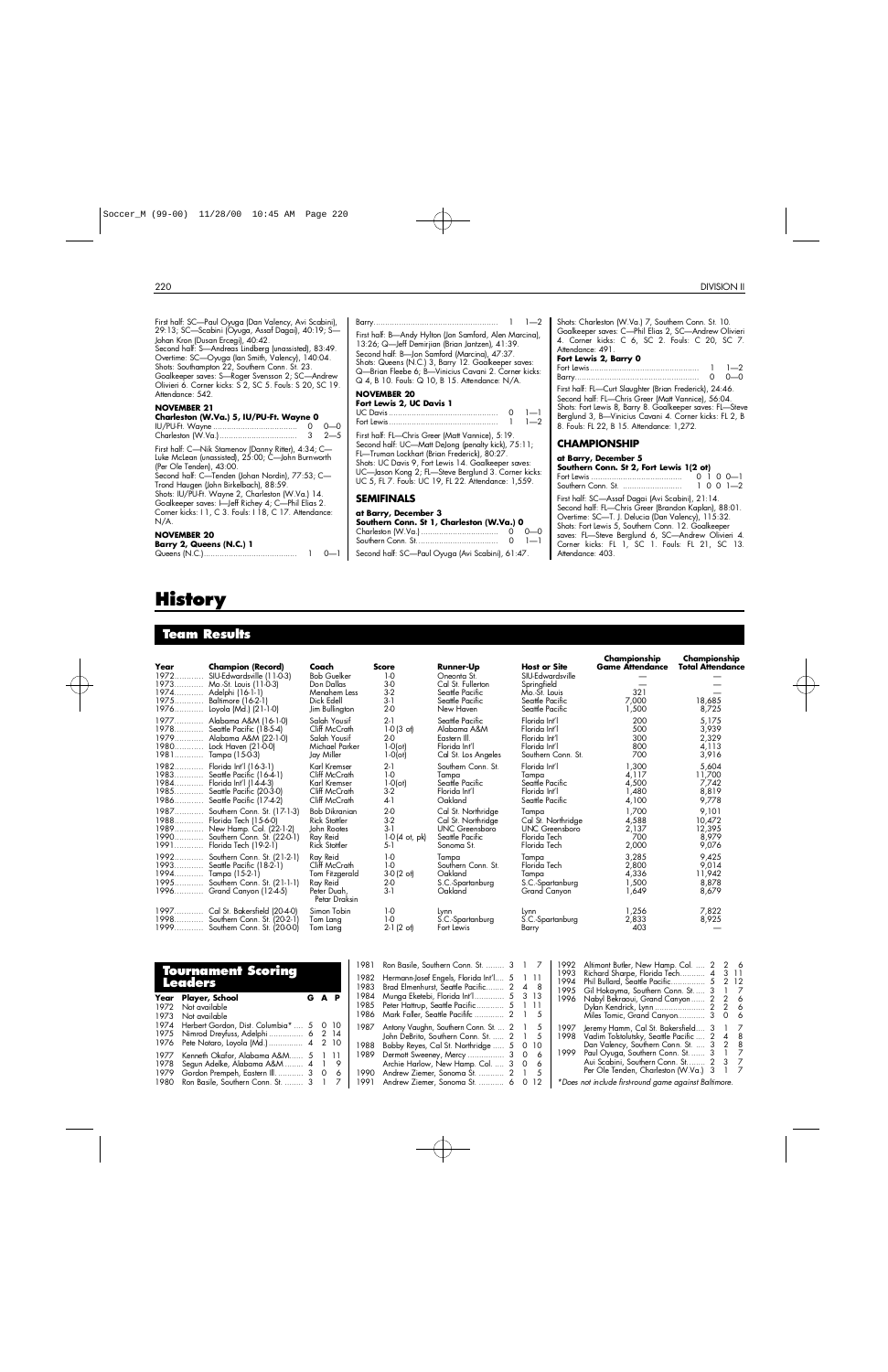## **A l l - To u rnament Te a m s**

*MOP—Most Outstanding Player.*

#### **1 9 7 5**

Charles Meyers, Baltimore (MOP offensive) Mike Wall, Baltimore (MOP defensive)

#### **1 9 7 6**

Ian Reid, Loyola (Md.) (MOP offensive) John Palmere, Loyola (Md.) (MOP defensive)

#### **1 9 8 8**

Robin Chan, Florida Tech (MOP offensive) Rick Iverson, Cal St. Northridge (MOP defensive)

### **1 9 8 9**

Archie Harlow, New Hamp. Col. (MOP offensive) Mike Martin, New Hamp. Col. (MOP defensive)

## **Individual Records**

#### **GOALS, GAME**

5—Nimrod Dreyfuss, Adelphi (9) vs. Wis.-Green Bay (1), 1975.

#### **GOALS, TOURNAMENT**

6—Nimrod Dreyfuss, Adelphi (0 vs. Bentley, 1 vs. Le Moyne, 0 vs. Seattle Pacific, 5 vs. Wis.-Green Bay), 1975; Andrew Ziemer, Sonoma St. (2 vs. Oakland, 3 vs. Mo.-St. Louis, 1 vs. Cal Poly, 0 vs. Florida Tech), 1991.

#### **GOALS, CAREER**

8—Hermann-Josef Engels, Florida Int'l, 1982-83; Peter

Hattrup, Seattle Pacific, 1983-85; Andrew Ziemer, Sonoma St., 1990-91; Richard Sharpe, Florida Tech,  $1991 - 92.93$ 

#### **ASSISTS, GAME**

4—Richard Sharpe, Florida Tech (5) vs. Seattle Pacific (5) (4 ot), 1993.

#### **ASSISTS, TOURNAMENT**

5—Michael Latty, Alabama A&M (2 vs. Florida Int'l, 1 vs. Loyola [Md.], 2 vs. Eastern Ill., 0 vs. Seattle Pacific), 1978.

#### **ASSISTS, CAREER**

7—James Udemba, Alabama A&M, 1977-78; Vadim Tolstolutsky, Seattle Pacific, 1997-98.

#### **POINTS, GAME**

10—Nimrod Dreyfuss (5 goals), Adelphi (9) vs. Wis.- Green Bay (1), 1975.

#### **POINTS, TOURNAMENT**

14—Nimrod Dreyfuss (6 goals, 2 assists), Adelphi (0-2 vs. Bentley, 1-0 vs. Le Moyne, 0-0 vs. Seattle Pacific, 5-0 vs. Wis.-Green Bay), 1975.

#### **POINTS, CAREER**

20—Richard Sharpe, Florida Tech (8 goals, 4 assists), 1991-92-93.

#### **SAVES, GAME**

20—Steve Zerhusen, UMBC (1) vs. Florida Int'l (2), 1977; Steve Martin, Cal St. Dom. Hills (0) vs. Mo.- St. Louis (2), 1982.

### **LOWEST GOALS-AGAINST AVERAGE,**

## **TOURNAMENT (Min. 3 Games)**

0.00—Sylvester Onwuekwe, Alabama A&M (0 goals vs. Florida Int'l, 0 goals vs. Seattle Pacific, 0 goals vs. Eastern Ill.), 1979; Tom Graham, Tampa (0 goals vs. Rollins, 0 goals vs. Mo.-St. Louis, 0 goals vs. Cal St. Los Angeles), 1981.

#### **LOWEST GOALS-AGAINST AVERAGE, CAREER**

**(Min. 5 Games)** 0.27—Sylvester Onwuekwe, Alabama A&M, 1977- 78-79

## **Team Records**

#### **GOALS, GAME**

10—Florida Int'l vs. Lock Haven (1), 1984.

#### **GOALS, TWO TEAMS, GAME**

11—Florida Int'l (10) vs. Lock Haven (1), 1984; East Stroudsburg (6) vs. West Va. Wesleyan (5), 1997.

#### **SHOTS, GAME**

46—Loyola (Md.) (1) vs. Rollins (0), 1976.

#### **CORNER KICKS, GAME**

19—Seattle Pacific (5) vs. Mo.-St. Louis (2), 1983; Seattle Pacific (0) vs. Florida Int'l (1), 1984.

## **FOULS, GAME**

58—Eastern Ill. (0) vs. Wis.-Green Bay (1) (4 ot), 1977.

#### **GOALS PER GAME, TOURNAMENT (Min. 2 Games)**

4.67—Florida Int'l, 3 games, 1984.

#### **LOWEST GOALS-AGAINST AVERAGE,**

**TOURNAMENT (Min. 3 Games)** 0.00—Alabama A&M, 3 games, 1979; Tampa, 3 games, 1981.

## **Wo n - L o s t - Tied Records in To u rnament Play**

*[Note: No third-place game was played in 1972 and beginning again in 1982; semifinal losers are credited with a third-place finish in those years.]*

| <b>Team (Years Participated)</b> | Yrs.<br>Δ           | Won<br>11                        | Lost                | Tied<br>$\Omega$        | Pct.<br>.786 | 1st                  | 2nd<br>$\Omega$ | 3rd<br>2      | 4th<br>∩             |
|----------------------------------|---------------------|----------------------------------|---------------------|-------------------------|--------------|----------------------|-----------------|---------------|----------------------|
| Akron (1972)                     |                     | 10                               |                     | O<br>0                  | .500<br>.909 | $\circ$<br>2         | 0               | $\Omega$<br>O | $\Omega$<br>$\Omega$ |
|                                  |                     | $\Omega$<br>$\Omega$             |                     | 0<br>0                  | .000<br>.000 | 0<br>0               | 0<br>$\Omega$   | Ω             |                      |
|                                  |                     | 10                               | 5                   | 0<br>0                  | .333<br>.667 | 0                    | 0<br>0          |               |                      |
|                                  |                     | 2<br>$\Omega$                    |                     | $\Omega$<br>$\mathbf 0$ | .400<br>.000 | $\Omega$<br>0        | 0<br>0          | Ω             |                      |
|                                  |                     | $\Omega$                         |                     | $\Omega$<br>0           | .000<br>.300 | 0<br>$\Omega$        | $\Omega$<br>0   | ∩             | ∩                    |
|                                  |                     | $\Omega$                         | 3                   | O                       | .000<br>.417 | 0<br>0               | 0<br>0          | Ω<br>Ω        |                      |
|                                  | 2                   | $\overline{2}$                   | 5                   | 0<br>$\Omega$           | .286<br>.000 | 0<br>$\Omega$        | 0<br>$\Omega$   | 0<br>Ω        |                      |
|                                  |                     |                                  |                     | $\Omega$<br>0           | .000<br>.000 | $\Omega$<br>0        | 0<br>0          |               |                      |
|                                  |                     |                                  | 3<br>8              | 0                       | .611<br>.500 | O                    | $\Omega$<br>0   | 3             |                      |
|                                  |                     |                                  |                     | $\Omega$                | .000         | 0                    | $\Omega$        | ∩             |                      |
|                                  |                     |                                  | 8                   | $\Omega$<br>$\Omega$    | .625<br>.273 | $\Omega$<br>$\Omega$ | Ω               | C             |                      |
|                                  |                     |                                  | 3<br>6              | $\mathbf 0$<br>$\Omega$ | .500<br>.538 | 0<br>O               | 2               | O             |                      |
|                                  |                     | ∩                                | 2                   | $\Omega$<br>0           | .000<br>.000 | $\Omega$<br>0        | 0<br>0          | 0<br>0        |                      |
|                                  |                     | 2                                |                     | $\Omega$<br>$\Omega$    | .000<br>.667 | $\Omega$<br>$\Omega$ | $\Omega$<br>0   | Ω             |                      |
|                                  |                     |                                  |                     | 0<br>$\Omega$           | .000<br>.429 | 0<br>0               | 0<br>$\Omega$   | Ω<br>2        | ∩                    |
|                                  |                     |                                  |                     | $\Omega$                | .250         | $\Omega$             | 0               |               |                      |
|                                  | 12                  | 5<br>10                          | 12<br>9             | 0<br>$\Omega$           | .294<br>.526 | $\Omega$<br>0        | 0<br>1          | Ω             |                      |
|                                  |                     | 3                                |                     | 0<br>$\Omega$           | .500<br>.750 | 0<br>0               | 0<br>$\Omega$   |               |                      |
|                                  |                     | 14<br>10                         | 6<br>5              | $\Omega$                | .700<br>.656 | 2<br>$\mathbf{2}$    | 2<br>$\Omega$   | C<br>2        |                      |
|                                  | 8                   | $\overline{2}$<br>$\overline{c}$ | 3<br>8              | 0                       | .417<br>.200 | $\Omega$<br>0        | 1<br>0          | $\Omega$      |                      |
|                                  |                     | 5                                | 7                   | 0                       | .417         | 0                    | Ο               | 3             |                      |
|                                  | 4<br>$\overline{7}$ | 5<br>$\Omega$                    | 3<br>$\overline{7}$ | 0<br>$\Omega$           | .625<br>.000 | $\Omega$             | 0<br>$\Omega$   | Ω<br>∩        |                      |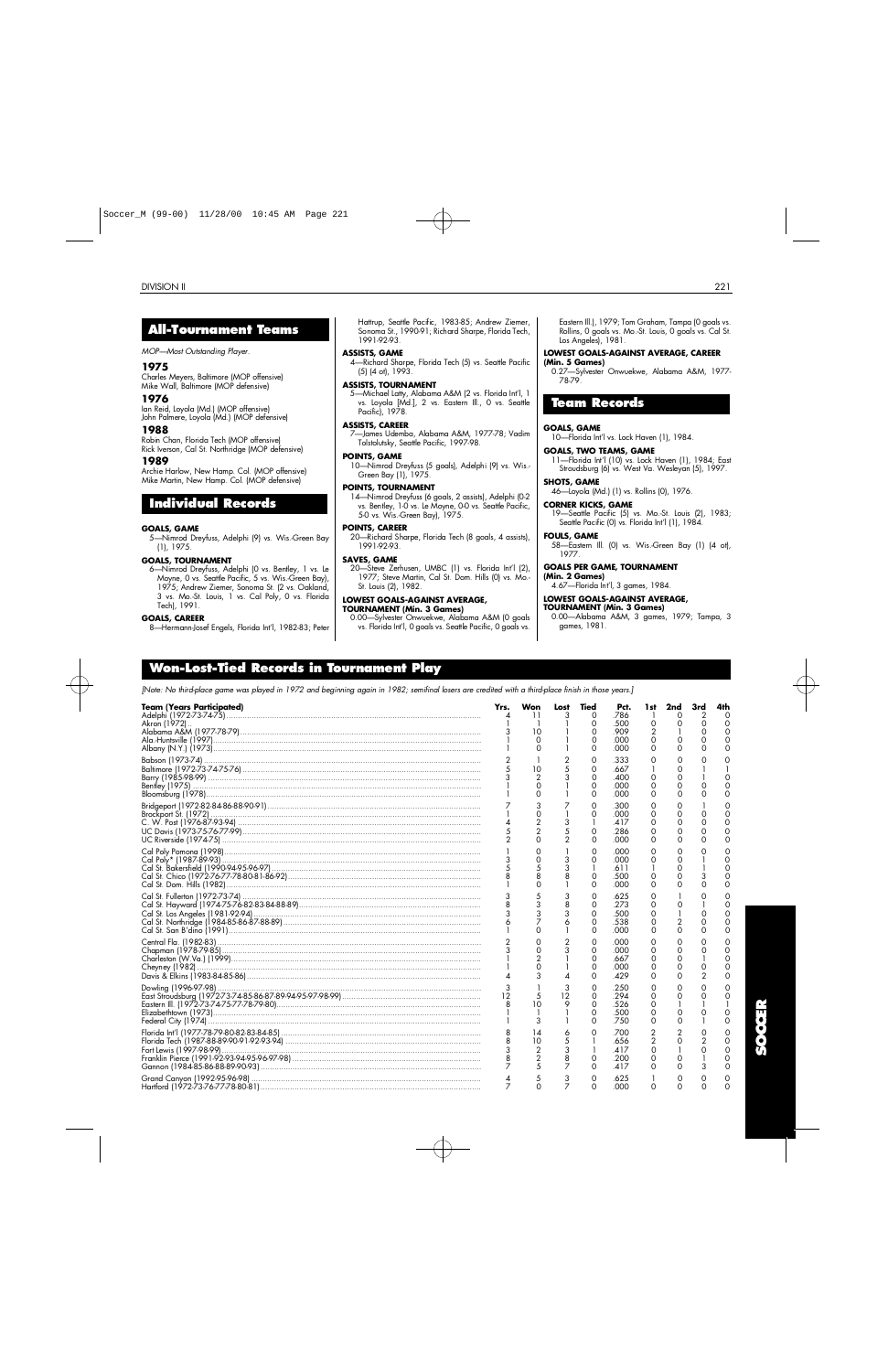| <b>Team (Years Participated)</b>                                                                  | Yrs.<br>-1                                      | Won<br>Ο                        | Lost                                | Tied<br>0<br>0                            | Pct.<br>.500<br>.000                         | 1st<br>0<br>0                      | 2nd<br>$\Omega$<br>0                       | 3rd<br>$\Omega$<br>0      | 4th<br>∩<br>$\Omega$                  |
|---------------------------------------------------------------------------------------------------|-------------------------------------------------|---------------------------------|-------------------------------------|-------------------------------------------|----------------------------------------------|------------------------------------|--------------------------------------------|---------------------------|---------------------------------------|
|                                                                                                   | 3<br>2                                          | 0                               | 3<br>2<br>8                         | 0<br>0<br>0<br>0<br>0<br>0                | .500<br>.000<br>.250<br>.000<br>.333<br>.429 | 0<br>0<br>$\Omega$<br>0<br>0       | 0<br>0<br>0<br>O<br>0<br>0                 | O<br>0<br>∩               | $\Omega$<br>$\Omega$<br>$\Omega$<br>∩ |
|                                                                                                   | $\overline{4}$                                  | 7<br>0<br>$\Omega$<br>$\Omega$  | 6<br>4<br>2<br>1.                   | $\Omega$<br>0<br>0<br>0<br>0              | .538<br>.556<br>.000<br>.000<br>.000         | 1<br>0<br>0<br>0<br>0              | 0<br>1<br>0<br>0<br>0                      | $\Omega$                  | $\Omega$<br>C<br>$\Omega$<br>$\Omega$ |
|                                                                                                   | 2<br>3<br>$\mathbf{1}$<br>17                    | 0<br>$\Omega$<br>17             | $\frac{2}{3}$<br>$\mathbf{1}$<br>18 | 0<br>0<br>0<br>0<br>0                     | .000<br>.333<br>.571<br>.000<br>.486         | Ο<br>0<br>0<br>0<br>1              | $\Omega$<br>0<br>$\Omega$<br>$\Omega$<br>0 | 0<br>3                    | $\Omega$<br>$\Omega$                  |
|                                                                                                   | $\overline{2}$<br>10<br>8<br>$\mathbf{2}$       | 6<br>11<br>2<br>$\overline{2}$  | 2<br>9<br>8<br>$\overline{2}$       | $\Omega$<br>0<br>0<br>0<br>0              | .333<br>.400<br>.579<br>.667<br>.500         | 0<br>1<br>0<br>0<br>0              | 0<br>0<br>0                                | 0<br>O                    | $\Omega$<br>∩<br>$\Omega$<br>$\Omega$ |
|                                                                                                   | 14                                              | 17<br>◢<br>0<br>Ο               | 13                                  | 1<br>0<br>0<br>0<br>0                     | .565<br>.500<br>.800<br>.000<br>.000         | 0<br>0<br>0<br>0<br>0              | 3<br>0<br>$\Omega$<br>0                    | ∩<br>∩                    | $\Omega$<br>∩                         |
|                                                                                                   | 2<br>6                                          | $\Omega$<br>$\Omega$            | $\overline{2}$<br>6<br>0            | 0<br>0<br>0<br>0<br>1                     | .500<br>.000<br>.000<br>.143<br>.500         | 0<br>0<br>$\Omega$<br>0<br>Ο       | 0<br>0<br>$\Omega$<br>0<br>0               | $\Omega$<br>∩             | O<br>$\Omega$<br>$\Omega$<br>$\Omega$ |
| Seattle Pacific (1972-73-74-75-76-77-78-79-80-81-83-84-85-86-87-88-90-91-92-93-94-95-96-97-98-99) | 3<br>26<br>3<br>7<br>-1                         | $\overline{2}$<br>39<br>3       | 3<br>19<br>3<br>7                   | 0<br>4<br>$\overline{2}$<br>0<br>$\Omega$ | .400<br>.661<br>.500<br>.533<br>.500         | 0<br>5<br>$\Omega$<br>0<br>0       | 0<br>5<br>2<br>$\mathbf 0$                 | $\Omega$                  | $\Omega$<br>Ω<br>$\Omega$             |
| Southern Conn. St. (1976-77-78-79-80-81-82-83-85-86-87-88-89-90-92-93-94-95-96-97-98-99)          | -1<br>22<br>$\overline{2}$<br>$\mathbf{1}$<br>3 | 40<br>4<br>0<br>5               | 18<br>-1<br>3                       | 0<br>3<br>0<br>0<br>0                     | .500<br>.680<br>.800<br>.000<br>.625         | 0<br>6<br>-1<br>0<br>0             | 0<br>$\overline{2}$<br>0<br>0<br>0         | 6<br>∩                    | 3<br>$\cap$<br>$\Omega$<br>$\Omega$   |
|                                                                                                   | 17<br>6                                         | 17<br>3<br>0<br>0               | 15<br>6                             | 1<br>0<br>0<br>0<br>0                     | .530<br>.333<br>.000<br>.000<br>.000         | $\overline{c}$<br>0<br>0<br>0<br>0 | 2<br>0<br>$\Omega$<br>0<br>0               | 0                         | ∩<br>∩<br>Ω<br>$\Omega$               |
|                                                                                                   |                                                 | $\Omega$<br>0<br>0              | 3<br>6                              | $\Omega$<br>0<br>0<br>0<br>0              | .000<br>.250<br>.000<br>.500<br>.000         | 0<br>Ο<br>0<br>0<br>0              | 0<br>0<br>$\Omega$<br>$\Omega$<br>0        | $\Omega$<br>$\Omega$<br>∩ | Ω<br>$\Omega$<br>$\Omega$<br>$\Omega$ |
| $*0 \t i \t i \t i \t j \t j$                                                                     | 4<br>-1                                         | $\overline{A}$<br>0<br>$\Omega$ | 6<br>-1<br>1                        | 0<br>0<br>0                               | .400<br>.000<br>.000                         | 0<br>0<br>0                        | $\Omega$<br>0<br>0                         | O<br>0                    | $\Omega$<br>$\Omega$                  |

*\*Participation in the tournament vacated: Binghamton 1973; Cal Poly 1 9 9 1 .*

## **All-Time Results**

1972 First Round: Bridgeport 1, New Haven 0; Springfield 2, Hartford 1 (2 ot); Hartwick 2, Brockport St. 1 (2 ot); Oneonta St. 6, Adelphi 0; East Stroudsburg 2, Montclair St. 1 (ot); Muhlenberg 5, Philadelphia U. 4; South Fla. 1, James Madison 0 (ot); Baltimore 7, Loyola (Md.) 1. **Second Round:** Springfield 1, Bridgeport 0; Oneonta St. 3, Hartwick 0; Cal St. Fullerton 6, San Fran. St. 1; Cal St. Chico 3, Seattle Pacific 2; SIU-Edwardsville 3, Eastern Ill. 0; Akron 4, Mo.-St. Louis 2; East Stroudsburg 4, Muhlenberg 0; Baltimore 1, South Fla. 0. **Quarterfinals:** Oneonta St. 2, Springfield 1; Cal St. Chico 1, Cal St. Fullerton 0; SIU-Edwardsville 3, Akron 2; Baltimore 3, East Stroudsburg 0.<br>**Semifinals:** Oneonta St. 6, Cal St. Chico 0; SIU-Edwardsville 4, Baltimore 1. **Championship:** SIU-Edwardsville 1, Oneonta St. 0.

**1973 First Round:** Springfield 2, Westfield St. 0; Babson 2, Hartford 1 (ot); Adelphi 4, Merchant Marine 0; #Binghamton 2, Albany (N.Y.) 1 (2 ot); Baltimore 3, Washington (Mo.) 1; Loyola (Md.) 3, Rollins 0; East Stroudsburg 2, Lock Haven 0; Elizabethtown 4, Muhlenberg 1. **Second Round:** Springfield 4, Babson 0; Adelphi 3, #Binghamton 0; Mo.-St. Louis 3, Western Ill. 1; Eastern Ill. 2, MacMurray 0; Baltimore 6, Loyola (Md.) 1; East Stroudsburg 1, Elizabethtown 0 (2 ot); Cal St. Fullerton 3, UC Davis 1; Westmont 3, Seattle Pacific 1. **Quarterfinals:** Adelphi 1, Springfield 0; Mo.-St. Louis 2, Eastern Ill. 1; Baltimore 6, East Stroudsburg 3; Cal St. Fullerton 1, Westmont 0. **Semifinals:** Mo. St. Louis 1, Adelphi 0; Cal St. Fullerton 1, Baltimore 0. **Third Place:** Adelphi 1, Baltimore 0. **Championship:** Mo.-St. Louis 3, Cal St. Fullerton 0.

#*Binghamton's participation in 1973 tournament vacated.*

**1974 First Round:** Adelphi 3, Babson 0; Springfield 5, Worcester Tech 0; Loyola (Md.) 2, East Stroudsburg 0; Federal City 5, Baltimore 3; Eastern III. 2, III.-Chicago 0; Western Ill. 2, Mo.-St. Louis 1; Cal St. Fullerton 3, UC Riverside 1; Seattle Pacific 3, Cal St. Hayward 2. **Quarterfinals:** Adelphi 1, Springfield 0; Federal City 3, Loyola (Md.) 2; Eastern Ill. 2, Western Ill. 1; Seattle Pacific 2, Cal St. Fullerton 1. **Semifinals:** Adelphi 3, Federal City 0; Seattle Pacific 3, Eastern Ill. 2 (4 ot). **Third Place:** Federal City 5, Eastern III. 3. **Championship:** Adelphi 3, Seattle Pacific 2.

**1975 First Round:** Adelphi 2, Bentley 1; Le Moyne 3, New Haven 0; Cal St. Hayward 4, UC Riverside 0; Seattle Pacific 2, UC Davis 1; Wis.-Green Bay 3, Eastem III. 2 (ot); Mo.-St. Louis 1, Western Ill. 0; Baltimore 3, Randolph-Macon 0; Old Dominion 1, Loyola (Md.) 0. **Quarterfinals:** Adelphi 6, Le Moyne 0; Seattle Pacific 2, Cal St. Hayward 1; Wis.-Green Bay 2, Mo.-St. Louis 1; Baltimore 1, Old Dominion 0. **Semifinals:** Seattle Pacific 1, Adelphi 0; Baltimore 5, Wis.-Green Bay 2. **Third Place:** Adelphi 9, Wis.-Green Bay 1. **Championship:** Baltimore 3, Seattle Pacific 1.

1976 First Round: Southern Conn. St. 4, Hartford 1: New Haven 4, LIU-C. W. Post 0; Mo.-St. Louis 5, Oakland 1; Western Ill. 2, Wis.-Green Bay 0; UC Davis 1, Cal St. Hayward 0; Cal St. Chico 3, Seattle Pacific 2 (4 ot); Loyola (Md.) 5, Randolph-Macon 2; Rollins 2, Baltimore 0. **Quarterfinals:** New Haven 1, Southern Conn. St. 0 (4 ot);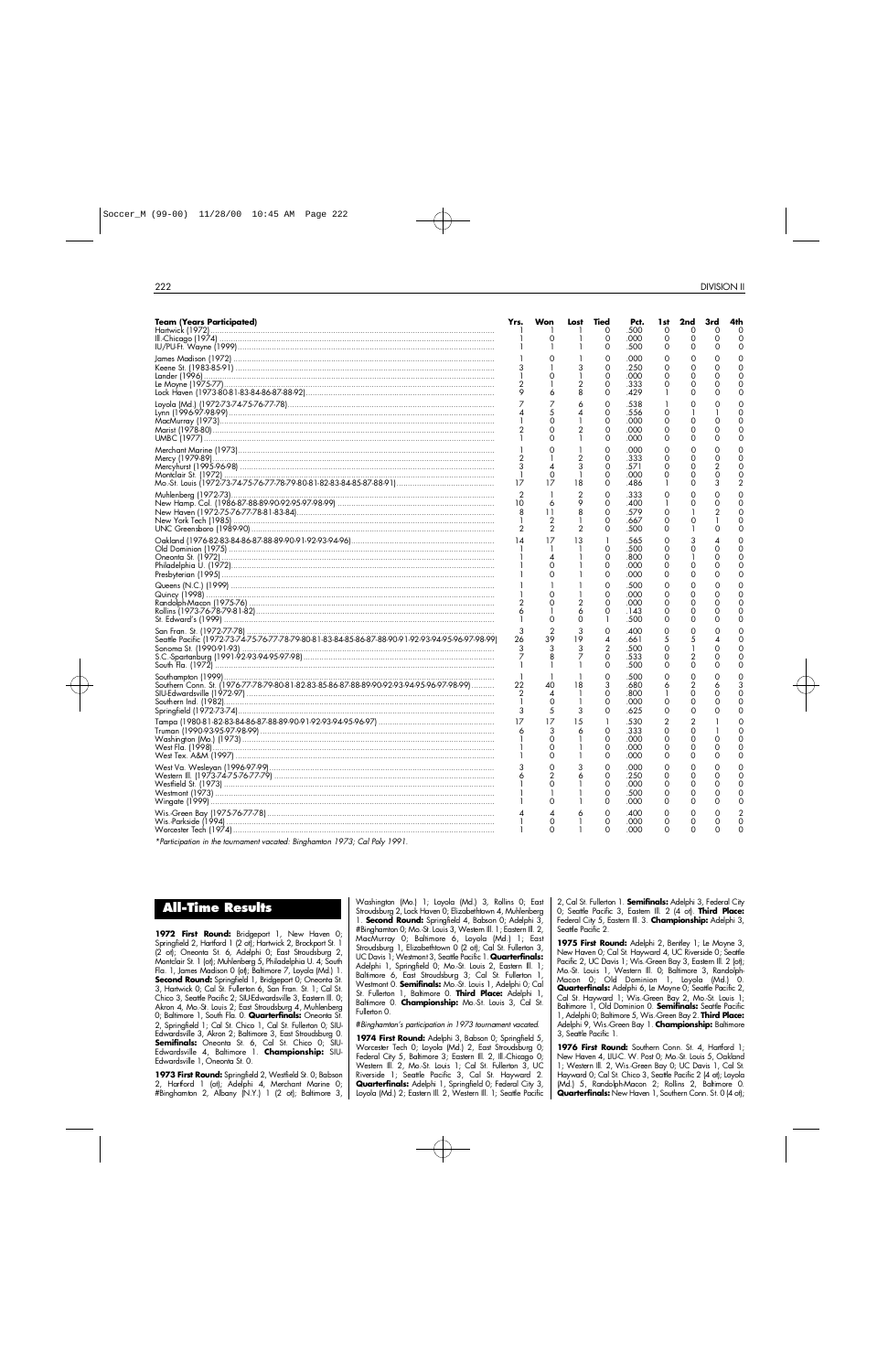Mo.-St. Louis 2, Western III. 1 (ot); Cal St. Chico 2, UC Davis<br>1 (2 ot); Loyola (Md.) 1, Rollins 0. **Semifinals:** New Haven 2, Mo.-St. Louis 1 (2 ot); Loyola (Md.) 3, Cal St. Chico 2. Third Place: Cal St. Chico<sup>'</sup>3, Mo.-St. Louis 2 (2 ot, penalty kicks). **Championship:** Loyola (Md.) 2, New Haven 0.

1977 First Round: New Haven 3, Hartford 0; Southern Conn. St. 3, Le Moyne 0; Alabama A&M 2, Loyola (Md.) 1 (ot); Florida Int'l 2, UMBC 1; Eastern Ill. 1, Mo.-St. Louis 0; Wis.-Green Bay 1, Western Ill. 0; San Fran. St. 2, Cal St. Chico 1 (3 ot); Seattle Pacific 2, UC Davis 1. **Quarterfinals:** New Haven 1, Southern Conn. St. 0; Alabama A&M 4, Florida Int'l 0; Wis.-Green Bay 1, Eastern lll. 0 (4 ot, penalty kicks); Seattle Pacitic 2, San Fran. St. 1.<br>**Semifinals:** Alabama A&M 2, New Haven 0; Seattle Pacific 2, Wis.-Green Bay 1 (3 ot). **Third Place:** New Haven 3, Wis.-Green Bay 2 (2 ot, penalty kicks).<br>**Championship:** Alabama A&M 2, Seattle Pacific 1.

1978 First Round: Southern Conn. St. 2, Marist 0; New Haven 3, Hartford 1; Seattle Pacific 2, Chapman 0; San Fran. St. 2, Cal St. Chico 1 (3 ot); Eastern Ill. 2, Wis.-Green Bay 1; Mo.-St. Louis 1, Bloomsburg 0; Alabama A&M 6,<br>Florida Int'l 0; Loyola (Md.) 2, Rollins 1. **Quarterfinals:** Southern Conn. St. 3, New Haven 1; Seattle Pacific 2, San Fran. St. 1; Eastern III. 1, Mo.-St. Louis 0; Alabama A&M 4, Loyola (Md.) 0. **Semifinals:** Seattle Pacific 1, Southern Conn. St. 0 (3 ot); Alabama A&M 5, Eastern III. 0. Third Place: Eastern III. 2, Southern Conn. St. 1. **Championship:** Seattle Pacific 1, Alabama A&M 0 (3 ot).

1979 First Round: Eastem Ill. 3, Westem Ill. 1; Florida Int'l 4, Rollins 1. **Quarterfinals:** Southern Conn. St. 2, Mercy 1; Eastern Ill. 3, Mo.-St. Louis 0; Seattle Pacific 3, Chapman 0; Alabama A&M 3, Florida Int'l 0. **Semifinals:** Eastern Ill. 1, Southern Conn. St. 0; Alabama A&M 1, Seattle Pacific 0 (ot). **Third Place:** Seattle Pacific 1, Southern Conn. St. 0 (2 ot). **Championship:** Alabama A&M 2, Eastern Ill. 0.

1980 First Round: Southern Conn. St. 4, Marist 1; Lock Haven 3, Eastern Ill. 1. Quarterfinals: Southern Conn. St. 2, Hartford 1 (2 ot); Florida Int'l 1, Tampa 0; Cal St. Chico 3, Seattle Pacitic 2 (3 ot); Lock Haven 2, Mo.-St. Louis 1.<br>**Semifinals:** Florida Int'l 3, Southern Conn. St. 1; Lock Haven 1, Cal St. Chico 0. **Third Place:** Cal St. Chico 2, Southern Conn. St. 1 (ot, penalty kicks). **Championship:** Lock Haven 1, Florida Int'l 0 (ot).

1981 First Round: Cal St. Chico 3, Seattle Pacific 2; New Haven 2, Hartford 1 (ot). **Second Round:** Mo.-St. Louis 1, Lock Haven 0; Tampa 1, Rollins 0; Cal St. Los Angeles 2, Cal St. Chico 1; Southern Conn. St. 1, New Haven 0. **Semifinals:** Tampa 2, Mo.-St. Louis 0; Cal St. Los Angeles 3, Southern Conn. St. 0. Third Place: Southern Conn. St. 3, Mo.-St. Louis 1. **Championship:** Tampa 1, Cal St. Los Angeles 0 (ot).

**1982 First Round:** Mo.-St. Louis 2, Cal St. Hayward 0; Oakland 2, Cheyney 0; Tampa 5, Central Fla. 1; Florida Int'l 3, Rollins 2 (2 ot, penalty kicks). **Second Round:** Mo.-St. Louis 2, Cal St. Dom. Hills 0; Southern Conn. St. 4, Bridgeport 1; Oakland 1, Southern Ind. 0; Florida Int'l 4, Tampa 1. **Semifinals:** Southern Conn. St. 2, Mo.-St. Louis 1; Florida Int'l 3, Oakland 2 (ot). **Championship:** Florida Int'l 2, Southern Conn. St. 1.

**1983 First Round:** Mo.-St. Louis 1, Cal St. Hayward 0 (2 ot, penalty kicks); New Haven 2, Keene St. 1; Florida Int'l 4, Central Fla. 1; Tampa 2, Davis & Elkins 1 (2 ot, penalty kicks). **Second Round:** Seattle Pacific 5, Mo.-St. Louis 2; Oakland 4, Lock Haven 1; Southern Conn. St. 1, New Haven 0; Tampa 3, Florida Int'l 2 (2 ot, penalty kicks). **Semifinals:** Seattle Pacific 1, Oakland 0; Tampa 2, Southern Conn. St. 1. **Championship:** Seattle Pacific 1, Tampa 0.

1984 First Round: New Haven 2, Bridgeport 1; Seattle Pacific 1, Oakland 0 (2 ot, penalty kicks); Cal St. Northridge 4, Cal St. Hayward 3; Lock Haven 2, Gannon 0. **Second Round:** New Haven 1, Tampa 0; Seattle Pacific 2, Davis & Elkins 1 (2 ot, penalty kicks); Mo.-St. Louis 2, Cal St. Northridge 1 (2 ot); Florida Int'l 10, Lock Haven 1.<br>**Semifinals:** Florida Int'l 3, New Haven 2 (2 ot); Seattle Pacific 2, Mo.-St. Louis 1 (2 ot, penalty kicks). **Championship:** Florida Int'l 1, Seattle Pacific 0 (ot).

**1985 First Round:** New York Tech 3, Keene St. 0; Mo.- St. Louis 2, Barry 0; Davis & Elkins 4, East Stroudsburg 0; Cal St. Northridge 3, Chapman 0. **Second Round:** New York Tech 3, Southern Conn. St. 1; Florida Int'l 1, Mo.-St. Louis 0; Davis & Elkins 2, Gannon 1; Seattle Pacific 3, Cal St. Northridge 2. **Semifinals:** Florida Int'l 4, New York Tech 1; Seattle Pacific 2, Davis & Elkins 1. **Championship:** Seattle Pacific 3, Florida Int'l 2.

1986 First Round: Southern Conn. St. 1, New Hamp. Col. 0; Seattle Pacific 1, Cal St. Chico 0 (2 ot, penalty kicks); Tampa 1, East Stroudsburg 0; Oakland 1, Lock Haven 0 (2 ot). **Second Round:** Bridgeport 2, Southern Conn. St. 0; Seattle Pacific 2, Cal St. Northridge 1; Davis & Elkins 3, Tampa 1; Oakland 2, Gannon 1. **Semifinals:** Seattle Pacitic 2, Bridgeport 1; Oakland 1, Davis & Elkins 0.<br>**Championship:** Seattle Pacific 4, Oakland 1.

1987 First Round: LIU-C. W. Post 1, New Hamp. Col. 0; Mo.-St. Louis 2, Oakland 1; Lock Haven 2, East Stroudsburg 1; Seattle Pacific 2, Cal Poly 1. **Second Round:** Southern Conn. St. 3, LIU-C. W. Post 2; Mo.-St. Louis 1, Lock Haven 0; Tampa 2, Florida Tech 1; Cal St. Northridge 1, Seattle Pacific 0. **Semifinals:** Southern Conn. St. 1, Mo.-St. Louis 0; Cal St. Northridge 3, Tampa 0. **Championship:** Southern Conn. St. 2, Cal St. Northridge 0.

1988 First Round: Southern Conn. St. 2, Bridgeport 0; Gannon 3, Tampa 1; Mo.-St. Louis 1, Lock Haven O; Cal St. Northridge 2, Cal St. Hayward 1. **Second Round:** Southern Conn. St. 1, New Hamp. Col. 0; Florida Tech 1, Gannon 0; Oakland 3, Mo.-St. Louis 0; Cal St. Northridge 3, Seattle Pacific 2 (2 ot). **Semifinals:** Florida Tech 1, Southern Conn. St. 0; Cal St. Northridge 3, Oakland 1 (2 ot). **Championship:** Florida Tech 3, Cal St. Northridge 2.

1989 First Round: Mercy 3, Southern Conn. St. 2 (2 ot, penalty kicks); Cal St. Hayward 2, Cal Poly 1; Tampa 2, Florida Tech 0 (2 ot); Gannon 2, Oakland 1 (2 ot). **Second Round:** New Hamp. Col. 3, Mercy 2; Cal St. Hayward 4, Cal St. Northridge 1; UNC Greensboro 2, Tampa 1; Gannon 1, East Stroudsburg 0. **Semifinals:** New Hamp. Col. 2, Cal St. Hayward 0; UNC Greensboro 4, Gannon 2. **Championship:** New Hamp. Col. 3, UNC Greensboro 1.

**1990 First Round:** Bridgeport 1, New Hamp. Col. 0; Oakland 2, Truman St. 1 (2 ot, penalty kicks); Florida Tech 1, Tampa 0; Sonoma St. 3, Cal St. Bakersfield 2 (2 ot). **Second Round:** Southern Conn. St. 2, Bridgeport 1 (2 ot); Gannon 2, Oakland 1; Florida Tech 2, UNC Greensboro 1; Seattle Pacific 1, Sonoma St. 0. **Semifinals:** Southern Conn. St. 1, Gannon 0; Seattle Pacific 2, Florida Tech 1. **Championship:** Southern Conn. St. 1, Seattle Pacific 0 (4 ot, penalty kicks).

**1991 First Round:** Sonoma St.\* 2, Oakland 2 (4 ot); #Cal Poly 1, Cal St. San B'dino 0; Tampa 2, S.C.- Spartanburg 1; Keene St. 2, Bridgeport 0. **Second** Round: Sonoma St. 3, Mo.-St. Louis 1; #Cal Poly\* 3, Seattle Pacific 3 (4 ot); Florida Tech 2, Tampa 1; Franklin Pierce 2, Keene St. 1. **Semifinals:** Sonoma St.\* 1, #Cal Poly 1 (2 ot); Florida Tech 2, Franklin Pierce 1. **Championship:** Florida Tech 5, Sonoma St. 1.

\**Advanced on tiebreaker.*

*#Cal Poly's participation in 1991 tournament vacated.*

**1992 First Round:** Florida Tech 4, S.C.-Spartanburg 0; Oakland 3, Cal St. Chico 1; New Hamp. Col. 5, Franklin Pierce 4 (2 ot); Cal St. Los Angeles 3, Grand Canyon 2. **Second Round:** Tampa 2, Florida Tech 1 (2 ot); Oakland 2, Lock Haven 0; Southern Conn. St. 3, New Hamp. Col. 1 (2 ot); Seattle Pacific 1, Cal St. Los Angeles 0. **Semifinals:** Tampa 3, Oakland 1; Southern Conn. St.\* 1, Seattle Pacific 1 (2 ot). **Championship:** Southern Conn. St. 1, Tampa 0. \**Advanced on tiebreaker.*

**1993 First Round:** Sonoma St. 2, Cal Poly 0; S.C.- Spartanburg 4, Tampa 0; Oakland 2, Truman St. 0; LIU-C. W. Post 4, Franklin Pierce 1. **Second Round:** Seattle Pacific 4, Sonoma St. 0; Florida Tech 3, S.C.-Spartanburg 2 (2 ot); Gannon 3, Oakland 2 (2 ot); Southern Conn. St. LIU-C. W. Post 1 (4 ot). **Semifinals:** Seattle Pacific\* 5, Florida Tech 5 (4 ot); Southern Conn. St. 2, Gannon 0. **Championship:** Seattle Pacific 1, Southern Conn. St. 0.

\**Advanced on tiebreaker.*

**1994 First Round:** Seattle Pacific 7, Cal St. Los Angeles 0; Oakland 2, East Stroudsburg 1 (2 ot); Franklin Pierce 5, LIU-C.W. Post 4 (3 ot); Tampa 3, Florida Tech 1 (2 ot). **Second Round:** Seattle Pacific\* 2, Cal St. Bakersfield 2 (4 ot); Oakland 2, Wis.-Parkside 0; Southern Conn. St. 3, Franklin Pierce 1; Tampa 3, S.C.-Spartanburg 0. **Semifinals:** Oakland 6, Seattle Pacific 4 (2 ot); Tampa\* 0, Southern Conn. St. 0 (4 ot). **Championship:** Tampa 3, Oakland 0.

\**Advanced on tiebreaker.*

1995 First Round: S.C.-Spartanburg 2, Presbyterian O; Mercyhurst 2, East Stroudsburg 0; Southern Conn. St. 1, New Hamp. Col. 0; Grand Canyon 1, Seattle Pacific 0. **Second Round:** S.C.-Spartanburg 1, Tampa 0; Mercyhurst 1, Truman St. 0; Southern Conn. St. 4, Franklin Pierce 3 (2 ot); Cal St. Bakersfield 5, Grand Canyon 1 (2 ot). **Semifinals:** S.C.-Spartanburg 3, Mercyhurst 2 (3 ot); Southern Conn. St. 2, Cal St. Bakerstield 1 (3 ot).<br>**Championship:** Southern Conn. St. 2, S.C.-Spartanburg  $\Omega$ 

1996 First Round: Tampa 1, Lander 0; Seattle Pacific 2, Cal St. Bakersfield 0; Dowling 3, Franklin Pierce 2 (2 ot); Oakland 2, West Va. Wesleyan 0. **Second Round:** Lynn 5, Tampa 3; Grand Canyon 2, Seattle Pacific 1 (4 ot); Southern Conn. St. 3, Dowling 0; Oakland 1, Mercyhurst 0. **Semifinals:** Grand Canyon 1, Lynn 0; Oakland 1, Southern Conn. St. 0. **Championship:** Grand Canyon 3, Oakland 1.

**1997 First Round:** Truman St. 2, SIU-Edwardsville 1; East Stroudsburg 6, West Va. Wesleyan 5 (2 ot); Cal St. Bakersfield 3, West Tex. A&M 2 (4 ot); Seattle Pacific 4, Fort Lewis 1; Lynn 1, Tampa 0 (3 ot); S.C.-Spartanburg 3, Ala.- Huntsville 2 (2 ot); Southern Conn. St. 2, Dowling 1; New Hamp. Col. 2, Franklin Pierce 0. **Second Round:** Truman St. 1, East Stroudsburg 0; Cal St. Bakersfield 4, Seattle Pacific 3 (4 ot); Lynn 3, S.C.-Spartanburg 1; Southern Conn. St. 1, New Hamp. Col. 0. **Semifinals:** Cal St. Bakersfield Truman St. 0; Lynn 1, Southern Conn. St. 0. **Championship:** Cal St. Bakersfield 1, Lynn 0.

**1998 First Round:** Lynn 3, Barry 0; S.C.-Spartanburg 3, West Fla. 1; Truman St. 3, Quincy 2 (2 ot); Mercyhurst 1, East Stroudsburg 0; Southern Conn. St. 4, Dowling 0; New Hamp. Col. 4, Franklin Pierce 1; Seattle Pacific 4, Fort Lewis 3; Grand Canyon 3, Cal Poly Pomona 1. **Quarterfinals:** S.C.-Spartanburg 2, Lynn 1 (2 ot); Mercyhurst 1, Truman St. 0; Southern Conn. St. 4, New Hamp. Col. 2; Seattle Pacific 2, Grand Canyon 1 (3 ot). **Semifinals:** S.C.-Spartanburg 2, Mercyhurst O; Southern Conn. St. 3, Seattle Pacific O. **Championship:** Southern Conn. St. 1, S.C.-Spartanburg 0.

1999 First Round: Southern Conn. St. 2, New Hamp. Col. 0; Southampton 2, East Stroudsburg 1 (3 ot); IU/PU-Ft. Wayne 3, Truman 2 (ot); Charleston (W.Va.) 3, West Va. Wesleyan 1; Barry 1, Lynn 0 (ot); Queens (N.C.) 2, Wingate 0; Fort Lewis\* 1, St. Edward's 1 (4 ot); UC Davis 1, Seattle Pacific 0. **Quarterfinals:** Southern Conn. St. 3, Southampton 2 (4 ot); Charleston (W.Va.) 5, IU/PU-Ft. Wayne 0; Barry 2, Queens (N.C.) 1; Fort Lewis 2, UC Davis 1. **Semifinals:** Southern Conn. St. 1, Charleston (W.Va.) 0; Fort Lewis 2, Barry 0. **Championship:** Southern Conn. St. 2, Fort Lewis 1 (2 ot).

\**Advanced on tiebreaker.*\*Advanced on tiebreaker.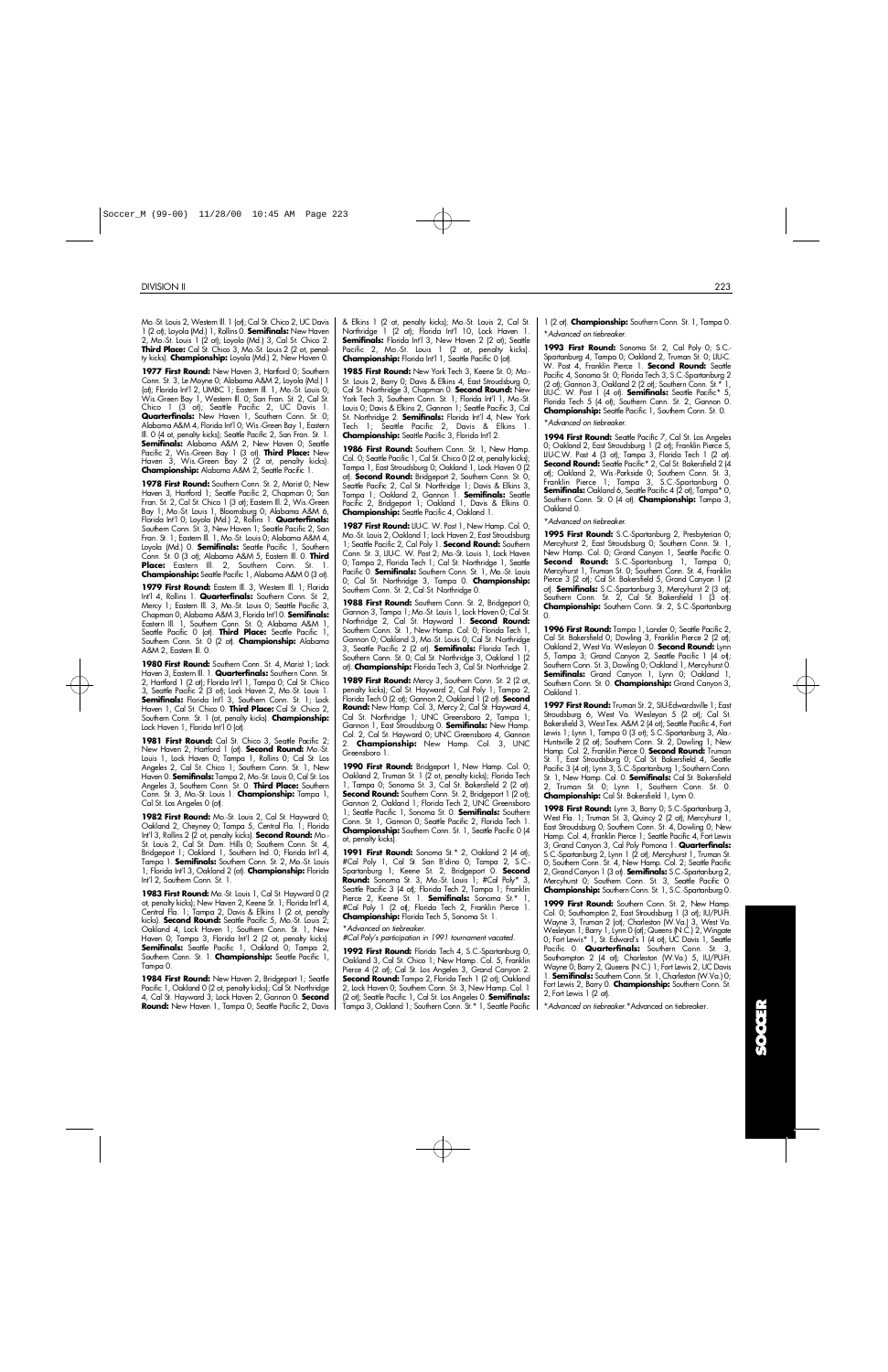



**DIVISION III**

# **1999 Championship**

## **H i g h l i g h t s**

**St. Lawrence Spoils Host's Hopes:** St. Lawrence defeated host institution Wheaton (Illinois), 2-0, to win the championship. The Saints of St. Lawrence took home their third NCAA championship in all sports, their first in men's soccer.

St. Lawrence scored the game-winning goal quickly, placing its tally on the scoreboard with less than four minutes elapsed in the game. The Saints' Jamal Ballantyne took a feed from team captain Dan Annan, got by a Wheaton defender and made his way towards the Crusaders' goal. Fellow Saint Ryan Carruth was waiting, undefended, in front of the goal mouth. Carruth took the cross from Ballantyne with only 3:36 ticked off of the game clock and chipped the ball over the goal line for the score.

An insurance goal followed at the 26:29 mark when St. Lawrence's Mike Berner took a header off an assist from Alan Maragh that went past Wheaton goalkeeper Rusty Rosen.



Kevin Tanaka/NCAA Photos Photo by h

*Alan Maragh of St. Lawrence used his fancy footwork to lead the Saints to their first title.*

## **Results**

## **FIRST ROUND**

| <b>NOVEMBER 10</b> |
|--------------------|
|--------------------|

| Hunter 3, Manhattanville 0                                                                                  |              |
|-------------------------------------------------------------------------------------------------------------|--------------|
|                                                                                                             | $0 \t3 - 3$  |
|                                                                                                             | <u>n n n</u> |
| Second half: H-Florian Anton (Robert Deck), 55:18;<br>H-Anton (Clive Stultz), 62:35; H-Stultz (unassisted), |              |

67:10. Shots: Hunter 21, Manhattanville 17. Goalkeeper saves: H—Daniel Djura 11, Pablo Dizeo 0; M—Pete Rotolo 6. Corner kicks: H 2, M 5. Fouls: N/A. Attendance: N/A.

#### **NOVEMBER 10**

| Keene St. 5, Roger Williams 2 |                |
|-------------------------------|----------------|
|                               |                |
|                               | $3 \t 2 \t -5$ |

First half: K—Lakota Denton (Tim Graham), 4:31; K— Gerry Boggis (unassisted), 19:07; K—Mike Norton (Boggis), 38:00; R—Stuart Hulke (Matt Snow), 39:31. Second half: K—Norton (Denton), 71:08; R—Hulke (Brent Malo), 81:40; K—Denton (unassisted), 85:35. Shots: Roger Williams 13, Keene St. 27. Goalkeeper saves: R—Greg Somerville 7, Dave Capuano 1; K—Matt Andrulot 6. Corner kicks: R 4, K 7. Fouls: R 5, K 15. Attendance: 212.

#### **NOVEMBER 10**

| Vassar 2, Cabrini 1 (ot) |  |
|--------------------------|--|
|                          |  |
|                          |  |

First half: V—Rob Rolfing (unassisted), 11:09; C— Andrew Zayas (Eric Lukach), 41:47.

Overtime: V—Rolfing (unassisted), 99:54. Shots: Cabrini 15, Vassar 12. Goalkeeper saves: C-Eric Lukach 7; V—Chris Bagg 5. Corner kicks: N/A. Fouls: N/A. Attendance: N/A.

## **NOVEMBER 10**

| St. Olaf 3, Luther 0                                |       |
|-----------------------------------------------------|-------|
|                                                     | റ റ—റ |
|                                                     |       |
| First half: SO—Kevin Jensen (unassisted), 7:26; SO— |       |

Jensen (unassisted), 8:51. Second half: SO—Jensen (Loran Nordgren), 89:00. Shots: Luther 5, St. Olaf 17. Goalkeeper saves: L—Rick

Isaacson 6; SO—Ross MacMullan 4. Corner kicks: L 5, SO 5. Fouls: L 11, SO 16. Attendance: N/A.

#### **NOVEMBER 10 Wis.-Oshkosh 1, Edgewood 0**

| wis. VSIINUSII I, Eugewuud V |             |
|------------------------------|-------------|
|                              | $0 - 0 - 0$ |
|                              |             |

W i s . - O s h k o s h. . . . . . . . . . . . . . . . . . . . . . . . . . . . . . . . . . . . . . . . . . 1 0 — 1 First half: W—Adam Birkhold (Matt Boehnen), 4:26. Shots: Edgewood 4, Wis.-Oshkosh 15. Goalkeeper saves: E—Justin Meyer 9; W—Rich Plier 3. Corner kicks: E 5, W 12. Fouls: E 11, W 18. Attendance: 102.

#### **NOVEMBER 10**

| Washington (Mo.) 1, Webster 0 |               |
|-------------------------------|---------------|
|                               | $0 - 0 - 0$   |
|                               | $0 \quad 1-1$ |

Second half: WA—Greg Rheinheimer (Matt Katke),  $72:41.$ 

Shots: Webster 6, Washington (Mo.) 9. Goalkeeper saves: WE—Jeff Reis 3; WA—Lee Devore 3. Corner kicks: WE 2, WA 8. Fouls: WE 16, WA 15. Attendance: 941

#### **NOVEMBER 10**

| Greensboro 3, Centre 1 |         |
|------------------------|---------|
| $C$ antra              | $1 - 1$ |

| . |  |
|---|--|
|   |  |
|   |  |

First half: G—Brandon Overby (unassisted), 35:00. Second half: G—Carlton Mack (Overby, Jason Papaj), 64:00; C—Landon Jones (Tanner Wann), 85:00; G— Overby (Papaj), 86:00.

Shots: Centre 7, Greensboro 15. Goalkeeper saves: C—

Blake Malone 7; G—Steve Larsen 5. Corner kicks: C 5, G 8. Fouls: C 15, G 16. Attendance: 259.

#### **NOVEMBER 10**

| Ohio Wesleyan 4, Bethany (W.Va.) 0 |     |
|------------------------------------|-----|
|                                    | റ—റ |
|                                    |     |
| _ _ _ _ _ _ _ _ _                  |     |

First half: O—Brett Dunlap (Misha Sher, Jon Van Horn),  $31:19.$ 

Second half: O—Dunlap (Matt Ufferman, Mike Campbell), 72:56; O—Frank Sbrochi (unassisted), 83:38; O—Sher (Sbrochi), 89:46.

Shots: Bethany (W.Va.) 9, Ohio Wesleyan 33. Goalkeeper saves: B—Patrick Hogan 7, Brian Welles 1; O—Jonathan Barth 6. Corner kicks: B 5, O 13. Fouls: B 17, O 21. Attendance: 795.

#### **NOVEMBER 10**

| Norwich 1, Springfield 0 |  |
|--------------------------|--|
|                          |  |
|                          |  |
|                          |  |

Second half: N—David Costa (Mike Benzer), 84:48. Shots: Norwich 6, Springfield 22. Goalkeeper saves: N—Joshua McElroy 12; S—Derick Bostick 3. Corner kicks: N 0, S 8. Fouls: N 10, S 12. Attendance: N/A.

## **NOVEMBER 10**

| Claremont-M-S 2, Chapman 1 |               |
|----------------------------|---------------|
|                            | $0 - 1$       |
|                            | $1 \quad 1-2$ |

First half: CMS—Ryan McGlinn (Randy Snow), 1:38; C—Scott Martino (unassisted), 20:16.

Second half: CMS-Snow (Peter McGovern), 62:56. Shots: Chapman 13, Claremont—M—S 13. Goalkeeper saves: C—Brandon Avery 3, CMS—Jamey Harding 7. Corner kicks: C 0, CMS 6. Fouls: C 14, CMS 12. Attendance: 603.

| Trinity (Tex.) 7, Colorado Col. 1 |  |
|-----------------------------------|--|
|                                   |  |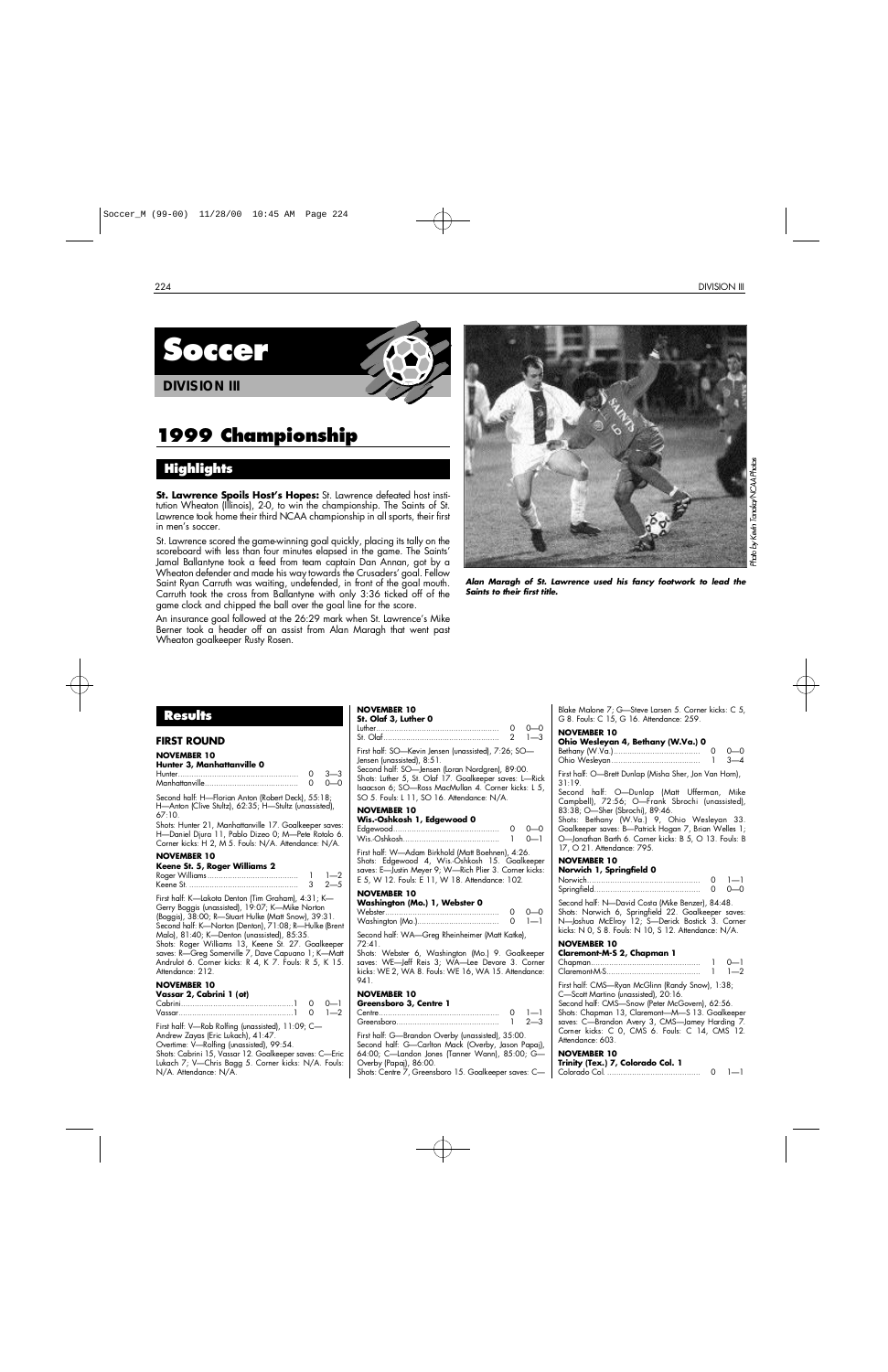| DIVISION III                                                                                                                                                        |                                                                                                                                                                    | 225                                                                                                                                                            |
|---------------------------------------------------------------------------------------------------------------------------------------------------------------------|--------------------------------------------------------------------------------------------------------------------------------------------------------------------|----------------------------------------------------------------------------------------------------------------------------------------------------------------|
|                                                                                                                                                                     |                                                                                                                                                                    |                                                                                                                                                                |
| First half: T-Lance Key (unassisted), 29:38; T-Denis                                                                                                                | Second half: R—Ignacio Scarella (unassisted), 58:34;<br>RS-Mike McAlamen (Jeff Moore), 71:43.                                                                      | saves: O-Jonathan Barth 3; G-Nick La Porta 4. Corner<br>kicks: $\circ$ 7, G 8. Fouls: $\circ$ 21, G 23. Attendance: N/A.                                       |
| Johnson (Josh Card), 34:29; T—Card (Cesar Suarez),<br>44:43.                                                                                                        | Shots: Richard Stockton 9, Rowan 18. Goalkeeper saves:<br>RS-Tom Sauer 9; R-Chris Esnes 4. Corner kicks: RS 9,<br>R 7. Fouls: RS 17, R 28. Attendance: 600.        | Messiah 3, Elizabethtown 0                                                                                                                                     |
| Second half: T-Johnson (Jeff Pickett, Scott Mury), 62:16;<br>C—Tyler Free (Sean McGinnis), 63:57; T—Suarez (Chris<br>Giebink), 74:32; T-Ryan McDougal (unassisted), | AT WHEATON (ILL.)                                                                                                                                                  | Second half: M-Aaron Faro (Matt Crist, Matt Snavely),                                                                                                          |
| 82:29; T-Card (Colin Oliver), 86:54.<br>Shots: Colorado Col. 9, Trinity (Tex.) 23. Goalkeeper                                                                       | <b>NOVEMBER 12</b><br>Wheaton (Ill.) 2, St. Olaf 1 (2 ot)<br>0<br>$0 \quad 0 - 1$                                                                                  | 46:37; M-Faro (Jake Sauer, Kevin Benedict), 84:08;<br>M—Sauer (penalty kick), 88:27.<br>Shots: Elizabethtown 5, Messiah 12. Goalkeeper saves:                  |
| saves: C-Whitney Wheelock 13; T-Jared Newton 3,<br>Arastu Jahanbin O. Corner kicks: C 4, T 11. Fouls: C 18,<br>T 14. Attendance: 325.                               | $\mathbf{1}$<br>$0 \t -2$<br>First half: SO-Kevin Jensen (unassisted), 21:38.                                                                                      | E-Doug Timm 2; M-Chris Boyles 0. Corner kicks: E 1,<br>M 4. Fouls: E 19, M 18. Attendance: N/A.                                                                |
| <b>NOVEMBER 10</b>                                                                                                                                                  | Second half: W-Eric Brown (penalty kick), 82:42.<br>Overtime: W-Chris Rauh (unassisted), 104:40.                                                                   | <b>NOVEMBER 13</b><br>Messiah 2, Ohio Wesleyan 0                                                                                                               |
| Wis.-Whitewater 1, Ripon 0 (ot)<br>$0 - 0$                                                                                                                          | Shots: St. Olaf 15, Wheaton (Ill.) 33. Goalkeeper saves:<br>SO-Ross MacMullan 7; W-Rusty Rosen 3. Corner                                                           |                                                                                                                                                                |
| Overtime: W-Bryan Rogutich (Terry Doyle), 92:05.<br>Shots: Ripon 6, Wis.—Whitewater 10. Goalkeeper                                                                  | kicks: SO 8, W 12. Fouls: SO 22, W 15. Attendance:<br>1,500.                                                                                                       | Second half: M-Jake Sauer (Dave Spence), 54:59;<br>M-Greg Gierdano (Matt Crist), 87:39.                                                                        |
| saves: R-Phil Serna 8; W-Dave Madsen 2. Corner<br>kicks: R 3, W 6. Fouls: R 13, W 19. Attendance: 155.                                                              | Wis.-Oshkosh 3, Macalester 2                                                                                                                                       | Shots: Ohio Wesleyan 14, Messiah 10. Goalkeeper<br>saves: O-Jonathan Barth 2; M-Chris Boyles 5. Corner<br>kicks: O 9, M 4. Fouls: O 19, M 16. Attendance: N/A. |
| <b>REGIONALS</b><br><b>AT WILLIAMS</b>                                                                                                                              | First half: W-Jeremy Arens (Matt Boehnen), 39:10.<br>Second half: M-Roland Broughton (unassisted), 58:19;                                                          | AT ST. LAWRENCE<br><b>NOVEMBER 13</b>                                                                                                                          |
| <b>NOVEMBER 13</b><br><b>Williams 5, Hunter 0</b>                                                                                                                   | M—Erik Mykletun (Christian Englebret), 69:58; W—Scott<br>Deopere (Joe Herkowski), 76:35; W-Chris Kloth<br>(Deopere), 81:14.                                        | St. Lawrence 3, Norwich 1                                                                                                                                      |
|                                                                                                                                                                     | Shots: Wis.-Oshkosh 15, Macalester 9. Goalkeeper<br>saves: W-Rich Plier 3; M-Andrej Slapar 3. Corner                                                               | First half: SL-Scott Dulay (Jamal Ballantyne), 1:07.                                                                                                           |
| First half: W-Michael Cortese (Richard Bode), 16:05;<br>W-Alex Blake (William Ouimet), 20:55.                                                                       | kicks: W 4, M 0. Fouls: W 22, M 19. Attendance:<br>1,500.                                                                                                          | Second half: N-Dirk Vandeveer (unassisted), 72:11;<br>SL-Ali Montacer (Tim Bealer), 82:55; SL-Eric Harms<br>(unassisted), $88:17$ .                            |
| Second half: W-Matthew Magiera (Eric Stein), 52:52;<br>W-Blake (Stein), 60:33; W-Ted Giannacopoulos<br>(Blake), 65:14.                                              | <b>NOVEMBER 13</b><br>Wheaton (Ill.) 1, Wis.-Oshkosh 0 (3 ot)                                                                                                      | Shots: Norwich 3, St. Lawrence 18. Goalkeeper saves:<br>N-Joshua McElroy 12; SL-Brendan Murphy 2. Corner                                                       |
| Shots: Hunter 1, Williams 28. Goalkeeper saves: H-<br>Daniel Djura 5; W—Neal Appleman 0, Robert Kirsher 0.                                                          | Overtime: WH-Rob Mouw (Eric Brown), 121:40.                                                                                                                        | kicks: N 2, SL 6. Fouls: N 8, SL 16. Attendance: 664.<br>Plattsburgh St. 2, Ithaca 0                                                                           |
| Corner kicks: H 3, W 12. Fouls: H 16, W 14.<br>Attendance: N/A.                                                                                                     | Shots: Wis.-Oshkosh 14, Wheaton (Ill.) 12. Goalkeeper<br>saves: WO-Rich Plier 5, WH-Rusty Rosen 7. Corner                                                          |                                                                                                                                                                |
| Salem St. 1, Keene St. 0<br>$1 - 1$                                                                                                                                 | kicks: WO 6, WH 3. Fouls: WO 18, WH 22.<br>AT VA. WESLEYAN                                                                                                         | Second half: P-Jason Barton (Malcolm Gatherer),<br>81:29; P-Gatherer (unassisted), 83:07.<br>Shots: Plattsburgh St. 9, Ithaca 3. Goalkeeper saves: P-          |
| Second half: S-Anibal Mazrrani (unassisted), 75:14.                                                                                                                 | <b>NOVEMBER 13</b><br>Salisbury St. 2, Washington (Mo.) 2 (2 ot, pk)                                                                                               | John Schraner 5; I-Chris Lucci 3. Corner kicks: P 6, I 3.<br>Fouls: P 8, I 7. Attendance: 664.                                                                 |
| Shots: Keene St. 13, Salem St. 16. Goalkeeper saves:<br>K-Matt Andrulot 2; S-Julius Pertillar 3. Corner kicks: K<br>4, S 7. Fouls: K 12, S 10. Attendance: N/A.     |                                                                                                                                                                    | <b>NOVEMBER 14</b><br>St. Lawrence 4, Plattsburgh St. 1                                                                                                        |
| <b>NOVEMBER 14</b><br>Williams 1, Salem St. 0                                                                                                                       | First half: S-Bernard Edwards (unassisted), 24:41;<br>W-Evan Keith (Brian Drab), 43:35.                                                                            | $3 - 4$                                                                                                                                                        |
|                                                                                                                                                                     | Second half: W-lan Klaus (unassisted), 68:29; S-Paul<br>Kelly (Michael Steinen), 86:11.<br>Tiebreaker: S—2, W—1.                                                   | First half: P-Malcolm Gatherer (unassisted), 5:51; SL-<br>Ryan Carruth (Jamal Ballantyne), 30:31.                                                              |
| Second half: W-Shawn Boburg (Richard Bode),<br>70:31.                                                                                                               | Shots: Washington (Mo.) 18, Salisbury St. 19.<br>Goalkeeper saves: W-Lee Devore 9, S-Michael Svehla                                                                | Second half: SL-Carruth (Brvan Burdick), 48:31: SL-<br>Ballantyne (unassisted), 65:28; SL-Carlos Smith (penalty<br>kick), 86:26.                               |
| Shots: Salem St. 9, Williams 19. Goalkeeper saves: S-<br>Julius Pertillar 8; W—Neal Appleman 1. Corner kicks: S<br>6, W 6. Fouls: S 18, W 20. Attendance: N/A.      | 9. Corner kicks: W 6, S 2. Fouls: W 13, S 14.<br>Attendance: 657.                                                                                                  | Shots: Plattsburgh St. 6, St. Lawrence 15. Goalkeeper<br>saves: P-John Schraner 7; SL-Brendan Murphy 4.                                                        |
| <b>AT ROWAN</b>                                                                                                                                                     | Greensboro 1, Va. Wesleyan 0<br>$\circ$<br>$1 - 1$<br>$0 - 0 - 0$                                                                                                  | Corner kicks: P 2, SL 5. Fouls: P 14, SL 18. Attendance:<br>630.                                                                                               |
| <b>NOVEMBER 13</b><br>Rowan 1, Drew 0<br>$\circ$<br>$0 - 0$                                                                                                         | Second half: G-Brandon Overby (unassisted), 86:36.                                                                                                                 | AT UC SAN DIEGO<br><b>NOVEMBER 13</b>                                                                                                                          |
| $\mathbf{1}$<br>$0 - 1$                                                                                                                                             | Shots: Greensboro 4, Va. Wesleyan 12. Goalkeeper<br>saves: G-Steve Larsen 9; VW-Colin Stevenson 2.<br>Corner kicks: G 6, VW 2. Fouls: G 22, VW 16.                 | Puget Sound 3, Claremont-M-S 0<br>$0 - 0$                                                                                                                      |
| First half: R-Matt Weiglein (Mauricio Gaitan), 38:16.<br>Shots: Drew 8, Rowan 28. Goalkeeper saves: D-Jon<br>Williams 20; R-Chris Esnes 6. Corner kicks: D 2, R 8.  | Attendance: 657.<br><b>NOVEMBER 14</b>                                                                                                                             | First half: P-Chris Raymond (Tye Tolentino), 17:28; P-<br>Tolentino (Doug Porter), 20:18.                                                                      |
| Fouls: D 13, R 15. Attendance: 300.<br>Richard Stockton 4, Vassar 0                                                                                                 | Salisbury St. 2, Greensboro 0<br>$2 - 2$<br>0                                                                                                                      | Second half: P-Tolentino (Bryan Fanning), 67:18.<br>Shots: Claremont-M-S 11, Puget Sound 15. Goalkeeper                                                        |
| $0 - 0$<br>2<br>$2 - 4$                                                                                                                                             | $\circ$<br>$0 - 0$<br>Second half: S-Matthew Bowan (David Johnson),                                                                                                | saves: C—Jamey Harding 8; P—Ryan Wittstruck 4.<br>Corner kicks: C 5, P 7. Fouls: C 18, P 15. Attendance:                                                       |
| First half: RS-John Epley (Jake Chamberlain), 31:29;<br>RS—Epley (Vince Colubiale), 43:02.                                                                          | 54:58; S—Bernard Edwards (unassisted), 55:49.<br>Shots: Salisbury St. 8, Greensboro 17. Goalkeeper saves:<br>S-Michael Svehla 8; G-Steve Larsen 3. Corner kicks: S | 354.<br>Trinity (Tex.) 0, UC San Diego 0 (2 ot, pk)                                                                                                            |
| Second half: RS-Doug Cavagnaro (Epley), 52:08; RS-<br>Epley (Greg Ruttler), 81:15.<br>Shots: Vassar 4, Richard Stockton 18. Goalkeeper saves:                       | 1, G 3. Fouls: S 18, G 17. Attendance: 147.<br><b>AT MESSIAH</b>                                                                                                   |                                                                                                                                                                |
| V-Chris Bagg 10; RS-Tom Sauer 0, Mike Hoffman 2.<br>Comer kicks: V 5, RS 5. Fouls: V 15, RS 10. Attendance:                                                         | <b>NOVEMBER 12</b>                                                                                                                                                 | Tiebreaker: T-3, UC-1.<br>Shots: Trinity (Tex.) 19, UC San Diego 13. Goalkeeper                                                                                |
| 200.<br><b>NOVEMBER 14</b>                                                                                                                                          | Ohio Wesleyan 2, Gettysburg 1                                                                                                                                      | saves: T-Jared Newton 4, UC-Lucas Curtolo 8. Corner<br>kicks: T 10, UC 11. Fouls: T 15, UC 15. Attendance:<br>684.                                             |
|                                                                                                                                                                     |                                                                                                                                                                    |                                                                                                                                                                |

| .<br><b>Richard Stockton 2, Rowan 1</b>         |  |
|-------------------------------------------------|--|
|                                                 |  |
|                                                 |  |
| First half: RS-leff Moore (Jason Kufta), 36:14. |  |

| First half: SO-Kevin Jensen (unassisted), 21:38. |  |  |
|--------------------------------------------------|--|--|

#### **Wis.-Oshkosh 3, Macalester 2**

|  | $2 - 2$ |
|--|---------|

#### **NOVEMBER 13**

| Wheaton (III.) 1, Wis.-Oshkosh 0 (3 ot) |  |  |  |
|-----------------------------------------|--|--|--|
|                                         |  |  |  |
|                                         |  |  |  |

#### **AT VA. WESLEYAN**

#### **NOVEMBER 13**

| Salisbury St. 2, Washington (Mo.) 2 (2 ot, pk)                                                                                                                                                                                                                                                                                                                                          |
|-----------------------------------------------------------------------------------------------------------------------------------------------------------------------------------------------------------------------------------------------------------------------------------------------------------------------------------------------------------------------------------------|
| First half: S-Bernard Edwards (unassisted), 24:41;<br>W-Evan Keith (Brian Drab), 43:35.<br>Second half: W-lan Klaus (unassisted), 68:29; S-Paul<br>Kelly (Michael Steinen), 86:11.<br>Tiebreaker: S-2, W-1.<br>Shots: Washington (Mo.) 18, Salisbury St. 19.<br>Goalkeeper saves: W-Lee Devore 9, S-Michael Svehla<br>9. Corner kicks: W 6, S 2. Fouls: W 13, S 14.<br>Attendance: 657. |
| Greensboro 1, Va. Wesleyan 0                                                                                                                                                                                                                                                                                                                                                            |
| $1 - 1$<br>0<br>0<br>റ—റ                                                                                                                                                                                                                                                                                                                                                                |
| Second half: G-Brandon Overby (unassisted), 86:36.<br>Shots: Greensboro 4, Va. Wesleyan 12. Goalkeeper<br>saves: G-Steve Larsen 9; VW-Colin Stevenson 2.                                                                                                                                                                                                                                |

## **NOVEMBER 14**

| Salisbury St. 2, Greensboro 0 |          |
|-------------------------------|----------|
|                               | $0, 2-2$ |
|                               | 0 0 D    |

## **AT MESSIAH**

#### **NOVEMBER 12 Ohio Wesleyan 2, Gettysburg 1**

| <b>UTIO VYESIEYUIT 2, UEITYSDUIY 1</b> |               |
|----------------------------------------|---------------|
|                                        | $2 \t 0 - 2$  |
|                                        | $0 \quad 1-1$ |

First half: O—Michael Campbell (Jon Van Horn), 23:00; O—Brad Cain (unassisted), 42:15.

Second half: G-Mike McLaughlin (unassisted), 58:12. Shots: Ohio Wesleyan 10, Greensboro 13. Goalkeeper

| Messiah 3, Elizabethtown 0                                                                                               |             |
|--------------------------------------------------------------------------------------------------------------------------|-------------|
|                                                                                                                          | $0 - 0 - 0$ |
| Messiah <b>Messiah</b> dia kalendarya di kacamatan di kacamatan di kacamatan di kacamatan di kacamatan di kacamatan di k | $0 \t3-3$   |

## **NOVEMBER 13**

| Messiah 2, Ohio Wesleyan 0 |             |
|----------------------------|-------------|
|                            | $0 - 0 - 0$ |
|                            | $0 \t 2-2$  |

#### **AT ST. LAWRENCE**

#### **NOVEMBER 13**

| St. Lawrence 3, Norwich 1 |               |
|---------------------------|---------------|
|                           | $0 \quad 1-1$ |
|                           | $1 \t 2 - 3$  |

|  | Plattsburgh St. 2, Ithaca 0 |  |
|--|-----------------------------|--|
|  |                             |  |

| . | $0, 2-2$    |
|---|-------------|
|   | $0 - 0 - 0$ |

#### **NOVEMBER 14**

| St. Lawrence 4, Plattsburgh St. 1 |                   |
|-----------------------------------|-------------------|
|                                   | $\Omega$ $\sim$ 1 |
|                                   | $1 \quad 3-4$     |

#### **AT UC SAN DIEGO**

#### **NOVEMBER 13**

#### **Puget Sound 3, Claremont-M-S 0**

|  | $0 \quad 0 - 0$ |
|--|-----------------|
|  | $2 \t -3$       |

#### **Trinity (Tex.) 0, UC San Diego 0 (2 ot, pk)**

| Trinity (Tex.) 1, Puget Sound 0 |               |
|---------------------------------|---------------|
|                                 | $0 \quad 1-1$ |
|                                 | $0 - 0 - 0$   |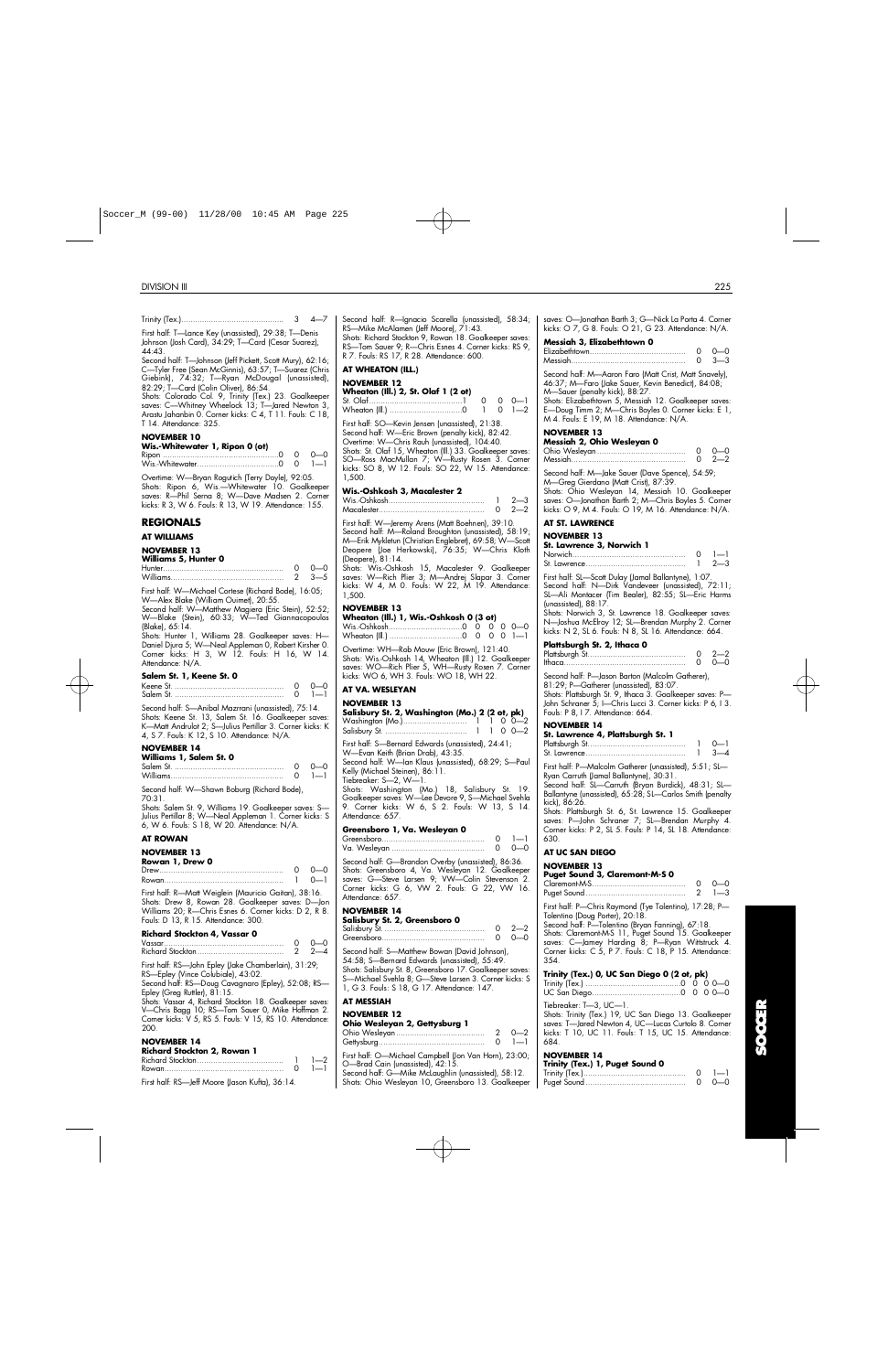| Second half: T-Colin Oliver (Scott Mury), 60:42.<br>Shots: Trinity (Tex.) 12, Puget Sound 4. Goalkeeper<br>saves: T-Jared Newton 2, P-Ryan Wittstruck 4. Corner<br>kicks: T 5, P 6. Fouls: T 19, P 18. Attendance: 192.                | Second half: RS-Jason Kufta (Jeff Moore), 64:59.<br>Shots: Williams 8, Richard Stockton 3. Goalkeeper saves:<br>W-Ryan Spicer 0; RS-Tom Sauer 5. Corner kicks: W<br>6, RS 3. Fouls: W 16, RS 15. Attendance: 787.         |
|----------------------------------------------------------------------------------------------------------------------------------------------------------------------------------------------------------------------------------------|---------------------------------------------------------------------------------------------------------------------------------------------------------------------------------------------------------------------------|
| <b>AT OTTERBEIN</b>                                                                                                                                                                                                                    | <b>NOVEMBER 20</b>                                                                                                                                                                                                        |
| <b>NOVEMBER 13</b><br>Alma 2, Otterbein 2 (2 ot, pk)                                                                                                                                                                                   | Wheaton (Ill.) 1, Salisbury St. 0<br>$0 - 0$<br>$\circ$<br>$0 - 1$                                                                                                                                                        |
| Tiebreaker: A-5, O-4.<br>Shots: Alma 14, Otterbein 23. Goalkeeper saves: A-Jon<br>Cullen 4; O-Jeff Schmid 6. Corner kicks: A 3, O 8.                                                                                                   | First half: W-Joe Jerele (unassisted), 29:43.<br>Shots: Salisbury St. 8, Wheaton (Ill.) 13. Goalkeeper<br>saves: S-Mike Svehla 4; W-Rusty Rosen 1. Corner<br>kicks: S 6, W 6. Fouls: S 18, W 14. Attendance: 1,729.       |
| Fouls: A 14, O 19. Attendance: 491.                                                                                                                                                                                                    | <b>NOVEMBER 20</b>                                                                                                                                                                                                        |
| Wis.-Whitewater 1, Wilmington (Ohio) 0                                                                                                                                                                                                 | St. Lawrence 1, Messiah 0<br>$0 - 1$<br>$\mathbf{1}$<br>$0 - 0$<br>$\circ$                                                                                                                                                |
| Overtime: WW-Terry Doyle (Matt Werner), 119:30.<br>Shots: Wis.-Whitewater 5, Wilmington (Ohio) 23.<br>Goalkeeper saves: WW-Dave Madsen 3; WO-Billy<br>Gronostaj 1. Corner kicks: WW 6, WO 15. Fouls: WW<br>11, WO 15. Attendance: N/A. | First half: SL-Scott Dulay (Jamal Ballantyne), 6:36.<br>Shots: St. Lawrence 19, Messiah 10. Goalkeeper saves:<br>SL-Brendan Murphy 5; M-Chris Boyles 7. Corner<br>kicks: SL 3, M 10. Fouls: SL 16, M 12. Attendance: N/A. |
| <b>NOVEMBER 14</b>                                                                                                                                                                                                                     | <b>NOVEMBER 21</b><br>Alma 2, Trinity (Tex.) 1                                                                                                                                                                            |
| Alma 1, Wis.-Whitewater 0<br>$0 - 1$                                                                                                                                                                                                   | $2 \t 0 - 2$<br>$0 \quad 1-1$                                                                                                                                                                                             |
| $0 - 0$<br>$\Omega$                                                                                                                                                                                                                    | First half: A-Paul Aceto (unassisted), 4:03; A-Jeff                                                                                                                                                                       |
| First half: A-Paul Aceto (Jeff Hosler), 5:57.<br>Shots: Alma 12, Wis.-Whitewater 7. Goalkeeper saves:<br>A-Jon Cullen 1, WW-Dave Madsen 1. Corner kicks:<br>A 3, WW 3. Fouls: A 8, WW 10. Attendance: N/A.                             | Hosler (Chris Alexander), 32:36.<br>Second half: T-Ryan McDougal (Lance Key, Cesar<br>Suarez), 77:34.<br>Shots: Alma 7, Trinity (Tex.) 21. Goalkeeper saves: A-<br>Jon Cullen 8; T-Jared Newton 1. Corner kicks: A 1, T   |
| <b>QUARTERFINALS</b>                                                                                                                                                                                                                   | 16. Fouls: A 15, T 11. Attendance: 400.                                                                                                                                                                                   |
| <b>NOVEMBER 20</b><br><b>Richard Stockton 1, Williams 0</b><br>$\Omega$<br>$0 - 0$<br>$1 - 1$<br>$\Omega$                                                                                                                              |                                                                                                                                                                                                                           |

## **SEMIFINALS**

| kicks: W                                            | AT WHEATON (ILL.)                                                                                                                                                                                                                                                                                           |
|-----------------------------------------------------|-------------------------------------------------------------------------------------------------------------------------------------------------------------------------------------------------------------------------------------------------------------------------------------------------------------|
| $0 - 0$                                             | <b>NOVEMBER 26</b><br>St. Lawrence 2, Alma 0<br>$1 - 2$                                                                                                                                                                                                                                                     |
| $0 - 1$<br>alkeeper<br>. Corner<br>: 1,729.         | First half: SL-Matt Bogosian (Mike Berner), 34:54.<br>Second half: SL-Scott Dulay (Jamal Ballantyne), 53:24.<br>Shots: St. Lawrence 18, Alma 10. Goalkeeper saves:<br>SL-Brendan Murphy 2; A-Jon Cullen 5. Corner kicks:<br>SL 1, A 4. Fouls: SL 16, A 10. Attendance: 1,860.                               |
| $0 - 1$                                             | Wheaton (Ill.) 4, Richard Stockton 0<br>4—4<br>0<br>–∩                                                                                                                                                                                                                                                      |
| $0 - 0$<br>36.<br>er saves:<br>. Corner<br>ce: N/A. | Second half: W—Rob Mouw (Josh West), 50:05; W –<br>Mouw (unassisted), 53:28; W-Eric Brown (Mouw),<br>58:50; W-Mouw (Heath Weeks), 75:36.<br>Shots: Wheaton (III.) 23, Richard Stockton 13.<br>Goalkeeper saves: W-Rusty Rosen 7, RS-Tom Saver 7,<br>(Mike Hoffman) 0. Corner kicks: W 4, RS 6. Fouls: W 13, |

#### RS 12. Attendance: 1,860.

## **CHAMPIONSHIP**

## **AT WHEATON (ILL.)**

## **NOVEMBER 27**

**St. Lawrence 2, Wheaton (Ill.) 0**

St. Lawrence. . . . . . . . . . . . . . . . . . . . . . . . . . . . . . . . . . . . . . . . . . . . 2 0 — 2 Wheaton (Ill.) . . . . . . . . . . . . . . . . . . . . . . . . . . . . . . . . . . . . . . . . . . 0 0 — 0 First half: SL—Ryan Carruth (Jamal Ballantyne), 3:36; Mike Berner (Alan Maragh), 26:29. Shots: St. Lawrence 16, Wheaton (Ill.) 14. Goalkeeper

saves: SL—Brendan Murphy 2, W—Rusty Rosen 4. Corner kicks: SL 1, W 5. Fouls: SL 27, W 19. Attendance: 2,398.

## **History**

## **Team Results**

| Year<br>1974<br>1975 | Champion<br>Brockport St. (12-2-2)<br>Babson (17-0-1)<br>1976 Brandeis (15-2-0)<br>1977 Lock Haven (14-4-0)<br>1978 Lock Haven (18-2-0)                    | Coach<br>Walt Kopczuk<br><b>Bob Hartwell</b><br>Mike Coven<br>Michael Parker<br>Michael Parker | <b>Score</b><br>3-1<br>$1-0$<br>$2-1$ $(2 \text{ of})$<br>$1-0$<br>$3-0$        | <b>Runner-Up</b><br>Swarthmore<br>Brockport St.<br>Brockport St.<br>Cortland St.<br>Washington (Mo.) | <b>Host or Site</b><br>Wheaton (III.)<br>Brockport St.<br>Elizabethtown<br>Babson<br>Babson             | Championship<br><b>Game Attendance</b><br>100<br>1,700<br>2,000<br>500<br>800 | Championship<br>Total Attendance<br>7,112<br>6,286<br>8,682<br>9,357 |
|----------------------|------------------------------------------------------------------------------------------------------------------------------------------------------------|------------------------------------------------------------------------------------------------|---------------------------------------------------------------------------------|------------------------------------------------------------------------------------------------------|---------------------------------------------------------------------------------------------------------|-------------------------------------------------------------------------------|----------------------------------------------------------------------|
| 1979<br>1980<br>1981 | Babson (13-2-4)<br>Babson (16-3-1)<br>Rowan (19-1-2)<br>1982 UNC Greensboro (19-3-0)<br>1983 UNC Greensboro (23-1-1)                                       | <b>Bill Rogers</b><br><b>Bill Rogers</b><br>Dan Gilmore<br>Mike Berticelli<br>Mike Berticelli  | $2-1$<br>$1-0$ (ot)<br>$2-1$ (4 ot)<br>$2-1$<br>$3-2$                           | Rowan<br>Scranton<br>Scranton<br>Bethany (W.Va.)<br>Claremont-M-S                                    | Col. of New Jersey<br>Babson<br>Elizabethtown<br><b>UNC Greensboro</b><br><b>UNC</b> Greensboro         | 1,500<br>3,000<br>1,100<br>1,200<br>1,500                                     | 8,092<br>11,917<br>8,970<br>10,916<br>14,326                         |
|                      | 1984 Wheaton (III.) (21-1-2)<br>1985 UNC Greensboro (20-5-0)<br>1986 UNC Greensboro (18-5-0)<br>1987 UNC Greensboro (17-7-1)<br>1988 UC San Diego (23-0-2) | Joe Bean<br>Michael Parker<br>Michael Parker<br>Michael Parker<br>Derek Armstrong              | $(3 \text{ of})$<br>$2-1$<br>5-0<br>2-0<br>$6-1$<br>$3-0$                       | Brandeis<br>Washington (Mo.)<br>UC San Diego<br>Washington (Mo.)<br>Rochester Inst.                  | Wheaton (III.)<br>Washington (Mo.)<br><b>UNC</b> Greensboro<br><b>UNC Greensboro</b><br>Rochester Inst. | 3,000<br>2,688<br>3,942<br>2,500<br>1,207                                     | 15,687<br>16,802<br>14,095<br>15,785<br>9,468                        |
|                      | 1989 Elizabethtown (23-2-0)<br>1990 Rowan (20-3-2)<br>1991 UC San Diego (184-1)<br>1992 Kean (18-6-1)<br>1993 UC San Diego (20-2-2)                        | Skip Roderick<br>Dan Gilmore<br>Derek Armstrong<br>Tony Ochrimenko<br>Derek Armstrong          | $2-0$<br>$2-1$<br>(4 ot, pk)<br>1-0<br>$3-1$<br>$1-0$                           | Greensboro<br>Ohio Wesleyan<br>Col. of New Jersey<br>Ohio Wesleyan<br>Williams                       | Elizabethtown<br>Ohio Wesleyan<br>UC San Diego<br>Kean<br><b>Williams</b>                               | 2,288<br>2,100<br>1,550<br>1,100<br>1,797                                     | 11,063<br>13,820<br>13,080<br>12,951<br>14,787                       |
|                      | 1994 Bethany (W.Va.) (15-5-4)<br>1995 Williams (17-0-2)<br>1996 Col. of New Jersey (17-5-1)<br>1997 Wheaton (III.) (24-0-1)<br>1998 Ohio Wesleyan (18-6)   | John Cunningham<br>Mike Russo<br>George Nazario<br>Joe Bean<br>Jay Martin                      | $1-0(2 \text{ of})$<br>$2-1$<br>$2-1$ (4 ot)<br>$3-0$<br>$(2 \circ t)$<br>$2-1$ | Johns Hopkins<br>Methodist<br>Kenvon<br>Col. of New Jersey<br>Greensboro                             | Col. of New Jersey<br>Williams<br>Kenyon<br>Mary Washington<br>Ohio Wesleyan                            | 747<br>1,951<br>1,124<br>540<br>1,357                                         | 16,614<br>23,217<br>16,838<br>14,060<br>16,572                       |
|                      | 1999 St. Lawrence (22-0)                                                                                                                                   | <b>Bob Durocher</b>                                                                            | $2-0$                                                                           | Wheaton (Ill.)                                                                                       | Wheaton (III.)                                                                                          | 2,398                                                                         |                                                                      |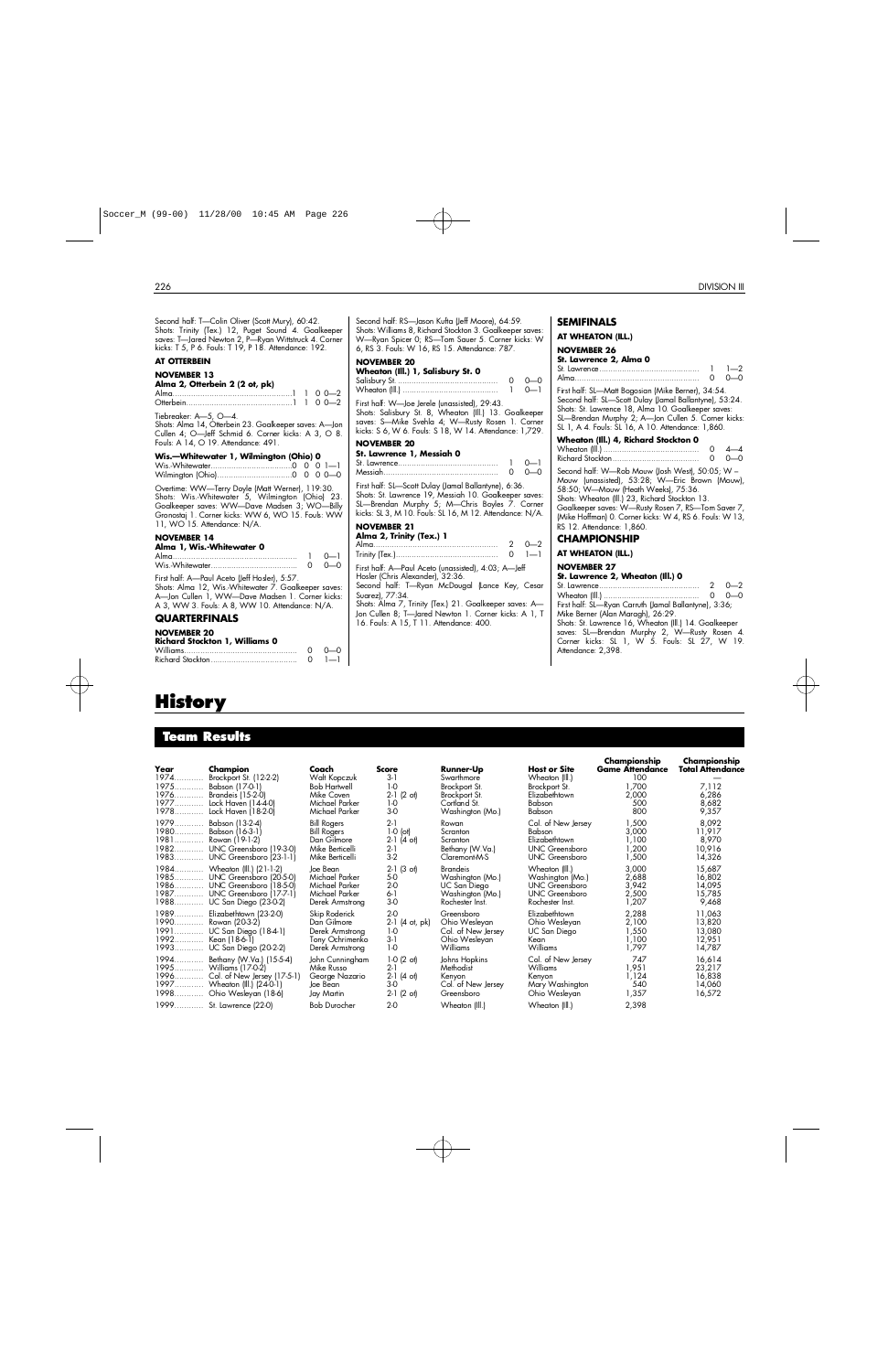## **To u rnament Scoring L e a d e r s**

| Year<br>1974                         | Player, School<br>Nelson Cupello, Brockport St<br>McWilling Todman, Swarthmore                                                                                                                | G<br>5<br>5                             | A<br>0<br>0                                          | P<br>10<br>10                 |
|--------------------------------------|-----------------------------------------------------------------------------------------------------------------------------------------------------------------------------------------------|-----------------------------------------|------------------------------------------------------|-------------------------------|
| 1975<br>1976<br>1977<br>1978         | Joseph Olivere, Babson<br>Cleveland Lewis, Brandeis<br>Dan Taber, Lock Haven<br>Tim Gargan, Lock Haven                                                                                        | 4<br>6<br>5<br>4                        | 0<br>0<br>2<br>0                                     | 8<br>12<br>12<br>8            |
| 1979<br>1980<br>1981<br>1982         | Scott Salisbury, Rowan<br>Cedric DeSilva, Scranton<br>Cedric DeSilva, Scranton<br>Carlos Loureiro, Scranton<br>Dave Wright, Cortland St.                                                      | 3<br>6<br>3<br>4<br>3<br>5              | 1<br>2<br>$\overline{c}$<br>0<br>2<br>$\overline{2}$ | 7<br>14<br>8<br>8<br>8<br>12  |
| 1983                                 | Mike Sweeney, UNC Greensboro<br>Steve Clark, Plymouth St<br>Eric Themm, Claremont-M-S                                                                                                         | 4<br>4                                  | 1<br>1                                               | 9<br>9                        |
| 1984<br>1985<br>1986<br>1987<br>1988 | Kevin McCarthy, Rochester Inst<br>Andrew Mehalko, UNC Greensboro<br>Carl Fleming, UNC Greensboro<br>Jason Haupt, UNC Greensboro<br>Willie Lopez, UNC Greensboro<br>Scott Rommel, UC San Diego | 4<br>6<br>$\overline{2}$<br>3<br>4<br>6 | 3<br>3<br>3<br>3<br>1<br>2                           | 11<br>15<br>7<br>9<br>9<br>14 |
| 1989<br>1990<br>1991<br>1992<br>1993 | Mark Pratzner, Elizabethtown<br>Matt Schrader, Ohio Wesleyan<br>Mike Donavan, Kenyon<br>Mike Edwards, Col. of New Jersey<br>Pascal Clerigo, Kean<br>Mark Phillips, Kenyon                     | 3<br>4<br>4<br>5<br>5<br>3              | 2<br>0<br>0<br>0<br>3<br>$\overline{2}$              | 8<br>8<br>8<br>10<br>13<br>8  |
| 1994<br>1995<br>1996<br>1997<br>1998 | Jared Lawrence, Johns Hopkins<br>Brad Murray, Williams<br>Jamion Berry, Kenyon<br>Rob Mouw, Wheaton (Ill.)<br>Richard Ronemus, Greensboro                                                     | 4<br>8<br>5<br>5<br>3                   | 0<br>0<br>1<br>4<br>$\overline{2}$                   | 8<br>16<br>11<br>14<br>8      |
| 1999                                 | Rob Mouw, Wheaton (Ill.)                                                                                                                                                                      | 4                                       | 1                                                    | 9                             |

## **A l l - To u rnament Te a m s**

*MOP—Most Outstanding Player.*

#### **1 9 7 5**

Wilfrid Thibodeau, Babson (MOP offensive) Jimmy Powers, Babson (MOP defensive)

#### **1 9 7 6**

Cleveland Lewis, Brandeis (MOP offensive) Arn Armstrong, Brockport St. (MOP defensive)

## **Individual Records**

#### **GOALS, GAME**

4—Mike Donovan, Kenyon (7) vs. Wooster (4) (ot),  $1000$ 

#### **GOALS, TOURNAMENT**

8—Brad Murray, Williams (2 vs. Plymouth St., 1 vs. Amherst, 3 vs. Col. of New Jersey, 1 vs. Muhlenberg, 1 vs. Methodist), 1995.

## **GOALS, CAREER**

12—Brad Murray, Williams, 1993-95-96.

#### **ASSISTS, GAME**

4—Troy Edwards, Wheaton (Ill.) (4) vs. Benedictine (Ill.) (1), 1993.

#### **ASSISTS, TOURNAMENT**

5—Robert Muller, Brandeis (1 vs. Mass.-Dartmouth, 3 vs. Worcester Tech, 1 vs. Elizabethtown, 0 vs. Brockport St.), 1976; Thien Nguyen, UC San Diego (1 vs. Macalester, 2 vs. Cal St. Stanislaus, 1 vs. Emory, 1 vs. Rochester Inst.), 1988; Scott Randall, Rochester Inst. (1 vs. Hobart, 2 vs. Plattsburgh St., 2 vs. Western Conn. St.), 1992; Jamal Ballantyne, St. Lawrence (1 vs. Norwich, 1 vs. Plattsburgh St., 1 vs. Messiah, 1 vs. Alma, 1 vs. Wheaton [Ill.]), 1999.

#### **ASSISTS, CAREER**

8—Tony O'Connor, Rowan, 1978-79-80-81.

**POINTS, GAME** 8—Mike Donovan (4 goals, 0 assists), Kenyon (7) vs.

Wooster (4) (ot), 1990.

## **POINTS, TOURNAMENT**

16—Brad Murray (8 goals, 0 assists), Williams (2-0 vs. Plymouth St., 1-0 vs. Amherst, 3-0 vs. Col. of New Jersey, 1-0 vs. Muhlenberg, 1-0 vs. Methodist), 1995.

#### **POINTS, CAREER**

27—Andrew Mehalko (10 goals, 7 assists), UNC Greensboro, 1983-84-85-86.

#### **SAVES, GAME**

23—Brad Sayer, St. Lawrence (1) vs. Clarkson (0) (2 ot), 1998.

### **LOWEST GOALS-AGAINST AVERAGE,**

**TOURNAMENT (Min. 3 Games)** 0.17-Walt Gottrell, Rowan (0 goals vs. Averett, 0 goals vs. UNC Greensboro, 0 goals vs. Cortland St., 0 goals vs. Brandeis, 1 goal vs. Scranton), 1981.

#### **LOWEST GOALS-AGAINST AVERAGE,**

#### **CAREER (Min. 5 Games)**

0.20—Peter Biggs, Babson, 1977-78; Chris Daubenmire, Babson, 1977-79.

## **Team Records**

#### **GOALS, GAME**

10—Westfield St. vs. Coast Guard (1), 1974.

#### **GOALS, TWO TEAMS, GAME**

11—Westfield St. (10) vs. Coast Guard (1), 1974; Brandeis (6) vs. Worcester Tech (5) (ot), 1976; Kenyon (7) vs. Wooster (4) (ot), 1990; Johns Hopkins (6) vs. Bethany (W.Va.) (5), 1998.

#### **SHOTS, GAME**

45—Brockport St. (3) vs. Swarthmore (2), 1974.

#### **CORNER KICKS, GAME**

16—UNC Greensboro (3) vs. Johns Hopkins (0), 1986; Ithaca (4) vs. Fredonia St. (1), 1995; Trinity (Tex.) (1) vs. Alma (2), 1999.

### **FOULS, GAME**

73—Babson (0) vs. Cortland St. (1) (4 ot), 1977.

#### **GOALS PER GAME, TOURNAMENT**

**(Min. 2 Games)** 4.00—Westfield St., 4 games, 1974.

#### **LOWEST GOALS-AGAINST AVERAGE,**

TOURNAMENT (Min**.** 3 Games) 0.17—Rowan, 5 games, 1981.

*(Note: Beginning in 1982, no third-place game was played. Semifinal losers are credited with a third-place finish.)*

| <b>Team (Years Participated)</b><br>Alfred (1988) | Yrs.<br>3<br>3       | Won                      |                      | <b>Tied</b><br>3 | Pct.<br>.000<br>500<br>500<br>.500<br>.250 | 1 st<br>0 | 2nd<br>∩ |  |
|---------------------------------------------------|----------------------|--------------------------|----------------------|------------------|--------------------------------------------|-----------|----------|--|
|                                                   | 16<br>$\overline{2}$ | 25<br>$\circ$<br>18<br>3 | $\overline{2}$<br>15 | 3<br>$\Omega$    | .689<br>.000<br>.542<br>.300<br>.000       | $\Omega$  |          |  |
|                                                   |                      |                          |                      | Ο                | .600<br>.000<br>.769<br>.000<br>.200       |           |          |  |
|                                                   |                      | 26                       | 10                   |                  | .000<br>.700<br>.357<br>.600<br>.500       |           |          |  |
|                                                   |                      |                          |                      |                  | 429<br>.500<br>.250<br>.438<br>.625        |           |          |  |
|                                                   |                      |                          | 12                   | 0                | റററ<br>.400<br>333<br>.438                 |           |          |  |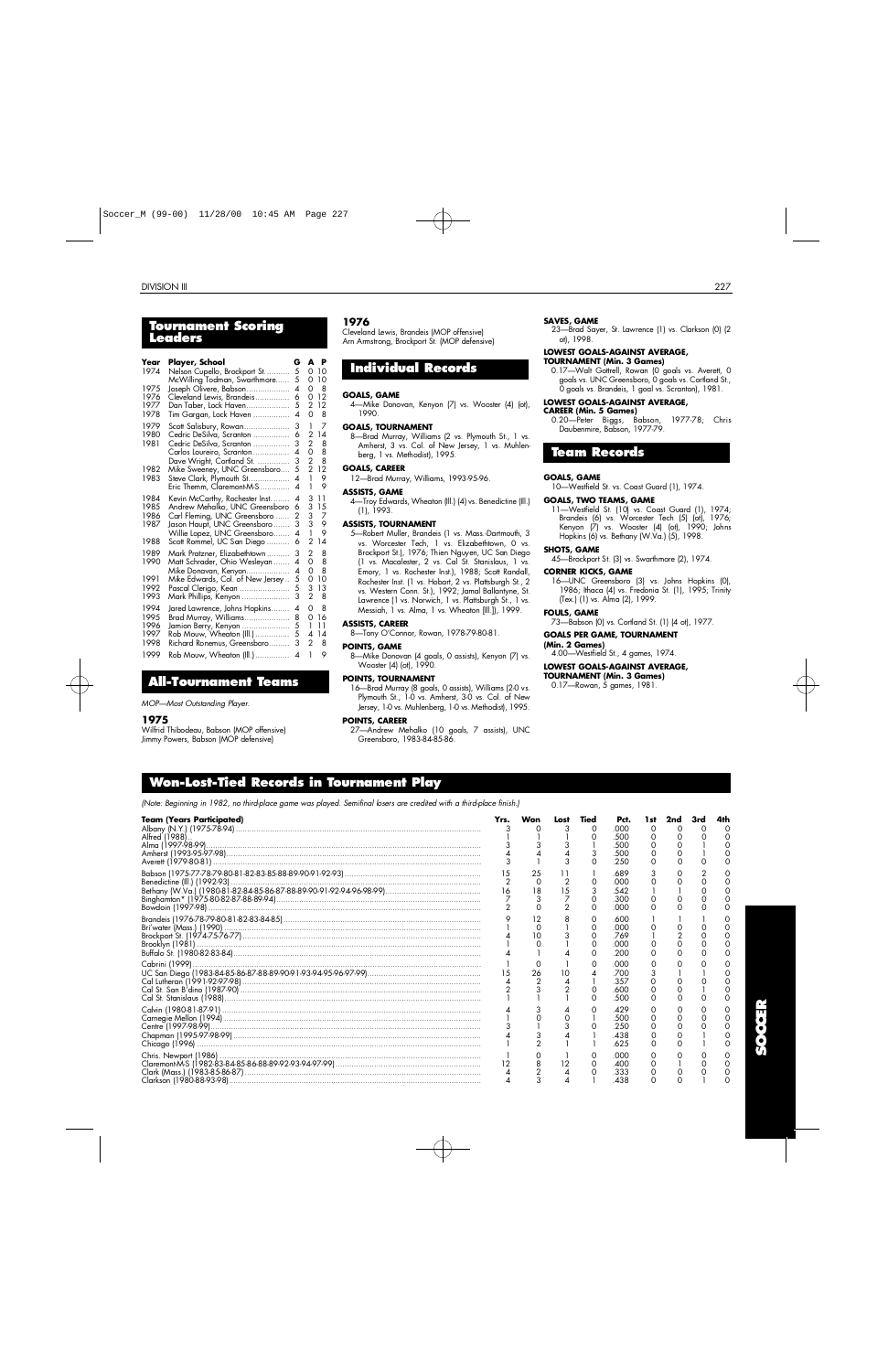| <b>Team (Years Participated)</b>                                                       | Yrs.<br>2                        | Won<br>0                   | Lost<br>2                    | Tied<br>0           | Pct.<br>.000 | 1st<br>0             | 2nd<br>Ο       | 3rd<br>O | 4th<br>0                   |
|----------------------------------------------------------------------------------------|----------------------------------|----------------------------|------------------------------|---------------------|--------------|----------------------|----------------|----------|----------------------------|
|                                                                                        | 12                               | 7                          | 12                           | 0                   | .368         | 0                    | 0              |          | C                          |
|                                                                                        |                                  | 0<br>0                     | -1                           | 0                   | .250<br>.000 | 0<br>0               | 0<br>0         | 0<br>Ο   | $\Omega$<br>$\Omega$       |
| Denison (1974-78-79-81-82-83) ………………………………………………………………………………………                        | 11<br>6                          | 16                         | 10<br>6                      | 2<br>0              | .607<br>.143 | 0<br>0               | 0              | 0        | $\Omega$<br>0              |
|                                                                                        | 7                                | 0                          | 7                            | 0                   | .000         | 0                    | 0              |          |                            |
|                                                                                        |                                  | 0<br>0                     | 5                            | 0<br>0              | .000<br>.000 | 0<br>0               | 0<br>0         | 0<br>0   | $\Omega$<br>0              |
|                                                                                        |                                  | 0                          |                              | 0                   | .000         | 0                    | 0              | O        | $\Omega$                   |
|                                                                                        |                                  | 0                          |                              | 0<br>0              | .500<br>.000 | 0<br>0               | 0<br>0         |          | 0<br>0                     |
| Elizabethtown (1975-76-77-78-80-81-82-83-84-85-86-87-88-89-90-91-92-93-94-95-96-99)    | 22                               | 0<br>22                    | -1<br>20                     | 0                   | .000<br>.523 | 0                    | 0<br>0         |          | 0<br>$\Omega$              |
| Emory (1984-85-88-89-91-96-97-98) ………………………………………………………………………………………                    | 8                                | 2                          | 8                            | 0                   | .200         | 0                    | 0              | Ο        | 0                          |
|                                                                                        | $\overline{2}$                   | $\Omega$<br>$\overline{2}$ | $\overline{2}$<br>2          | 0<br>$\mathbf 0$    | .000<br>.500 | 0<br>0               | 0<br>0         | Ο<br>O   | $\Omega$<br>C              |
|                                                                                        |                                  |                            | 1                            | 0                   | .500         | 0                    | 0              | Ο        | $\Omega$<br>C              |
|                                                                                        | 7                                |                            | 7                            | 0<br>0              | .500<br>.500 | 0<br>0               | 0<br>0         | 2        | 0                          |
|                                                                                        | 2                                |                            | 2<br>6                       | 0<br>0              | .333<br>.333 | 0<br>0               | 0<br>0         | 0<br>0   | $\Omega$<br>C              |
|                                                                                        |                                  | 11                         | 7                            |                     | .605         | 0                    | $\overline{2}$ | 0        | $\Omega$                   |
|                                                                                        | $\overline{c}$<br>$\overline{2}$ |                            | 2                            | 0                   | .333<br>.500 | 0<br>0               | 0<br>0         | 0        | $\Omega$<br>0              |
|                                                                                        |                                  |                            | 3                            | 0                   | .250         | 0                    | 0              | Ο        | 0<br>C                     |
| Hiram (1995)                                                                           |                                  |                            | 0                            | 0<br>1              | .500<br>.500 | 0<br>0               | 0<br>0         | 0        | $\Omega$                   |
|                                                                                        | 6                                | 2                          | 5<br>-1                      | 2<br>0              | .333<br>.500 | 0<br>0               | 0<br>0         | 0<br>Ω   | $\Omega$<br>0              |
|                                                                                        | 11                               |                            | 10                           | 3                   | .452         | 0                    | 0              |          | 0                          |
|                                                                                        | 6<br>4                           |                            | 7<br>4                       | 0                   | .500<br>.200 | 0<br>0               | 0              |          | C                          |
|                                                                                        | 13                               | 11                         | 12<br>3                      | 2<br>0              | .480<br>.250 | 0                    | 0<br>0         | 0        | 0<br>C                     |
|                                                                                        | 8                                | 9                          | 8                            | 0                   | .529         | 0                    |                |          | $\Omega$                   |
|                                                                                        |                                  | $\Omega$<br>0              | 2<br>1                       | 0<br>0              | .000<br>.000 | 0<br>0               | 0<br>0         | Ο        | C<br>C                     |
|                                                                                        |                                  | 11<br>2                    | 4<br>3                       | 0<br>0              | .733<br>.400 | 2<br>0               | 0<br>0         | O        | 0                          |
| Lynchburg (1974-75-76-78-79-80-82) ……………………………………………………………………………………                    | 7                                | 0                          | 7                            | 0                   | .000         | 0                    | 0              | Ο        | $\Omega$                   |
|                                                                                        | 6<br>11                          | $\overline{A}$<br>10       | 4<br>13                      | 2<br>0              | .500<br>.435 | 0<br>0               | 0<br>0         | 0<br>0   | $\Omega$<br>$\overline{2}$ |
|                                                                                        | 8                                | 0<br>5                     | 8                            | 0<br>0              | .000<br>.385 | 0<br>0               | 0<br>0         | Ω        | $\Omega$<br>$\Omega$       |
|                                                                                        | 2                                |                            | 2                            | 0                   | .000         | 0                    | 0              | Ο        | $\Omega$                   |
|                                                                                        |                                  | $\Omega$<br>3              | $\overline{\mathbf{c}}$<br>8 | $\Omega$<br>0       | .000<br>.273 | 0<br>0               | 0<br>0         | Ο<br>0   |                            |
|                                                                                        | 11                               | 13                         | 10<br>6                      | 0                   | .563<br>.571 | 0<br>0               | 0              | 2<br>Ο   | 0<br>$\Omega$              |
| Middlebury (1994-95-96-97-98)………………………………………………………………………………………                         |                                  |                            | 3                            | 3                   | .357         | 0                    | 0              |          | 0                          |
|                                                                                        |                                  | 0                          | 6                            | 0<br>0              | .143<br>.000 | 0<br>0               | 0<br>0         | 0<br>0   | O<br>0                     |
|                                                                                        | 2<br>8                           |                            | 2                            | 0                   | .333         | 0<br>∩               | $\Omega$<br>0  | 0        | 0                          |
|                                                                                        | 13                               | 18                         | 11                           | 3                   | .429<br>.609 | 1                    | 2              |          | 0                          |
|                                                                                        | 3<br>7                           | 26                         | 3<br>2                       | 0<br>Ο              | .250<br>.929 | 0<br>5               | 0<br>0         | 0        | C<br>0                     |
|                                                                                        | 3                                | -1                         | 3                            | 0                   | .250         | $\Omega$             | 0<br>0         | 0        | 0<br>0                     |
| Ohio Wesleyan (1975-76-78-79-80-81-82-83-84-85-86-87-88-89-90-91-92-93-94-95-97-98-99) | -1<br>23                         | 40                         | 21                           | 0<br>2              | .500<br>.651 | 0<br>1               | 2              | 0<br>2   |                            |
|                                                                                        | 3                                | $\overline{2}$<br>-1       | 2                            | 1<br>0              | .500<br>.500 | $\Omega$<br>$\Omega$ | 0<br>0         | 0<br>0   | 0<br>$\Omega$              |
|                                                                                        | 6                                | 2                          | 4                            | 3                   | .389         | 0                    | 0              | 0        | 0                          |
|                                                                                        | 15                               | 12<br>0                    | 15                           | 1<br>0              | .446<br>.000 | 0<br>0               | 0<br>0         | Ο        | 0<br>0                     |
|                                                                                        |                                  | 0                          |                              | 0<br>0              | .500<br>.000 | $\Omega$<br>$\Omega$ | 0<br>0         | 0<br>0   | $\Omega$<br>$\Omega$       |
|                                                                                        | 3                                |                            | 3                            | 0                   | .250         | 0                    | 0              | 0        | $\Omega$                   |
|                                                                                        | 6                                | 8                          | 4<br>5                       | 0<br>1              | .200<br>.607 | 0<br>$\Omega$        | 0<br>0         | Ο        | $\Omega$<br>0              |
| Ripon (1999)                                                                           |                                  | $\Omega$<br>2              |                              | 0<br>0              | .000<br>.667 | 0<br>$\Omega$        | 0<br>0         | 0<br>0   | 0<br>0                     |
|                                                                                        | 6                                |                            | 4                            | 2                   | .286         | 0                    | 0              | 0        | 0                          |
|                                                                                        | 12<br>2                          | 17<br>0                    | 11<br>2                      | $\overline{2}$<br>0 | .600<br>.000 | 0<br>0               | 0              | 3<br>0   | $\Omega$<br>0              |
|                                                                                        |                                  | $\Omega$                   |                              | $\mathbf 0$         | .000         | $\mathbf 0$          | 0              | 0        | C                          |
| St. John's (Minn.) (1986-89-90) ……………………………………………………………………………………………                    | 20<br>3                          | 25<br>$\overline{2}$       | 17<br>3                      | 2<br>0              | .591<br>.400 | 2<br>$\Omega$        | 0              | 3<br>0   | 0<br>0                     |
|                                                                                        | 6<br>4                           | 8<br>1                     | 4<br>4                       | 2<br>0              | .643<br>.200 | 1<br>0               | 0<br>0         | 0<br>Ο   | 0<br>0                     |
|                                                                                        | 5                                | 2                          | 5                            | 0                   | .286         | 0                    | 0              | Ο        | 0                          |
|                                                                                        | 12                               | 14                         | 10                           | 2                   | .577         | 0                    | 0              | 3        | 0                          |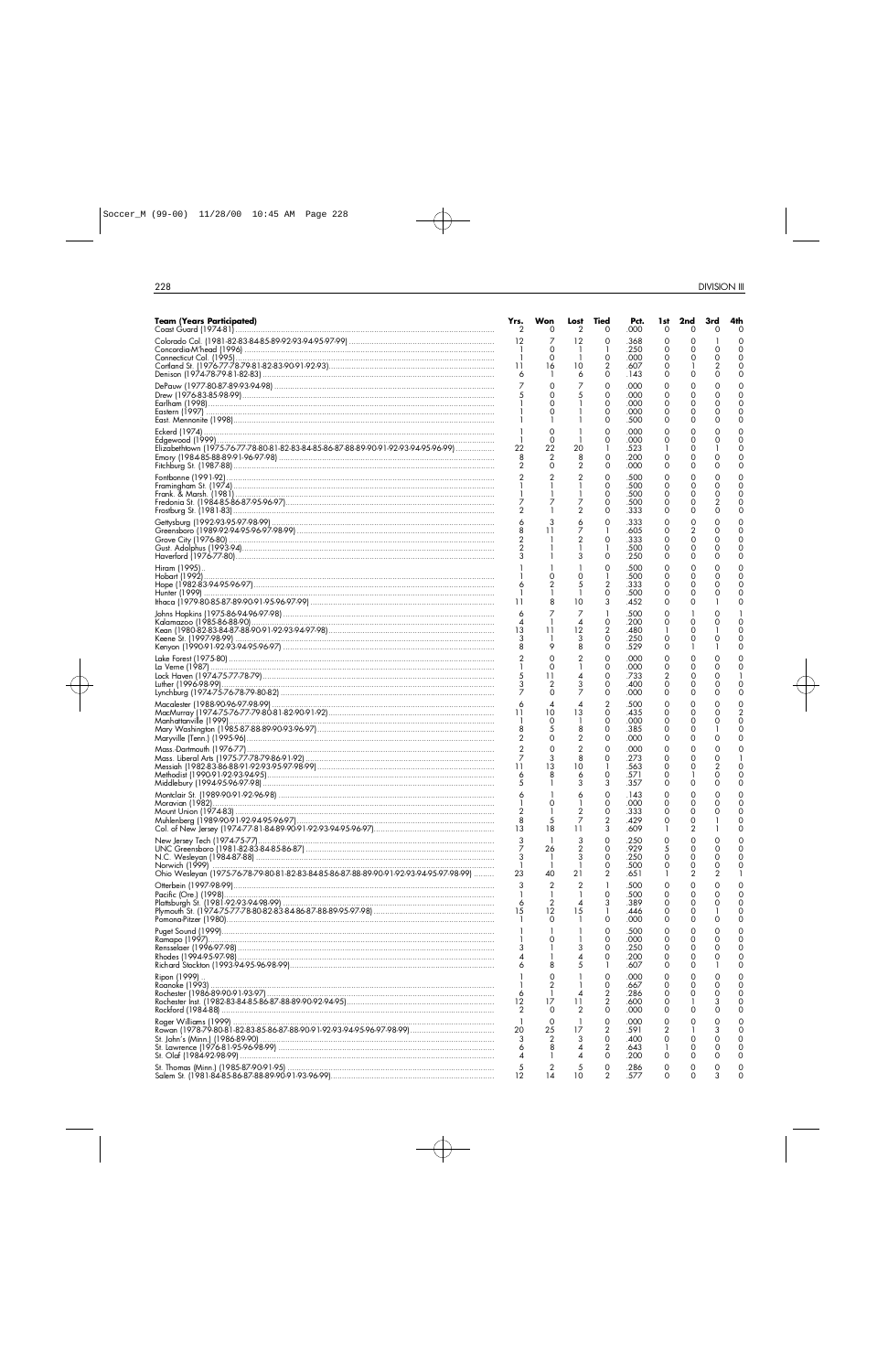| <b>Team (Years Participated)</b>                                                                                                                                                                  | Yrs. | Won<br>18 | Los<br>13 | Tied | Pct.<br>.500<br>.581<br>.000         | 0 | 0 |  |
|---------------------------------------------------------------------------------------------------------------------------------------------------------------------------------------------------|------|-----------|-----------|------|--------------------------------------|---|---|--|
|                                                                                                                                                                                                   |      |           |           |      | .57'<br>.500<br>.611<br>.500<br>.455 |   |   |  |
| Vassar (1999)<br>Va. Wesleyan (1990-91-92-93-94-95-97-98-99)<br>Washington (Mo.) (1978-79-80-81-84-85-87-90-91-92-93-94-95-97-98-99)<br>Webster (1999)<br>Western Conn. St. (1989-90-91-92-94-98) |      | 24        | 16        |      | .500<br>.308<br>.598<br>.000<br>.250 |   |   |  |
| Wheaton (III.) (1974-75-76-77-78-81-82-83-84-85-86-88-89-90-91-93-94-95-96-97-98-99)                                                                                                              |      | 14        | -9        |      | 444<br>.602<br>.750<br>.705<br>.333  |   |   |  |
|                                                                                                                                                                                                   |      |           |           |      | .607<br>.500<br>.000<br>.000<br>.222 |   |   |  |
| *Participation in the 1974 tournament vacated.                                                                                                                                                    |      |           |           | O    | .000<br>.250                         |   |   |  |

|  |  |  | All-Time Results |  |
|--|--|--|------------------|--|
|--|--|--|------------------|--|

1974 First Round: Westfield St. 10, Coast Guard 1; Framingham St. 2, Plymouth St. 1 (ot); Brockport St. 3, #Binghamton 2 (4 ot); Col. of New Jersey 2, New Jersey Tech 1 (ot); Swarthmore 2, Lynchburg 1; Lock Haven 1, Eckerd 0; Mount Union 5, Denison 2; MacMurray 2, Wheaton (Ill.) 1 (ot). **Quarterfinals:** Westfield St. 3, Framingham St. 0; Brockport St. 1, Col. of New Jersey 0; Swarthmore 1, Lock Haven 0; MacMurray 2, Mount Union 1. **Semifinals:** Brockport St. 6, Westfield St. 0; Swarthmore 1, MacMurray 0 (ot). Third Place: Westfield St. 3, MacMurray 1. **Championship:** Brockport St. 3, Swarthmore 1.

#*Binghamton's participation in 1974 tournament vacated.*

1975 First Round: Babson 2, Westfield St. 0; Plymouth St. 2, North Adams St. 1; Ohio Wesleyan 6, Wheaton (Ill.) 1; MacMurray 2, Lake Forest 1; Elizabethtown 2, Lynchburg 1; Johns Hopkins 2, Lock Haven 0; Binghamton 4, Albany (N.Y.) 3; Brockport St. 3, New Jersey Tech 1. **Quarterfinals:** Babson 2, Plymouth St. 1 (ot); Ohio Wesleyan 1, MacMurray 0; Johns Hopkins 2, Elizabethtown 1 (ot); Brockport St. 2, Binghamton 1. **Semifinals:** Babson 5, Ohio Wesleyan 0; Brockport St. 2, Johns Hopkins 1 (ot). **Third Place:** Ohio Wesleyan 1, Johns Hopkins O. Championship: Babson 1, Brockport St. 0.

1976 First Round: Worcester Tech 4, Westfield St. 3 (penalty kicks); Brandeis 2, Mass.-Dartmouth 0; Grove City 2, Lynchburg 0; Elizabethtown 1, Haverford 0; Wheaton (Ill.) 2, Ohio Wesleyan 1 (ot); MacMurray 2, Wooster 1; Brockport St. 1, St. Lawrence 0; Cortland St. 3, Drew 2. **Quarterfinals:** Brandeis 6, Worcester Tech 5 (ot); Elizabethtown 3, Grove City 1; MacMurray 2, Wheaton (III.) 1 (ot); Brockport St. 3, Cortland St. 2. **Semifinals:** Brandeis 3, Elizabethtown 2 (2 ot); Brockport St. 1, MacMurray 0. **Third Place:** Elizabethtown 2, MacMurray 1. **Championship:** Brandeis 2, Brockport St. 1 (2 ot).

1977 First Round: Babson 2, Mass.-Dartmouth 1; North Adams St. 3, Plymouth St. 0; New Jersey Tech 1, Brockport St. 0; Cortland St. 4, Col. of New Jersey 1; Wooster 3, DePauw 0; Wheaton (Ill.) 3, MacMurray 1; Scranton 1, Elizabethtown 0 (4 ot, penalty kicks); Lock Haven 4, Haverford 1. **Quarterfinals:** Babson 1, North Adams St. 0; Cortland St. 4, New Jersey Tech 1; Wooster 4, Wheaton (Ill.) 1; Lock Haven 3, Scranton 0. **Semifinals:** Cortland St. 1, Babson 0 (penalty kicks); Lock Haven 3, Wooster 1. **Third Place:** Babson 1, Wooster 0. **Championship:** Lock Haven 1, Cortland St.  $\Omega$ 

1978 First Round: North Adams St. 2, Brandeis 1; Babson 2, Plymouth St. 0; Ohio Wesleyan 3, Wheaton (Ill.) 2; Washington (Mo.) 2, Denison 1 (3 ot); Cortland St. 2, Albany (N.Y.) 1; Union (N.Y.) 4, Rowan 0; Lock Haven 2, Lynchburg 0; Scranton 3, Elizabethtown 2. **Quarterfinals:** North Adams St. 1, Babson 0 (penalty kicks); Washington (Mo.) 1, Ohio Wesleyan 0; Cortland St. 2, Union (N.Y.) 0; Lock Haven 3, Scranton 2 (2 ot).<br>**Semifinals:** Washington (Mo.) 1, North Adams St. 0; Lock Haven 1, Cortland St. 0. **Third Place:** Cortland St. 2, North Adams St. 1 (ot). **Championship:** Lock Haven 3, Washington (Mo.) 0.

1979 First Round: Babson 2, North Adams St. 0; Brandeis 2, Worcester Tech 1 (ot); Scranton 2, Averett 1; Lock Haven 3, Lynchburg 0; Denison 2, MacMurray 1; Washington (Mo.) 2, Ohio Wesleyan 0; Rowan 2, Wm. Paterson 1; Cortland St. 3, Ithaca 0. **Quarterfinals:** Babson 2, Brandeis 0; Lock Haven 1, Scranton 0 (3 ot); Washington (Mo.) 2, Denison 0; Rowan 2, Cortland St. 0. **Semifinals:** Babson 1, Lock Haven 0 (4 ot); Rowan 3, Washington (Mo.) 2 (2 ot). **Third Place:** Washington (Mo.) 2, Lock Haven 0. **Championship:** Babson 2, Rowan 1.

**1980 First Round:** Brandeis 2, Plymouth St. 0; Babson 1, Westfield St. 0 (2 ot); Ithaca 2, Buffalo St. 0; Binghamton 4, Clarkson 3 (2 ot); Calvin 4, DePauw 3; Ohio Wesleyan 2, Bethany (W.Va.) 1; Scranton 2, Grove City 1 (2 ot); Haverford 4, Elizabethtown 3 (ot). Second **Round:** Babson 3, Brandeis 2 (2 ot); Binghamton 1, Ithaca 0 (2 ot); Rowan 1, Lynchburg 0; Averett 1, Kean 0; Calvin 1, Ohio Wesleyan 0; Scranton 3, Haverford 1; MacMurray 2, Lake Forest 1 (3 ot); Washington (Mo.) 5, Pomona-Pitzer 0. **Quarterfinals:** Babson 2. Binghamton 1; Rowan 5, Averett 1; Scranton 1, Calvin 0; Washington (Mo.) 1, MacMurray 0. **Semifinals:** Babson 2, Rowan 1 (4 ot); Scranton 4, Washington (Mo.) 1. **Third Place:** Rowan 1, Washington (Mo.) 0. **Championship:** Babson 1, Scranton 0 (ot).

1981 First Round: Cortland St. 5, Brooklyn 1; St. Lawrence 3, Plattsburgh St. 2 (ot); UNC Greensboro 1, Col. of New Jersey 0; Rowan 1, Averett 0 (ot); Brandeis 1, Babson 0; Salem St. 1, Coast Guard 0; Scranton 4, Elizabethtown 1; Frank. & Marsh. 1, Frostburg St. 0; Wheaton (Ill.) 1, Colorado Col. 0; Washington (Mo.) 1, MacMurray 0; Ohio Wesleyan 4, Calvin 2; Bethany (W.Va.) 4, Denison 2. **Second Round:** Cortland St. 4, St. Lawrence 1; Rowan 3, UNC Greensboro 0; Brandeis 2, Salem St. 0; Scranton 2, Frank. & Marsh. 1 (ot);

Wheaton (Ill.) 2, Washington (Mo.) 1 (4 ot, penalty kicks); Ohio Wesleyan 3, Bethany (W.Va.) 2. **Third Round:** Rowan 1, Cortland St. 0 (ot); Scranton 1, Wheaton (Ill.) 0. **Semifinals:** Rowan 1, Brandeis 0; Scranton 2, Ohio Wesleyan 1 (ot). **Third Place:** Brandeis 4, Ohio Wesleyan 2. **Championship:** Rowan 2, Scranton 1 (4)  $ot$ ).

1982 First Round: Plymouth St. 3, Worcester St. 1; Babson 1, Brandeis 0; UNC Greensboro 3, Lynchburg 0; Rowan 3, Kean 2; Buffalo St. 1, Rochester Inst. 0; Cortland St. 1, Binghamton 0 (ot); Bethany (W.Va.) 1, Denison 0 (ot); Ohio Wesleyan 4, Hope 0; Wheaton (Ill.) 4, Colorado Col. 0; MacMurray 1, Claremont-M-S 0; Scranton 1, Moravian 0; Messiah 1, Elizabethtown 0. **Second Round:** Plymouth St. 2, Babson 0; UNC Greensboro 3, Rowan 1; Cortland St. 1, Buffalo St. 0; Bethany (W.Va.) 1, Ohio Wesleyan 0 (2 ot, penalty kicks); Wheaton (Ill.) 3, MacMurray 1; Scranton 2, Messiah 0. **Third Round:** UNC Greensboro 2, Plymouth St. 1 (2 ot); Bethany (W.Va.) 2, Wheaton (Ill.) 1. **Semifinals:** UNC Greensboro 1, Cortland St. 0 (ot); Bethany (W.Va.) 2, Scranton 0. **Championship:** UNC Greensboro 2, Bethany (W.Va.) 1.

**1983 First Round:** Plymouth St. 2, Brandeis 0; Babson 1, Clark (Mass.) 0 (2 ot); Rochester Inst. 2, Cortland St. 1; Union (N.Y.) 2, Buffalo St. 1; UNC Greensboro 2, Rowan 0; Kean 2, Drew 1; Hope 4, Mount Union 0; Ohio Wesleyan 2, Denison 1 (2 ot, penalty kicks); Scranton 3, Messiah 1; Frostburg St. 1, Elizabethtown 0; Colorado Col. 2, Wheaton (Ill.) 1; Claremont-M-S 2, UC San Diego 0. **Second Round:** Plymouth St. 3, Babson 2; Union (N.Y.) 1, Rochester Inst. 0; UNC Greensboro 1, Kean 0; Ohio Wesleyan 1, Hope 0; Scranton 1, Frostburg St. 0; Claremont M-S 3, Colorado Col. 2. **Third Round:** Plymouth St. 3, Union (N.Y.) 1; Scranton 4, Ohio Wesleyan 1. **Semifinals:** UNC Greensboro 1, Plymouth St. 0 (2 ot, penalty kicks); Claremont-M-S 1, Scranton 0. Cham**pionship:** UNC Greensboro 3, Claremont-M-S 2.

**1984 First Round:** UNC Greensboro 2, N.C. Wesleyan 1 (2 ot, penalty kicks); Bethany (W.Va.) 2, Emory 0; Rochester Inst. 3, Buffalo St. 1; Fredonia St. 2, Union (N.Y.) 1; Westfield St. 1, Salem St. 0; Brandeis 2, Plymouth St. 1 (2 ot, penalty kicks); Colorado Col. 3, St. Olaf 2 (2 ot); Claremont-M-S 3, UC San Diego 1; Kean 3, Elizabethtown 0; Scranton 1, Col. of New Jersey 0; Wheaton (Ill.) 1, Rockford 0 (2 ot, penalty kicks); Washington (Mo.) 1, Ohio Wesleyan 0 (2 ot). **Second Round:** UNC Greensboro 2, Bethany (W.Va.) 0; Rochester Inst. 3, Fredonia St. 0; Brandeis 4, Westfield St. 2; Claremont-M-S 2, Colorado Col. 1; Kean 1, Scranton 0; Wheaton (Ill.) 2, Washington (Mo.) 1. **Third Round:** Rochester Inst. 4, UNC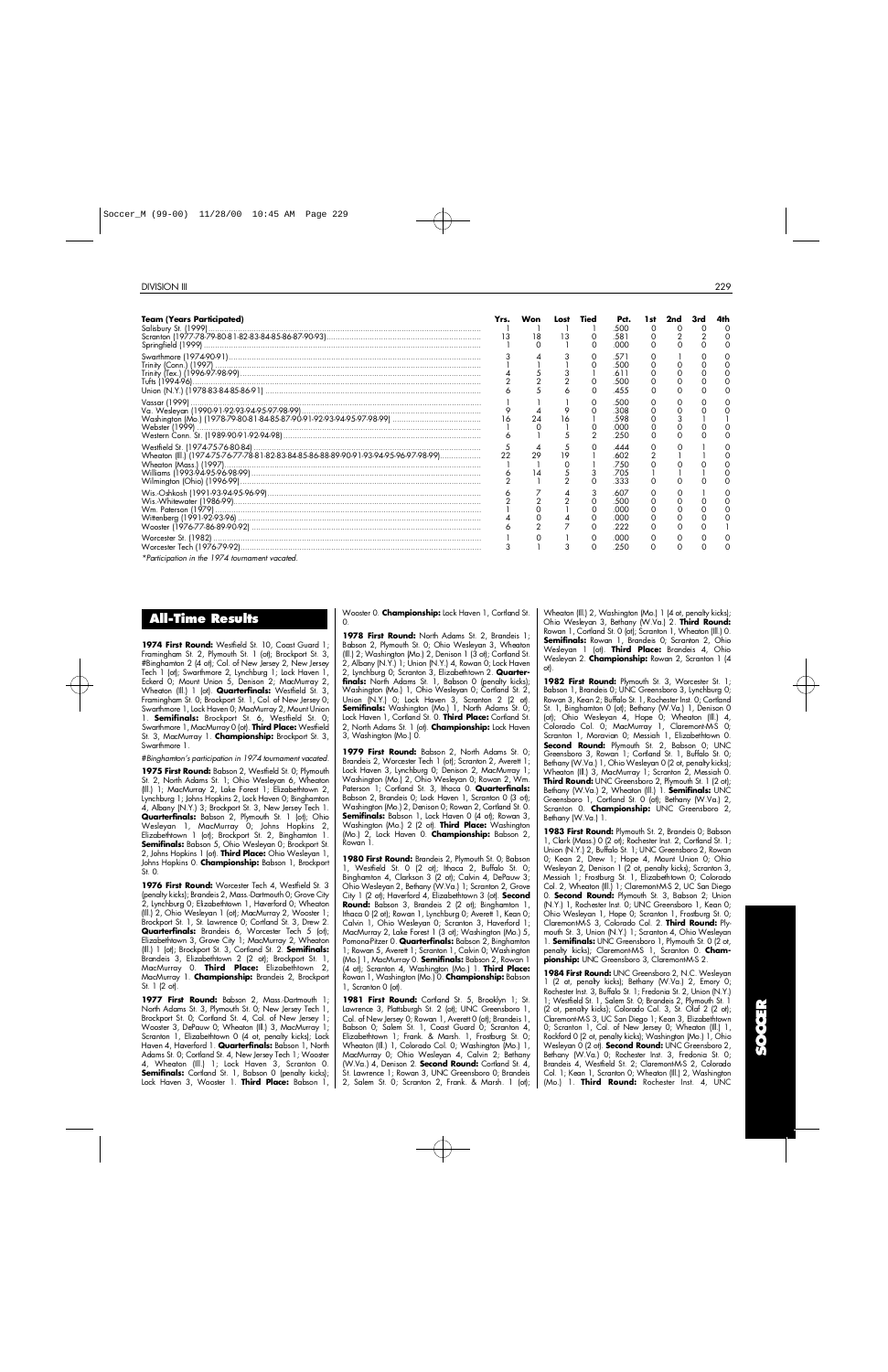Greensboro 1; Kean 2, Claremont-M-S 1. **Semifinals:** Brandeis 1, Rochester Inst. 0; Wheaton (Ill.) 3, Kean 0. **Championship:** Wheaton (Ill.) 2, Brandeis 1 (3 ot).

**1985 First Round:** Salem St. 1, Brandeis 0 (2 ot, penalty kicks); Clark (Mass.) 2, Babson 0; UNC Greensboro 4, Emory 1; Bethany (W.Va.) 3, Mary Washington 1; Fredonia St. 2, Rochester Inst. 1 (2 ot); Union (N.Y.) 1, Ithaca 0; UC San Diego 3, Colorado Col. 1; Claremont-M-S 2, St. Thomas (Minn.) 0; Wheaton (Ill.) 1, Kalamazoo 0 (2 ot, penalty kicks); Washington (Mo.) 1, Ohio Wesleyan 0; Elizabethtown 4, Drew 0; Rowan 3, Scranton 0. **Second Round:** Salem St. 1, Clark (Mass.) 0; UNC Greensboro 2, Bethany (W.Va.) 0 (2 ot); Fredonia St. 2, Union (N.Y.) 1; UC San Diego 2, Claremont-M-S 1; Washington (Mo.) 2, Wheaton (Ill.) 1 (2 ot); Rowan 4, Elizabethtown 3. Third Round: UNC Greensboro 3, Salem St. 0; Washington (Mo.) 1, UC San Diego 0 (2 ot, penalty kicks). **Semifinals:** UNC Greensboro 2, Fredonia St. 0; Washington (Mo.) 2, Rowan 1. **Championship:** UNC Greensboro 5, Washington (Mo.) 0.

**1986 First Round:** Plymouth St. 2, Clark (Mass.) 1; Salem St. 1, North Adams St. 0; Rochester 2, Rochester Inst. 0; Fredonia St. 4, Union (N.Y.) 1; UNC Greensboro 3, Johns Hopkins 0; Bethany (W.Va.) 1, Chris. Newport 0; Messiah 1, Scranton 0; Elizabethtown 1, Rowan 0 (2 ot); Ohio Wesleyan 2, Kalamazoo 1; Wheaton (Ill.) 3, Wooster 2 (2 ot); UC San Diego 2, Claremont-M-S 1; St. John's (Minn.) 1, Wis.-Whitewater 0. **Second Round:** Plymouth St. 1, Salem St. 0; Fredonia St. 4, Rochester 2; UNC Greensboro 3, Bethany (W.Va.) 2; Messiah 2, Elizabethtown 0; Ohio Wesleyan 2, Wheaton (Ill.) 0; UC San Diego 1, St. John's (Minn.) 0. **Third Round:** Fredonia St. 1, Plymouth St. 0 (2 ot, penalty kicks); Messiah 1, Ohio Wesleyan 0. **Semifinals:** UNC Greensboro 3, Fredonia St. 2 (2 ot, penalty kicks); UC San Diego 2, Messiah 1 (2 ot). **Championship:** UNC Greensboro 2, UC San Diego 0.

1987 First Round: Bethany (W.Va.) 2, Mary Washington 0; UNC Greensboro 4, N.C. Wesleyan 3 (2) ot, penalty kicks); Rochester Inst. 3, Binghamton 1; Ithaca 1, Fredonia St. 0; Salem St. 3, Fitchburg St. 2 (2 ot); Clark (Mass.) 2, Plymouth St. 1 (2 ot, penalty kicks); Kean 1, Scranton 0 (2 ot, penalty kicks); Elizabethtown 4, Rowan 1; Cal St. San B'dino 1, La Verne 0; UC San Diego 5, St. Thomas (Minn.) 0; Ohio Wesleyan 2, Calvin 1;<br>Washington(Mo.)3,DePauw 1. **Second Round:** UNC Greensboro 2, Bethany (W.Va.) 1; Rochester Inst. 2, Ithaca 0 (2 ot); Salem St. 2, Clark (Mass.) 0; Elizabethtown 1, Kean 0 (2 ot, penalty kicks); Cal St. San B'dino 1, UC San Diego 0 (2 ot, penalty kicks); Washington (Mo.) 1, Ohio Wesleyan 0. **Third Round:** UNC Greensboro 2, Rochester Inst. 0; Cal St. San B'dino 1, Elizabethtown 0 (2 ot, penalty kicks). **Semifinals:** UNC Greensboro 2, Salem St. 1; Washington (Mo.) 2, Cal St. San B'dino 1 (2 ot, penalty kicks). **Championship:** UNC Greensboro 6, Washington (Mo.) 1.

**1988 First Round:** Kalamazoo 3, Ohio Wesleyan 2 (2 ot, penalty kicks); Wheaton (Ill.) 4, Rockford 3 (2 ot, penalty kicks); Plymouth St. 1, Babson 0; Salem St. 3, Fitchburg St. 1; Rochester Inst. 2, Binghamton 0; Alfred 2, Clarkson 1 (2 ot, penalty kicks); Emory 2, Bethany (W.Va.) 1 (2 ot, penalty kicks); N.C. Wesleyan 1, Mary Washington 0; UC San Diego 6, Macalester 1; Cal St. Stanislaus 1, Claremont-M-S 0; Elizabethtown 4, Kean 2; Messiah 2, Rowan 1. **Second Round:** Wheaton (Ill.) 1, Kalamazoo 0 (2 ot, penalty kicks); Salem St. 2, Plymouth St. 0; Rochester Inst. 3, Alfred 0; Emory 1, N.C. Wesleyan 0; UC San Diego 4, Cal St. Stanislaus 2; Messiah 3, Elizabethtown 0. **Third Round:** Salem St. 3, Wheaton (Ill.) 0; UC San Diego 4, Emory 1. **Semifinals:** Rochester Inst. 3, Salem St. 2 (2 ot, penalty kicks); UC San Diego 1, Messiah 0 (2 ot, penalty kicks). **Championship:** UC San Diego 3, Rochester Inst. 0.

1989 First Round: Plymouth St. 2, Salem St. 1 (2 ot, penalty kicks); Babson 3, Western Conn. St. 0; Rochester Inst. 3, Binghamton 2 (2 ot); Ithaca 2, Rochester 0; Greensboro 2, Emory 0; Mary Washington 2, Bethany (W.Va.) 1; Ohio Wesleyan 2, DePauw 1 (2 ot); Wheaton (Ill.) 2, Wooster 0; Elizabethtown 6, Col. of New Jersey 1; Montclair St. 2, Muhlenberg 0; St. John's (Minn.) 1, Colorado Col. 0 (2 ot, penalty kicks); UC San Diego 2, Claremont-M-S 1 (2 ot). **Second Round:** Plymouth St. 2,

Babson 0; Rochester Inst. 3, Ithaca 1; Greensboro 2, Mary Washington 0; Ohio Wesleyan 3, Wheaton (Ill.) 0; Elizabethtown 1, Montclair St. 0; UC San Diego 2, St. John's (Minn.) 1 (2 ot). **Third Round:** Rochester Inst. 2, Plymouth St. 0; Elizabethtown 1, Ohio Wesleyan 0 (2 ot, penalty kicks). **Semifinals:** Greensboro 2, Rochester Inst. 0; Elizabethtown 1, UC San Diego 0. **Championship:** Elizabethtown 2, Greensboro 0.

**1990 Preliminary Round:** St. Thomas (Minn.) 1, St. John's (Minn.) 0. **First Round:** Babson 2, Bri'water (Mass.) 0; Salem St. 3, Western Conn. St. 1 (2 ot); Cortland St. 2, Rochester 0; Rochester Inst. 2, Ithaca 0; Bethany (W.Va.) 2, Mary Washington 1; Methodist 2, Va. Wesleyan 1 (2 ot); Kean 3, Col. of New Jersey 2; Rowan 4, Montclair St. 1; Kenyon 7, Wooster 4 (2 ot); Ohio Wesleyan 1, Kalamazoo 0; Elizabethtown 1, Swarthmore 0 (2 ot); Scranton 3, Muhlenberg 1; MacMurray 1, Washington (Mo.) 0; St. Thomas (Minn.) 1, Macalester 0; UC San Diego 1, Cal St. San B'dino 0. **Second Round:** Salem St. 1, Babson 0; Cortland St. 1, Rochester Inst. 0; Bethany (W.Va.) 1, Methodist 0 (2 ot, penalty kicks); Rowan 1, Kean 0; Ohio Wesleyan 3, Kenyon 0; Elizabethtown 4, Scranton 3 (2 ot, penalty kicks); Wheaton (Ill.) 4, MacMurray 2; UC San Diego 1, St. Thomas (Minn.) 0. **Third Round:** Salem St. 4, Cortland St. 0; Rowan 1, Bethany (W.Va.) 0 (2 ot, penalty kicks); Ohio Wesleyan 2, Elizabethtown 1 (2 ot); Wheaton (Ill.) 1, UC San Diego 0. **Semifinals:** Rowan 2, Salem St. 0: Ohio Wesleyan 1, Wheaton (Ill.) 0. **Championship:** Rowan 2, Ohio Wesleyan 1 (4 ot, penalty kicks).

1991 First Round: Union (N.Y.) 1, Ithaca 0; Cortland St.\* 0, Rochester 0 (4 ot); Babson 1, North Adams St. 0; Salem St. 2, Western Conn. St. 1; Swarthmore 2, Muhlenberg 0 (2 ot); Elizabethtown 2, Messiah 1; Kean\* 1, Rowan 1 (4 ot); Col. of New Jersey 1, Montclair St. 0; Ohio Wesleyan 1, Wittenberg 0 (4 ot); Calvin 2, Kenyon 0; Methodist 2, Emory 1; Bethany (W.Va.) 2, Va. Wesleyan 1; UC San Diego 3, Cal Lutheran 2; Wis.- Oshkosh 2, St. Thomas (Minn.) 1; Fontbonne 1, Wheaton (Ill.) 0; MacMurray 1, Washington (Mo.) 0. **Second Round:** Cortland St. 3, Union (N.Y.) 1 (2 ot); Babson 2, Salem St. 0; Elizabethtown 4, Swarthmore 2; Col. of New Jersey 3, Kean 2; Ohio Wesleyan 2, Calvin 1; Bethany (W.Va.) 1, Methodist 0; UC San Diego\* 4, Wis.-Oshkosh 4 (2 ot); MacMurray 1, Fontbonne 0 (2 ot). **Third Round:** Babson 3, Cortland St. 0; Col. of New Jersey\* 3, Elizabethtown 3 (4 ot); Ohio Wesleyan 1, Bethany (W.Va.) 0; UC San Diego 4, MacMurray 1. **Semifinals:** Col. of New Jersey 3, Babson 1; UC San Diego 1, Ohio<br>Wesleyan 0. **Championship:** UC San Diego 1, Col. of New Jersey 0.

#### \**Advanced on tiebreaker.*

1992 First Round: Plattsburgh St.\* 1, Cortland St. 1 (2) ot); Rochester Inst.\* 1, Hobart 1 (2 ot); Western Conn. St. 4, Worcester Tech 1; Babson 1, North Adams St. 0; Messiah 1, Muhlenberg 0; Elizabethtown 2, Gettysburg 0; Kean 3, Montclair St. 2; Col. of New Jersey 1, Rowan 0; Kenyon 2, Wooster 1; Ohio Wesleyan 2, Wittenberg 1; Bethany (W.Va.) 2, Va. Wesleyan 1 (2 ot); Methodist 3, Greensboro 0; Cal Lutheran 1, Claremont-M-S 0; Colorado Col. 1, St. Olaf 0; Fontbonne 2, Ill. Benedictine 0; Washington (Mo.) 1, MacMurray 0. **Second Round:** Rochester Inst. 2, Plattsburgh St. 1 (4 ot); Western Conn. St.\* 0, Babson 0 (4 ot); Elizabethtown 2, Messiah 1 (4 ot); Kean\* 4, Col. of New Jersey 4 (4 ot); Ohio Wesleyan 3, Kenyon 2; Methodist 2, Bethany (W.Va.) 0; Colorado Col. 2, Cal Lutheran 0; Washington (Mo.) 1, Fontbonne 0. **Third Round:** Rochester Inst. 3, Western Conn. St. 0; Kean 1, Elizabethtown 0; Ohio Wesleyan 2, Methodist 1 (2 ot); Colorado Col. 1, Washington (Mo.) 0. Semifinals: Kean 1, Rochester Inst. 0; Ohio Wesleyan 5, Colorado Col. 0. **Championship:** Kean 3, Ohio Wesleyan 1.

#### \**Advanced on tiebreaker.*

**1993 First Round:** Amherst\* 0, Salem St. 0 (2 ot); Williams 1, Babson 0; Messiah 2, Gettysburg 1; Elizabethtown 2, Scranton 0; Richard Stockton 1, Col. of New Jersey 0; Rowan 2, Kean 0; Clarkson\* 1, Plattsburgh St. 1 (2 ot); Cortland St. 2, Rochester 1; Roanoke 1, Methodist 0; Va. Wesleyan 3, Mary Washington 1; Colorado Col. 4, Claremont-M-S 1; UC San Diego\* 0, Gust. Adolphus 0 (2 ot); Wis.-Oshkosh 2, Washington (Mo.) 1; Wheaton (Ill.) 4, Ill. Benedictine 1; Ohio Wesleyan 1, DePauw 0 (2

ot); Kenyon 2, Wittenberg 1. **Second Round:** Williams 1, Amherst 0; Messiah 1, Elizabethtown 0 (3 ot); Rowan\* 0, Richard Stockton 0 (4 ot); Clarkson 2, Cortland St. 0; Roanoke 3, Va. Wesleyan 0; UC San Diego 1, Colorado Col. 0; Wis.-Oshkosh 1, Wheaton (Ill.) 0; Kenyon 2, Ohio Wesleyan 1. **Third Round:** Williams 3, Messiah 1; Clarkson 1, Rowan 0; UC San Diego 2, Roanoke 1 (3 ot); Kenyon 2, Wis.-Oshkosh 0. **Semifinals:** Williams 3, Clarkson 1; UC San Diego 2, Kenyon 1. **Championship:** UC San Diego 1, Williams 0.

#### \**Advanced on tiebreaker.*

**1994 First Round:** Muhlenberg\* 0, Carnegie Mellon 0 (2 ot); Johns Hopkins 3, Elizabethtown 2; Tufts 2, Williams 0; Middlebury\* 0, Western Conn. St. 0 (2 ot); Rochester Inst. 3, Binghamton 2; Plattsburgh St. 2, Albany (N.Y.) 0; Col. of New Jersey 5, Kean 0; Rowan 4, Richard Stockton 1; Gust. Adolphus 1, Claremont-M-S 0; UC San Diego 3, Colorado Col. 0; Bethany (W.Va.)\* 1, Greensboro 1 (2 ot); Va. Wesleyan 4, Methodist 0; Ohio Wesleyan 2, DePauw 0; Hope 2, Kenyon 1; Wis.-Oshkosh 2, Rhodes 0; Washington (Mo.) 1, Wheaton (III.) 0. **Second Round:** Johns Hopkins 1, Muhlenberg 0 (4 ot); Tufts 1, Middlebury 0; Rochester Inst. 2, Plattsburgh St. 1; Col. of New Jersey 2, Rowan 1; UC San Diego 2, Gust. Adolphus 0; Bethany (W.Va.) 1, Va. Wesleyan 0 (2 ot); Hope\* 2, Ohio Wesleyan 2 (4 ot); Wis.-Oshkosh 4, Washington (Mo.) 1. **Third Round:** Johns Hopkins 1, Tufts 0; Col. of New Jersey 2, Rochester Inst. 0 (2 ot); Bethany (W.Va.)\* 2, UC San Diego 2 (4 ot); Wis.-Oshkosh\* 0, Hope 0 (4 ot). **Semifinals:** Johns Hopkins 1, Col. of New Jersey 0; Bethany (W.Va.)\* 0, Wis.-Oshkosh 0 (2 ot). **Championship:** Bethany (W.Va.) 1, Johns Hopkins 0.

\**Advanced on tiebreaker.*

1995 First Round: Amherst\* 1, Middlebury 1 (2 ot); Williams 2, Plymouth St. 0; Col. of New Jersey 4, Connecticut Col. 0; Richard Stockton 3, Rowan 0; Ithaca\* 1, Rochester 1 (2 ot); Fredonia St. 2, St. Lawrence 0; Muhlenberg 1, Elizabethtown 0; Messiah 3, Gettysburg 1; Va. Wesleyan 1, Greensboro 0; Methodist 4, Maryville (Tenn.) 0; Washington (Mo.) 1, Rhodes 0; Wheaton (Ill.) 3, Wis.-Oskosh 1; Hiram 1, Hope 0; Ohio Wesleyan 1, Kenyon 0; Chapman 2, Colorado Col. 0; UC San Diego 4, St. Thomas (Minn.) 0. **Second Round:** Williams 3, Amherst 0; Col. of New Jersey 4, Richard Stockton 1; Ithaca 4, Fredonia St. 1; Muhlenberg 1, Messiah 0 (3 ot); Methodist 2, Va. Wesleyan 1; Washington (Mo.) 2, Wheaton (Ill.) 1; Ohio Wesleyan 1, Hiram 0 (2 ot);<br>Chapman 1, UC San Diego 0. **Third Round:** Williams 3, Col. of New Jersey 0; Muhlenberg 4, Ithaca 0; Methodist 2, Washington (Mo.) 1 (3 ot); Chapman\* 1, Ohio Wesleyan 1 (4 ot). **Semifinals:** Williams\* 1, Muhlenberg 1 (2 ot); Methodist 3, Chapman 0. **Championship:** Williams 2, Methodist 1.

#### *\*Advanced on tiebreaker.*

**1996 First and Second Rounds:** Middlebury 1, Tufts 0; Williams\* 1, Salem St. 1 (2 ot); Williams 2, Middlebury 1; Col. of New Jersey 3, Rowan 2; Richard Stockton 3, Montclair St. 1; Col. of New Jersey 2, Richard Stockton 1; Ithaca 5, Rensselaer 0; St. Lawrence 2, Fredonia St. 0 (2 ot); Ithaca 2, St. Lawrence 0; Bethany (W.Va.) 2, Johns Hopkins 0; Elizabethtown 2, Muhlenberg 1; Bethany (W.Va.) 2, Elizabethtown 1; Greensboro 3, Emory 2; Mary Washington 2, Maryville (Tenn.) 0; Greensboro 1, Mary Washington 0; Trinity (Tex.) 2, Wis.-Oshkosh 0; Chicago\* 2, Wheaton (Ill.) 2 (2 ot); Chicago 1, Trinity (Tex.) 0; Wilmington (Ohio) 2, Hope 0; Kenyon 2, Wittenberg 1; Kenyon 3, Wilmington (Ohio) 2; Luther 1, UC San Diego 0 (2 ot); Concordia-M'head\* 1, Macalester 1 (2 ot); Luther 4, Concordia-M'head 1. **Third Round:** Col. of New Jersey 1, Williams 0 (2 ot); Ithaca 3, Bethany (W.Va.) 2; Chicago 2, Greensboro 1; Kenyon 2, Luther 0. **Semifinals:** Col. of New Jersey\* 0, Ithaca 0 (2 ot); Kenyon 3, Chicago 2. **Championship:** Col. of New Jersey 2, Kenyon 1 (4 ot).

#### *\*Advanced on tiebreaker.*

1997 First Round: Wheaton (Mass.) 2, Keene St. 1; Amherst\* 3, Middlebury 3 (4 ot); Muhlenberg 1, Eastern 0; Trinity (Conn.) 2, Ramapo 1; Rhodes 2, Centre 1; Ohio Wesleyan 2, Hope 0; Colorado Col. 3, Chapman 2 (2 ot); Claremont-M-S 1, UC San Diego 0. **Second and Third Rounds:** Plymouth St.\* 1, Wheaton (Mass.) 1 (2 ot); Amherst 2, Bowdoin 0; Amherst 3, Plymouth St. 2;